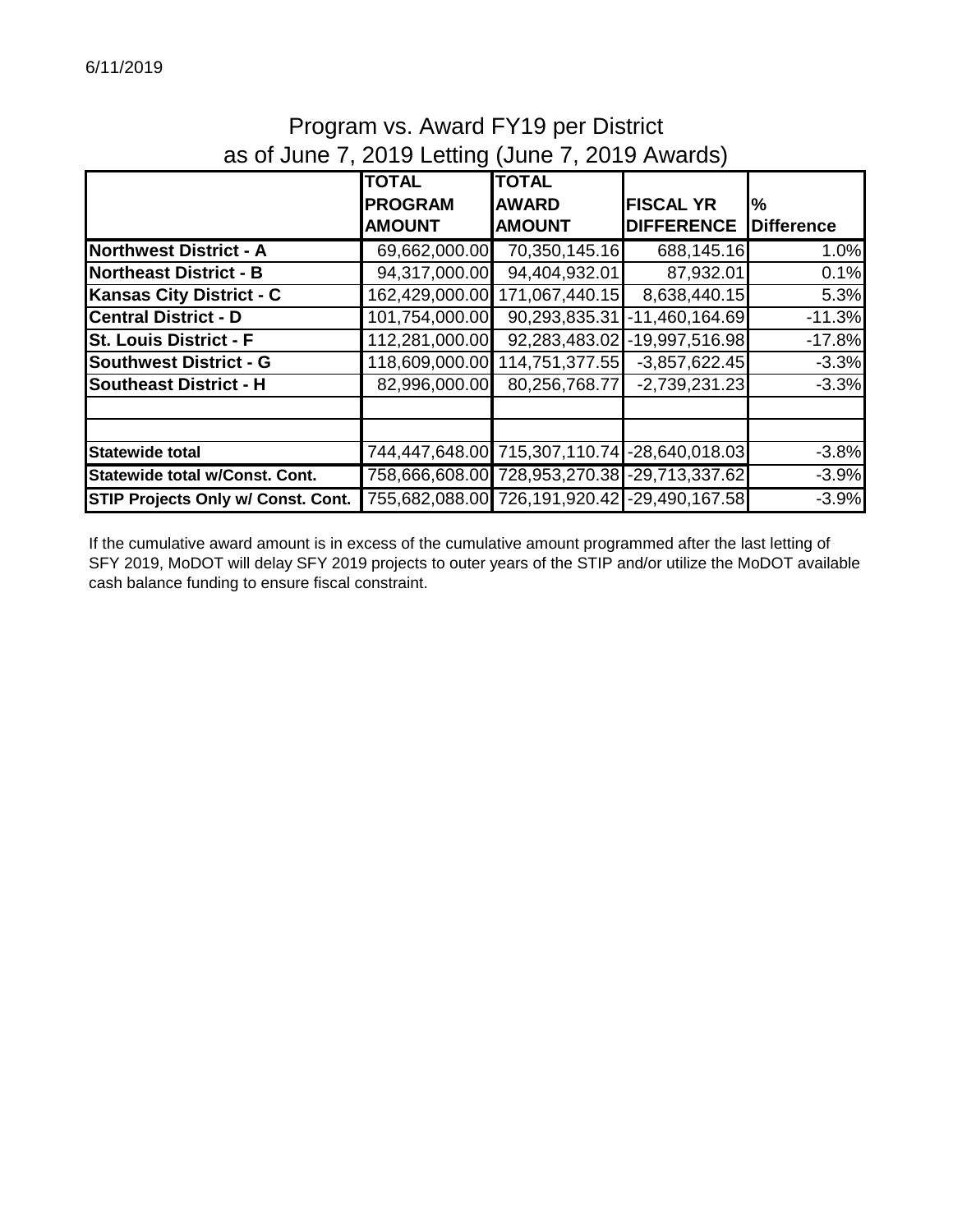| FY19 BID OPENING TOTALS -- 6/18 - 5/19 |                               |                     |          |                 |                    |                  |                       |                  |                       |                      |                     |                 |                       |
|----------------------------------------|-------------------------------|---------------------|----------|-----------------|--------------------|------------------|-----------------------|------------------|-----------------------|----------------------|---------------------|-----------------|-----------------------|
|                                        | PROGRAMMED                    | <b>TOTAL</b>        | 유유       | <b>PROGRAM</b>  | <b>AWARDED</b>     |                  | AWARDED STIP PROJECTS |                  |                       | ALL AWARDED PROJECTS |                     |                 | <b>TOTAL</b>          |
| <b>LETTING</b>                         | <b>AMOUNT</b>                 | <b>AMOUNT BID</b>   | تتتدف    | <b>AMOUNT</b>   | <b>MAINTENANCE</b> | <b>PROGRAM</b>   | <b>TOTAL</b>          | <b>PROGRAM</b>   | <b>PROGRAM AMOUNT</b> | <b>TOTAL</b>         | <b>AWARD AMOUNT</b> | <b>TOTAL</b>    | <b>AWARDED</b>        |
| <b>MONTH</b>                           | <b>ALL PROJECTS</b>           | <b>ALL PROJECTS</b> |          | <b>REJECTED</b> | <b>PROJECTS</b>    | <b>AMOUNT</b>    | <b>BID AMOUNT</b>     | <b>AMOUNT</b>    | +Const. Cont.         | <b>AWARD AMOUNT</b>  | +Const. Cont.       |                 | <b>CALLS PROJECTS</b> |
| <b>JUN18</b>                           | 27,631,000.00                 | 24,370,330.64       |          | \$213,000.00    | \$822,474.02       | 26,910,000.00    | \$23,547,856.62       | \$27,418,000.00  | \$27,966,360.00       | \$24,016,229.38      | \$24,496,553.97     |                 | 12                    |
| JUL18                                  | 0.00                          | 0.00                | $\Omega$ | \$0.00          | \$0.00             | 0.00             | \$0.00                | \$0.00           | \$0.00                | \$0.00               | \$0.00              |                 |                       |
| AUG18                                  | 68,946,000.00                 | 68,310,333.68       | $\Omega$ | \$0.00          | \$0.00             | 68,762,000.00    | \$68,310,333.68       | \$68,762,000.00  | \$70,137,240.00       | \$68,310,333.68      | \$69,676,540.35     |                 | 24                    |
| SEP <sub>18</sub>                      | 38,887,000.00                 | 37,715,054.17       |          | \$150,000.00    | \$440,006.86       | 38,335,000.00    | \$37,275,047.31       | \$38,737,000.00  | \$39,511,740.00       | \$37,715,054.17      | \$38,469,355.25     |                 | 33                    |
| OCT18                                  | 87,706,000.00                 | 83,923,948.79       | $\Omega$ | \$0.00          | \$615,184.15       | 86,941,000.00    | \$83,308,764.64       | \$87,706,000.00  | \$89,460,120.00       | \$83,923,948.79      | \$85,602,427.77     | 31              | 55                    |
| NOV <sub>18</sub>                      | 114,726,000.00                | 93,654,999.64       |          | \$7,348,000,00  | \$0.00             | 107,378,000.00   | \$93,654,999.64       | \$107,378,000.00 | \$109,525,560.00      | \$93,654,999.64      | \$95,528,099.63     |                 | 53                    |
| DEC18                                  | 55,472,000.00                 | 51,967,770.38       | $\Omega$ | \$0.00          | \$0.00             | 55.472.000.00    | \$51.967.770.38       | \$55,472,000.00  | \$56,581,440.00       | \$51,967,770.38      | \$53,007,125.79     |                 | 54                    |
| <b>JAN18</b>                           | 82,051,000.00                 | 79,974,355.69       | $\Omega$ | \$0.00          | \$0.00             | 82,051,000.00    | \$79,974,355.69       | \$82,051,000.00  | \$83,692,020.00       | \$79,974,355.69      | \$81,573,842.80     | 25 <sub>1</sub> | 35                    |
| FEB19                                  | 63,140,000.00                 | 57,443,599.61       |          | \$150,000.00    | \$306,228.39       | 62,541,000.00    | \$57,137,371.22       | \$62,990,000.00  | \$64,249,800.00       | \$57,443,599.61      | \$58,592,471.60     | 31              | 41                    |
| MAR19                                  | 53,270,000.00                 | 47, 153, 936. 12    |          | \$1,448,000.00  | \$147,018.34       | 51,639,000.00    | \$47,006,917.78       | \$51,822,000.00  | \$52,858,440.00       | \$47,153,936.12      | \$48,097,014.84     | 30 <sub>1</sub> | 41                    |
| APR19                                  | 37,261,000.00                 | 37,071,219.03       | 8        | \$2,870,000,00  | \$0.00             | 34,141,000.00    | \$35,246,293.08       | \$34.141.000.00  | \$34,823,820.00       | \$35,246,293.08      | \$35,951,218.94     | 32              | 32                    |
| MAY19                                  | 107,989,000.00                | 102,901,461.43      |          | \$13,368,000.00 | \$730,395.34       | 93,852,000.00    | \$102,171,066.09      | \$94,471,000.00  | \$96,360,420.00       | \$102,901,461.43     | \$104,959,490.66    |                 | 54                    |
| <b>TOTAL</b>                           | \$737,079,000.00              | \$684,487,009.18    | 20       | \$25,547,000.00 | \$3,061,307.1      | \$708,022,000.00 | \$679,600,776.13      | \$710,948,000.00 | \$725,166,960.00      | \$682,307,981.97     | \$695,954,141.61    | 312             | 434                   |
| Total w/Let<br>By Others               | \$747,298,648.00              | \$696,550,668.90    |          |                 |                    | \$749,341,648.00 | \$722,764,435.85      | \$744,447,648.00 | \$758,666,608.00      | \$715,307,110.74     | \$728,953,270.38    |                 |                       |
|                                        | <b>Totals w/ Const. Cont.</b> |                     |          |                 |                    | \$755,682,088.00 | \$726,191,920.42      |                  |                       |                      |                     |                 |                       |

|               | <b>EMERGENCY PROJECTS</b>                                                             |                               |                     |                   |                     |                                                  | <b>FUNDING BY OTHERS IN MHTC BID OPENINGS</b> |              |
|---------------|---------------------------------------------------------------------------------------|-------------------------------|---------------------|-------------------|---------------------|--------------------------------------------------|-----------------------------------------------|--------------|
|               | (Projects are not listed in Plannings monthly summary but will show in yearly totals) |                               |                     |                   |                     | (Does not include MoDOT's portion of total cost) |                                               |              |
|               |                                                                                       |                               |                     |                   |                     |                                                  |                                               |              |
| <b>Date</b>   | Job#                                                                                  | <b>Description</b>            | <b>Program Amt.</b> | <b>Bid Amount</b> | <b>Letting Date</b> | Job#                                             | <b>Funding By</b>                             | <b>TOTAL</b> |
| $Jan-19$      | J613419                                                                               | <b>Emergency Slope Repair</b> | \$800,000,00        | \$698,448.00      | <b>Jun-18</b>       | J5P3129                                          | <b>City of Rolla</b>                          | \$245,7      |
| <b>Apr-19</b> | J1P3335                                                                               | <b>Debris Removal</b>         | \$462,000,00        | \$426,240.00      | <b>Jun-18</b>       | J9P3505                                          | <b>City of Farmington</b>                     | \$200,0      |
| <b>Apr-19</b> | J1P3337                                                                               | <b>Emergency Repair</b>       | \$1,627,000.00      | \$3,064,560.96    | <b>Sep-19</b>       | J7P3374                                          | <b>Emergency Relief</b>                       | \$26,0       |
| <b>Apr-19</b> | J1P3336                                                                               | <b>Debris Removal</b>         | \$173,000.00        | \$189,321.00      | <b>Oct-18</b>       | J4P3235                                          | <b>City of Kearney</b>                        | \$540.8      |
| <b>Apr-19</b> | J1P3338                                                                               | <b>Emergency Repair</b>       | \$3,118,000.00      | \$3,399,932.87    | <b>Oct-18</b>       | J7P3132                                          | <b>City Of Nevada</b>                         | \$100,0      |
| <b>Apr-19</b> | J1S3339                                                                               | <b>Debris Removal</b>         | \$300,000.00        | \$498,846.00      | <b>Oct-18</b>       | J8P3101 & J8P3088C                               | <b>City of Ozark</b>                          | \$1,175,6    |
| <b>Apr-19</b> | J1S3340                                                                               | <b>Emergency Repair</b>       | \$520,000.00        | \$694,168.06      | <b>Dec-18</b>       | J2P3135                                          | <b>City of Vandalia</b>                       | \$56.6       |
|               | April-30 J1S3339                                                                      | <b>Debris Removal</b>         | \$300,000,00        | \$498,846,00      | $Jan-19$            | J4S3083                                          | <b>City of Liberty</b>                        | \$3,000,0    |
|               | April-30 J1s3340                                                                      | <b>Emergency Repair</b>       | \$520,000.00        | \$694,168.06      | $Jan-19$            | J4S3299                                          | <b>City of Liberty</b>                        | \$7,518,3    |
|               |                                                                                       | <b>TOTAL:</b>                 | \$7,820,000.00      | \$10.164.530.95   | $Jan-19$            | J5P3375                                          | City of Linn                                  | \$114.0      |

|         |                              |                     |                                                                                |                                                                                       | J8P3088D                                   |
|---------|------------------------------|---------------------|--------------------------------------------------------------------------------|---------------------------------------------------------------------------------------|--------------------------------------------|
|         |                              |                     |                                                                                |                                                                                       |                                            |
|         |                              |                     |                                                                                | Feb-19                                                                                | J2L19CUI                                   |
| Job #   | <b>Description</b>           | <b>Program Amt.</b> | <b>Bid Amount</b>                                                              | Feb-19                                                                                | J2M0276                                    |
| J6I3201 | <b>Interchange Grading</b>   | \$2,300,000,00      | \$1,799,480.77                                                                 | Feb-19                                                                                | J7P3065/J7P3187B/J<br>7P3187C              |
| J9P3301 | <b>Pavement Improvements</b> | \$99,648.00         | \$99,648.00                                                                    | <b>Feb-19</b>                                                                         | J7P3187D                                   |
|         |                              |                     |                                                                                | Feb-19                                                                                | J9S3521                                    |
|         |                              |                     |                                                                                | <b>Mar-19</b>                                                                         | J5P3377                                    |
|         | <b>TOTAL:</b>                | \$2,399,648.00      | \$1,899,128.77                                                                 | <b>Mar-19</b>                                                                         | J6S3131/<br>J6S3141B/J6S3141C/J<br>6S3141D |
|         |                              |                     | <b>PROJECTS LET BY OTHERS</b><br>(Only MoDOT's portion of total cost is shown) | (Projects are not listed in Plannings monthly summary but will show in yearly totals) | <b>Jan-19</b>                              |

| <b>PROJECTS LET BY DISTRICT</b>                                                       |      |                    |                     |                   |  |  |  |  |
|---------------------------------------------------------------------------------------|------|--------------------|---------------------|-------------------|--|--|--|--|
| (Projects are not listed in Plannings monthly summary but will show in yearly totals) |      |                    |                     |                   |  |  |  |  |
| <b>Date</b>                                                                           | Job# | <b>Description</b> | <b>Program Amt.</b> | <b>Bid Amount</b> |  |  |  |  |
|                                                                                       |      |                    |                     |                   |  |  |  |  |
|                                                                                       |      |                    |                     |                   |  |  |  |  |
|                                                                                       |      |                    |                     |                   |  |  |  |  |
|                                                                                       |      |                    |                     |                   |  |  |  |  |
|                                                                                       |      |                    |                     |                   |  |  |  |  |
|                                                                                       |      | <b>TOTAL:</b>      | \$0.00              | \$0.00            |  |  |  |  |

|                                                | <b>DESIGN BUILD PROJECTS</b> |                             |                     |                   |  |  |  |  |
|------------------------------------------------|------------------------------|-----------------------------|---------------------|-------------------|--|--|--|--|
| (Project totals are included in yearly totals) |                              |                             |                     |                   |  |  |  |  |
| <b>Date</b>                                    | Job #                        | <b>Description</b>          | <b>Program Amt.</b> | <b>Bid Amount</b> |  |  |  |  |
| Feb-19                                         | J713357                      | I-44 Project Bridge Rebuild | \$31,100,000.00     | \$31,100,000.00   |  |  |  |  |
|                                                |                              |                             |                     |                   |  |  |  |  |
|                                                |                              |                             |                     |                   |  |  |  |  |
|                                                |                              |                             |                     |                   |  |  |  |  |
|                                                |                              |                             |                     |                   |  |  |  |  |
|                                                |                              |                             |                     |                   |  |  |  |  |
|                                                |                              |                             |                     |                   |  |  |  |  |
|                                                |                              |                             |                     |                   |  |  |  |  |

|               |                  | <b>EMERGENCY PROJECTS</b>                                                             |                     |                   |                     |                               | <b>FUNDING BY OTHERS IN MHTC BID OPENINGS</b>    |                 |
|---------------|------------------|---------------------------------------------------------------------------------------|---------------------|-------------------|---------------------|-------------------------------|--------------------------------------------------|-----------------|
|               |                  | (Projects are not listed in Plannings monthly summary but will show in yearly totals) |                     |                   |                     |                               | (Does not include MoDOT's portion of total cost) |                 |
|               |                  |                                                                                       |                     |                   |                     |                               |                                                  |                 |
| <b>Date</b>   | Job#             | <b>Description</b>                                                                    | <b>Program Amt.</b> | <b>Bid Amount</b> | <b>Letting Date</b> | Job #                         | <b>Funding By</b>                                | <b>TOTAL</b>    |
| <b>Jan-19</b> | J6I3419          | <b>Emergency Slope Repair</b>                                                         | \$800,000.00        | \$698,448.00      | <b>Jun-18</b>       | J5P3129                       | <b>City of Rolla</b>                             | \$245,756.82    |
| <b>Apr-19</b> | J1P3335          | <b>Debris Removal</b>                                                                 | \$462,000.00        | \$426,240.00      | <b>Jun-18</b>       | <b>J9P3505</b>                | <b>City of Farmington</b>                        | \$200,000.00    |
| <b>Apr-19</b> | J1P3337          | <b>Emergency Repair</b>                                                               | \$1,627,000.00      | \$3,064,560.96    | <b>Sep-19</b>       | J7P3374                       | <b>Emergency Relief</b>                          | \$26,000.00     |
| <b>Apr-19</b> | J1P3336          | <b>Debris Removal</b>                                                                 | \$173,000.00        | \$189,321.00      | <b>Oct-18</b>       | J4P3235                       | <b>City of Kearney</b>                           | \$540,850.43    |
| <b>Apr-19</b> | J1P3338          | <b>Emergency Repair</b>                                                               | \$3,118,000.00      | \$3,399,932.87    | <b>Oct-18</b>       | J7P3132                       | <b>City Of Nevada</b>                            | \$100,000.00    |
| <b>Apr-19</b> | J1S3339          | <b>Debris Removal</b>                                                                 | \$300,000.00        | \$498,846.00      | <b>Oct-18</b>       | J8P3101 & J8P3088C            | <b>City of Ozark</b>                             | \$1,175,685.31  |
| <b>Apr-19</b> | J1S3340          | <b>Emergency Repair</b>                                                               | \$520,000.00        | \$694,168.06      | <b>Dec-18</b>       | J2P3135                       | <b>City of Vandalia</b>                          | \$56,641.67     |
|               | April-30 J1S3339 | <b>Debris Removal</b>                                                                 | \$300,000,00        | \$498,846.0       | Jan-19              | J4S3083                       | <b>City of Liberty</b>                           | \$3,000,000,00  |
|               | April-30 J1s3340 | <b>Emergency Repair</b>                                                               | \$520,000.00        | \$694,168.06      | Jan-19              | J4S3299                       | <b>City of Liberty</b>                           | \$7,518,355.18  |
|               |                  | <b>TOTAL:</b>                                                                         | \$7,820,000.00      | \$10,164,530.95   | $Jan-19$            | J5P3375                       | <b>City of Linn</b>                              | \$114,000.00    |
|               |                  |                                                                                       |                     |                   | <b>Jan-19</b>       | J6S3134                       | <b>St. Iouis County</b>                          | \$318,036.20    |
|               |                  | <b>PROJECTS LET BY OTHERS</b>                                                         |                     |                   | $Jan-19$            | <b>J8P3088D</b>               | <b>City of Republic</b>                          | \$217,084.80    |
|               |                  | (Only MoDOT's portion of total cost is shown)                                         |                     |                   |                     |                               | Republic R-3 school Dist                         | \$78,870.00     |
|               |                  | (Projects are not listed in Plannings monthly summary but will show in yearly totals) |                     |                   | <b>Feb-19</b>       | <b>J2L19CUI</b>               | <b>Department of Natural Resources</b>           | \$889,998.02    |
| <b>Date</b>   | Job#             | <b>Description</b>                                                                    | <b>Program Amt.</b> | <b>Bid Amount</b> | $Feb-19$            | J2M0276                       | Koch Performance Road, LLC                       | \$139,158.06    |
| Sep-18        | J6I3201          | <b>Interchange Grading</b>                                                            | \$2,300,000.00      | \$1,799,480.7     | <b>Feb-19</b>       | J7P3065/J7P3187B/J<br>7P3187C | <b>City of Joplin</b>                            | \$636,898.87    |
| <b>Oct-18</b> | J9P3301          | <b>Pavement Improvements</b>                                                          | \$99,648.00         | \$99,648.00       | <b>Feb-19</b>       | <b>J7P3187D</b>               | <b>City of Warsaw</b>                            | \$274,016.58    |
|               |                  |                                                                                       |                     |                   | Feb-19              | J9S3521                       | <b>Sttoddard County (DED)</b>                    | \$312,408.99    |
|               |                  |                                                                                       |                     |                   | $Mar-19$            | J5P3377                       | <b>City Of Eldon</b>                             | \$117,076.25    |
|               |                  |                                                                                       |                     |                   |                     | <b>J6S3131/</b>               |                                                  |                 |
|               |                  | <b>TOTAL:</b>                                                                         | \$2,399,648.00      | \$1,899,128.77    | <b>Mar-19</b>       | J6S3141B/J6S3141C/J           | <b>City of Wildwood</b>                          | \$3,126,278.00  |
|               |                  |                                                                                       |                     |                   | <b>Mar-19</b>       | 6S3141D<br>J9L19TRA           | <b>MDNR</b>                                      |                 |
|               |                  | <b>PROJECTS LET BY DISTRICT</b>                                                       |                     |                   |                     | J7P3375                       |                                                  | \$440,051.38    |
|               |                  |                                                                                       |                     |                   | <b>May-19</b>       | J8P3104/J8P3093               | <b>City of Monett</b>                            | \$22,442.00     |
|               |                  | (Projects are not listed in Plannings monthly summary but will show in yearly totals) |                     |                   | May-19              |                               | <b>City Of Nixa</b>                              | \$131,751.93    |
| <b>Date</b>   | Job#             | <b>Description</b>                                                                    | <b>Program Amt.</b> | <b>Bid Amount</b> | <b>May-19</b>       | J8O3141                       | <b>City Of Nixa</b>                              | \$462,652.90    |
|               |                  |                                                                                       |                     |                   | <b>May-19</b>       | <b>J8P3088B</b>               | <b>City Of Nixa</b>                              | \$858,815.16    |
|               |                  |                                                                                       |                     |                   | <b>May-19</b>       | J7S3345                       | <b>City Of Clinton</b>                           | \$1,318,867.45  |
|               |                  |                                                                                       |                     |                   |                     |                               |                                                  |                 |
|               |                  | <b>TOTAL:</b>                                                                         | \$0.00              | \$0.00            |                     |                               |                                                  |                 |
|               |                  |                                                                                       |                     |                   |                     |                               |                                                  |                 |
|               |                  | <b>DESIGN BUILD PROJECTS</b>                                                          |                     |                   |                     |                               |                                                  |                 |
|               |                  | (Project totals are included in yearly totals)                                        |                     |                   |                     |                               |                                                  |                 |
| <b>Date</b>   | Job#             | <b>Description</b>                                                                    | <b>Program Amt.</b> | <b>Bid Amount</b> |                     |                               |                                                  |                 |
| Feb-19        | J713357          | I-44 Project Bridge Rebuild                                                           | \$31,100,000,00     | \$31.100.000.00   |                     |                               |                                                  |                 |
|               |                  |                                                                                       |                     |                   |                     |                               |                                                  |                 |
|               |                  |                                                                                       |                     |                   |                     |                               |                                                  |                 |
|               |                  |                                                                                       |                     |                   |                     |                               |                                                  |                 |
|               |                  |                                                                                       |                     |                   |                     |                               | <b>TOTAL:</b>                                    | \$22,321,696.00 |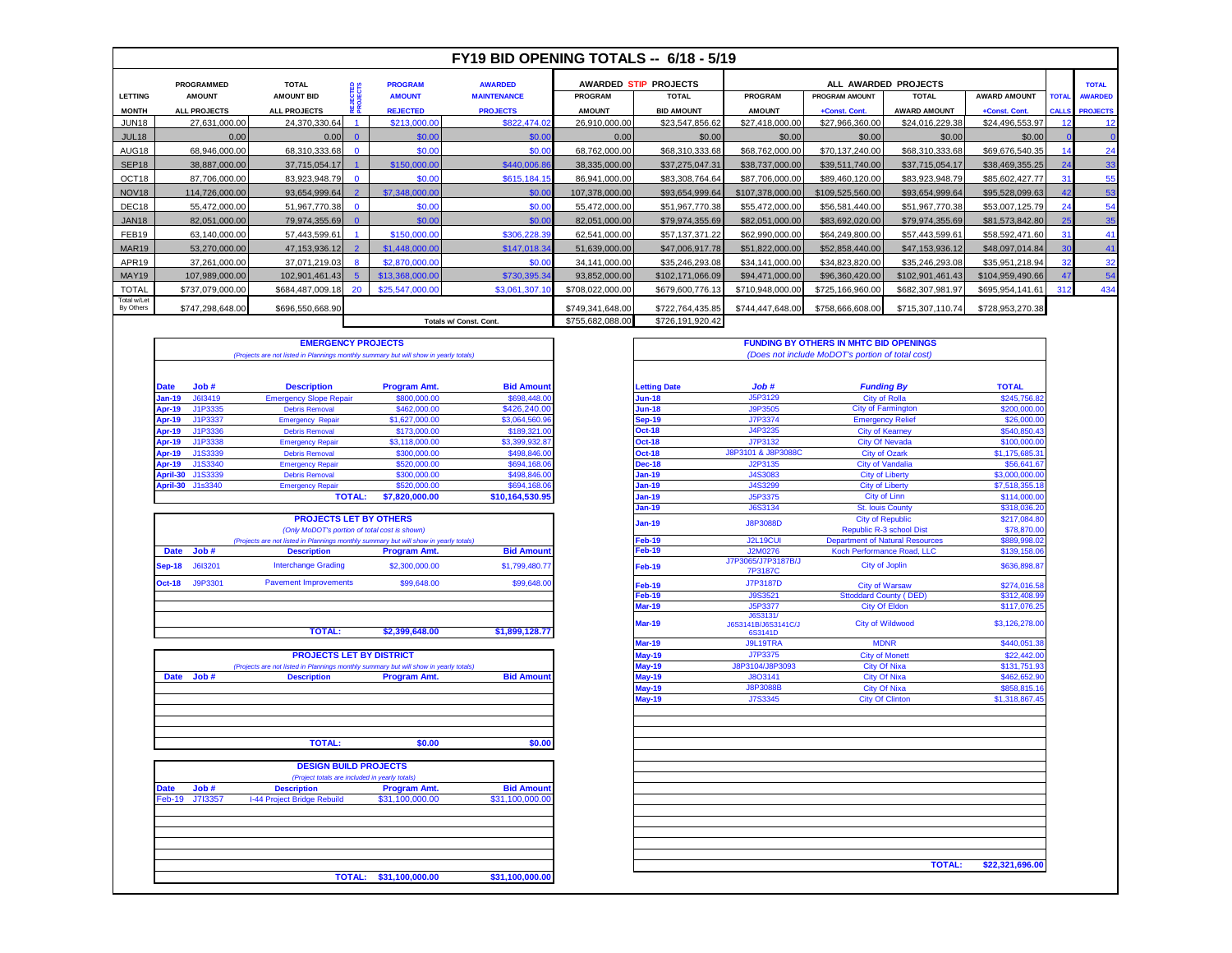### **June 22, 2018**

|                                 | <b>PROGRAMMED</b><br><b>AMOUNT</b> | <b>LOW BID</b><br><b>AMOUNT</b> | <b>DIFFERENCE</b> |          |
|---------------------------------|------------------------------------|---------------------------------|-------------------|----------|
| <b>TOTAL ALL PROJECTS:</b>      | \$26,881,000.00                    | \$23,301,286.39                 | $-$3,579,713.61$  |          |
| + Construction Cont.            | \$27,418,620.00                    | \$23,767,312.12                 | $-$3,651,307.88$  |          |
| <b>TOTAL ALL STIP PROJECTS:</b> | \$26,160,000.00                    | \$22,478,812.37                 | $-$3,681,187.63$  |          |
| + Construction Cont.            | \$26,683,200.00                    | \$22,928,388.62                 | $-$3,754,811.38$  |          |
| ALL AWARDED PROJECTS:           | \$26,668,000.00                    | \$22,947,185.13                 | $-$3,720,814.87$  | $-14.0%$ |
| + Construction Cont.            | \$27,201,360.00                    | \$23,406,128.83                 | $-$3,795,231.17$  |          |
| ALL STIP AWARDED PROJECTS:      | \$26,160,000.00                    | \$22,478,812.37                 | $-$3,681,187.63$  |          |
| + Construction Cont.            | \$26,683,200.00                    | \$22,928,388.62                 | $-$3,754,811.38$  |          |

|                                 | <b>PROGRAMMED</b> | <b>LOW BID</b>  | <b>MONTHLY</b>    |
|---------------------------------|-------------------|-----------------|-------------------|
|                                 | <b>AMOUNT</b>     | <b>AMOUNT</b>   | <b>DIFFERENCE</b> |
| <b>Northwest District - All</b> | \$1,266,000.00    | \$1,360,168.84  | 94,168.84         |
| <b>Northeast District - B</b>   | \$0.00            | \$0.00          | 0.00              |
| Kansas City District - C        | \$0.00            | \$0.00          | 0.00              |
| <b>Central District - D</b>     | \$12,742,000.00   | \$11,965,548.77 | -776,451.23       |
| <b>St. Louis District - Fl</b>  | \$7,882,000.00    | \$5,353,597.65  | $-2,528,402.35$   |
| <b>Southwest District - GI</b>  | \$218,000.00      | \$232,222.76    | 14,222.76         |
| <b>Southeast District - H</b>   | \$4,560,000.00    | \$4,035,647.11  | $-524,352.89$     |
|                                 |                   |                 |                   |
| <b>Statewide</b>                | \$26,668,000.00   | \$22,947,185.13 | $-$3,720,814.87$  |

|              |                 |                   |                | <b>PROJECT</b> | <b>PROGRAMMED</b> | <b>LOW BID</b> |                   |          | <b>AWARD OR</b> |
|--------------|-----------------|-------------------|----------------|----------------|-------------------|----------------|-------------------|----------|-----------------|
| <b>STIP</b>  |                 | <b>CALL ROUTE</b> | <b>COUNTY</b>  | <b>NUMBER</b>  | <b>AMOUNT</b>     | <b>AMOUNT</b>  | <b>DIFFERENCE</b> | %        | <b>REJECT</b>   |
|              | A02             | O                 | Andrew         | J1S0559        | \$1,266,000.00    | \$1,360,168.84 | \$94,168.84       | 7.4%     | <b>AWARD</b>    |
| v            | <b>D01</b>      | 63                | <b>Phelps</b>  | J5P3116        | \$2,598,000.00    | \$2,065,152.75 | (\$532,847.25)    | $-20.5%$ | <b>AWARD</b>    |
| Y            | D <sub>01</sub> | 63                | <b>Phelps</b>  | J5P3129        | \$1,989,000.00    | \$2,033,736.14 | \$44,736.14       | 2.2%     | <b>AWARD</b>    |
|              | D <sub>02</sub> | 54                | Miller         | J5P3185        | \$4,417,000.00    | \$3,702,897.22 | (S714, 102.78)    | $-16.2%$ | <b>AWARD</b>    |
| $\vee$       | D <sub>03</sub> | <b>BB</b>         | <b>Phelps</b>  | J5P3215        | \$3,738,000.00    | \$4,163,762.66 | \$425,762.66      | 11.4%    | <b>AWARD</b>    |
| N            | D <sub>04</sub> | AA                | Washington     | J5M0281        | \$213,000.00      | \$354,101.26   | \$141,101.26      | 66.2%    | <b>REJECT</b>   |
| v            | <b>F01</b>      | $I-64$            | St. Louis City | J6I3170        | \$4,496,000.00    | \$3,432,597.65 | (\$1,063,402.35)  | $-23.7%$ | <b>AWARD</b>    |
| $\checkmark$ | F <sub>02</sub> | TT                | Jefferson      | J6S3241        | \$3,096,000.00    | \$1,684,850.00 | (S1, 411, 150.00) | $-45.6%$ | <b>AWARD</b>    |
| N            | F04             | $I-55$            | St. Louis City | J6M3409        | \$290,000.00      | \$236,150.00   | (\$53,850.00)     | $-18.6%$ | <b>AWARD</b>    |
| N            | G02             | 13                | Henry          | J7M0264        | \$218,000.00      | \$232,222,76   | \$14,222.76       | 6.5%     | <b>AWARD</b>    |
| $\vee$       | H <sub>01</sub> | 19                | Shannon        | J9P3428        | \$3,160,000.00    | \$2,720,000.00 | (\$440,000.00)    | $-13.9%$ | <b>AWARD</b>    |
|              | H <sub>02</sub> | 67                | St. Francois   | J9P3505        | \$1,400,000.00    | \$1.315.647.11 | (S84.352.89)      | $-6.0\%$ | <b>AWARD</b>    |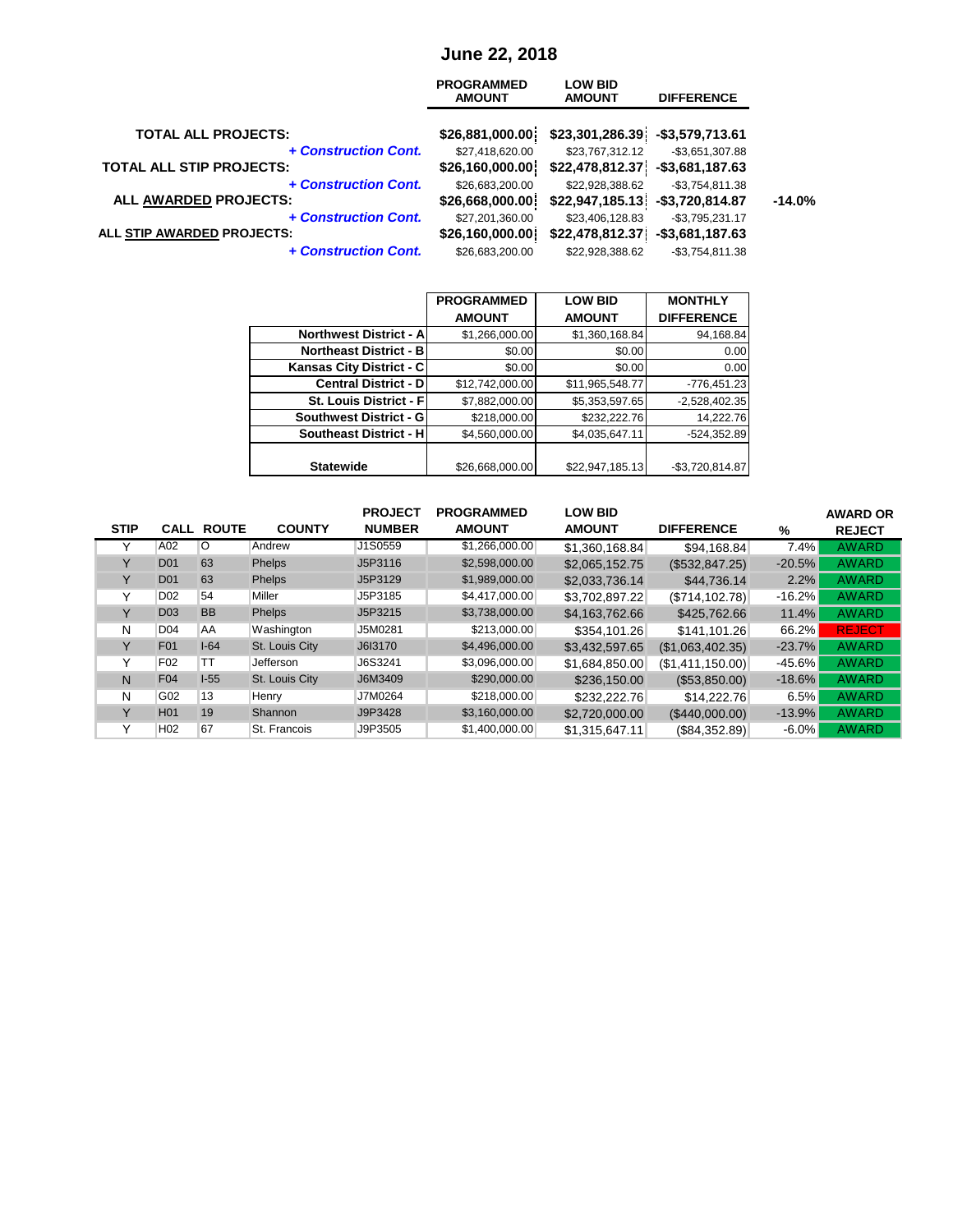# **August 17, 2018**

|                                                           | <b>PROGRAMMED</b><br><b>AMOUNT</b> | <b>LOW BID</b><br><b>AMOUNT</b>    | <b>DIFFERENCE</b>               |         |
|-----------------------------------------------------------|------------------------------------|------------------------------------|---------------------------------|---------|
| <b>TOTAL ALL PROJECTS:</b>                                | \$68,946,000.00                    | \$68,310,333.68                    | -\$635,666.32                   |         |
| + Construction Cont.                                      | \$70,324,920.00                    | \$69,676,540.35                    | -\$648.379.65                   |         |
| <b>TOTAL ALL STIP PROJECTS:</b>                           | \$68,762,000.00                    | \$68,310,333.68                    | -\$451,666.32                   |         |
| + Construction Cont.<br>ALL AWARDED PROJECTS:             | \$70,137,240.00<br>\$68,762,000.00 | \$69,676,540.35<br>\$68,310,333.68 | $-$460,699.65$<br>-\$451,666.32 | $-0.7%$ |
| + Construction Cont.<br><b>ALL STIP AWARDED PROJECTS:</b> | \$70,137,240.00                    | \$69,676,540.35                    | $-$460,699.65$                  |         |
|                                                           | \$68,762,000.00                    | \$68,310,333.68                    | -\$451,666.32                   |         |
| + Construction Cont.                                      | \$70.137.240.00                    | \$69,676,540.35                    | -\$460.699.65                   |         |

|                                | <b>PROGRAMMED</b> | <b>LOW BID</b>  | <b>MONTHLY</b>    |
|--------------------------------|-------------------|-----------------|-------------------|
|                                | <b>AMOUNT</b>     | <b>AMOUNT</b>   | <b>DIFFERENCE</b> |
| <b>Northwest District - Al</b> | \$15,293,000.00   | \$13,794,614.39 | $-1,498,385.61$   |
| <b>Northeast District - BI</b> | \$0.00            | \$0.00          | 0.00              |
| Kansas City District - C       | \$46,439,000.00   | \$47,892,056.69 | 1,453,056.69      |
| <b>Central District - DI</b>   | \$0.00            | \$0.00          | 0.00              |
| St. Louis District - Fl        | \$2,946,000.00    | \$2,120,560.15  | $-825,439.85$     |
| Southwest District - G         | \$3,606,000.00    | \$3,957,055.45  | 351,055.45        |
| <b>Southeast District - HI</b> | \$478,000.00      | \$546.047.00    | 68.047.00         |
|                                |                   |                 |                   |
| <b>Statewide</b>               | \$68,762,000.00   | \$68,310,333.68 | $-$451,666.32$    |

|             |                 |                   |                | <b>PROJECT</b> | <b>PROGRAMMED</b> | <b>LOW BID</b>  |                   |           | <b>AWARD OR</b>   |
|-------------|-----------------|-------------------|----------------|----------------|-------------------|-----------------|-------------------|-----------|-------------------|
| <b>STIP</b> |                 | <b>CALL ROUTE</b> | <b>COUNTY</b>  | <b>NUMBER</b>  | <b>AMOUNT</b>     | <b>AMOUNT</b>   | <b>DIFFERENCE</b> | %         | <b>REJECT</b>     |
| Y           | A01             | 35                | <b>Daviess</b> | J1I3192        | \$507,000.00      | \$211,850.61    | (\$295,149.39)    | $-58.2%$  | <b>AWARD</b>      |
| Y           | A01             | 65                | Carroll        | J1P3147        | \$838,000.00      | \$998,792.90    | \$160,792.90      | 19.2%     | <b>AWARD</b>      |
| Y           | A02             | 29                | Holt           | J1I3019        | \$8,656,000.00    | \$7,315,446.64  | (S1, 340, 553.36) | $-15.5%$  | <b>AWARD</b>      |
| Y           | A04             | 24                | Carroll        | J1P3175        | \$337,000.00      | \$396.070.68    | \$59,070.68       | 17.5%     | <b>AWARD</b>      |
| Y           | A04             | 24                | Carroll        | J1P3176        | \$1,452,000.00    | \$1,120,362.51  | (\$331,637.49)    | $-22.8%$  | <b>AWARD</b>      |
| Y           | A04             | 24                | Chariton       | J1P3177        | \$175,000.00      | \$218,212.09    | \$43.212.09       | 24.7%     | <b>AWARD</b>      |
| Y           | A04             | 24                | Chariton       | J1P3178        | \$238,000.00      | \$329,812.28    | \$91,812.28       | 38.6%     | <b>AWARD</b>      |
| Υ           | A05             | 371               | Buchanan       | J1S3076        | \$2,650,000.00    | \$2,488,454.94  | (\$161,545.06)    | $-6.1%$   | <b>AWARD</b>      |
| Υ           | A05             | 111               | Holt           | J1S3153        | \$440,000.00      | \$715,611.74    | \$275,611.74      | 62.6%     | <b>AWARD</b>      |
| Y           | C <sub>01</sub> | 70                | Jackson        | J4I1597C       | \$40,415,000.00   | \$42,697,261.29 | \$2,282,261.29    | 5.6%      | <b>AWARD</b>      |
| Y           | C <sub>01</sub> | 70                | Jackson        | J4I3124B       | \$3,322,000.00    | \$2,465,959.17  | (\$856,040.83)    | $-25.8%$  | <b>AWARD</b>      |
| Y           | C <sub>01</sub> | 435               | Jackson        | J4I3126        | \$1,999,000.00    | \$2.394.000.47  | \$395,000.47      | 19.8%     | <b>AWARD</b>      |
| Υ           | CO <sub>2</sub> | 350               | Jackson        | J4S3283        | \$703,000.00      | \$334,835.76    | (S368.164.24)     | $-52.4%$  | <b>AWARD</b>      |
| N           | <b>D01</b>      | 44                | Pulaski        | J5M0283        | \$184,000.00      | \$0.00          | (\$184,000.00)    | $-100.0%$ | <b>No bidders</b> |
| Y           | F01             | 364               | St. Louis      | J6P3355        | \$500,000.00      | \$615,616.00    | \$115,616.00      | 23.1%     | <b>AWARD</b>      |
| Y           | F <sub>02</sub> | <b>VV</b>         | Franklin       | J6S3363        | \$1,642,000.00    | \$832,866.52    | (\$809, 133.48)   | $-49.3%$  | <b>AWARD</b>      |
| Y           | F <sub>02</sub> | <b>EE</b>         | Franklin       | J6S3364        | \$804,000.00      | \$672,077.63    | (\$131,922.37)    | $-16.4%$  | <b>AWARD</b>      |
| Y           | G01             | 176               | Taney          | J7P3142        | \$533,000.00      | \$637,291.38    | \$104,291.38      | 19.6%     | <b>AWARD</b>      |
| Y           | G02             | OO                | Webster        | J7S3146        | \$2,082,000.00    | \$2,223,837,74  | \$141,837,74      | 6.8%      | <b>AWARD</b>      |
| Y           | G02             | <b>NN</b>         | Webster        | J7S3240        | \$160,000.00      | \$147,724.66    | (\$12,275.34)     | $-7.7%$   | <b>AWARD</b>      |
| Y           | G03             | A                 | Barton         | J7S3237        | \$290,000.00      | \$340.925.71    | \$50.925.71       | 17.6%     | <b>AWARD</b>      |
| Υ           | G03             | т                 | Barton         | J7S3238        | \$322,000.00      | \$363,552.28    | \$41,552.28       | 12.9%     | <b>AWARD</b>      |
| Υ           | G03             | K                 | Barton         | J7S3239        | \$219,000.00      | \$243,723.68    | \$24,723.68       | 11.3%     | <b>AWARD</b>      |
| Y           | <b>H01</b>      | 21                | Reynolds       | J9P3509        | \$96,000.00       | \$123,598.00    | \$27,598.00       | 28.7%     | <b>AWARD</b>      |
| Υ           | H <sub>02</sub> | 60                | Howell         | J9S3498        | \$382,000.00      | \$422,449.00    | \$40,449.00       | 10.6%     | <b>AWARD</b>      |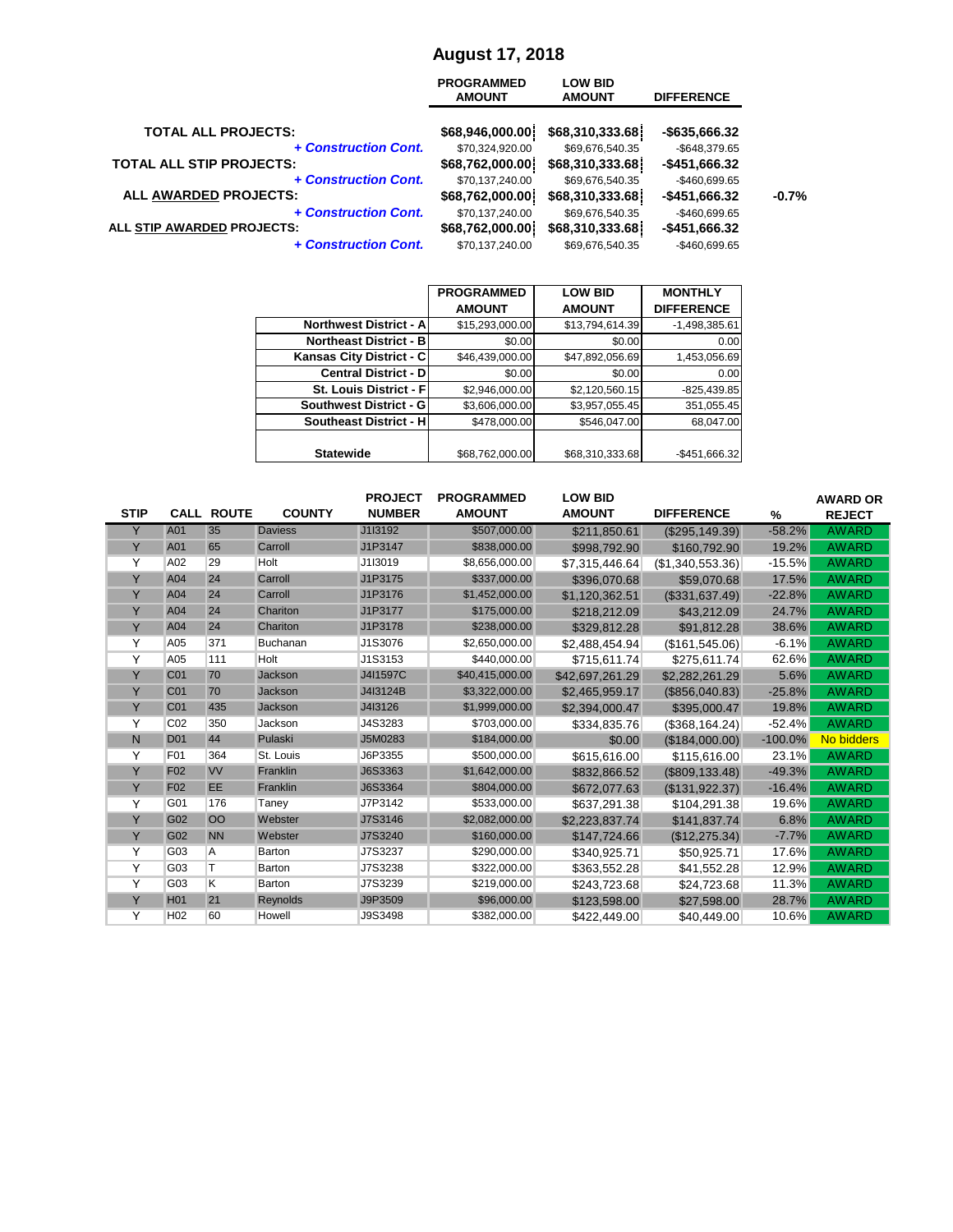|                                 |                      | <b>PROGRAMMED</b><br><b>AMOUNT</b> | <b>LOW BID</b><br><b>AMOUNT</b>    | <b>DIFFERENCE</b>                    |
|---------------------------------|----------------------|------------------------------------|------------------------------------|--------------------------------------|
| <b>TOTAL ALL PROJECTS:</b>      |                      | \$38,887,000.00                    | \$37,715,054.17                    | -\$1,171,945.83                      |
| <b>TOTAL ALL STIP PROJECTS:</b> | + Construction Cont. | \$39,664,740.00<br>\$38,335,000.00 | \$38,469,355.25<br>\$37,275,047.31 | $-$1,195,384.75$<br>-\$1,059,952.69  |
| <b>ALL AWARDED PROJECTS:</b>    | + Construction Cont. | \$39,101,700.00<br>\$38,737,000.00 | \$38,020,548.26<br>\$37,715,054.17 | $-$1,081,151.74$<br>$-$1,021,945.83$ |
| ALL STIP AWARDED PROJECTS:      | + Construction Cont. | \$39,511,740.00<br>\$38,335,000.00 | \$38,469,355.25<br>\$37,275,047.31 | $-$1,042,384.75$<br>$-$1,059,952.69$ |
|                                 | + Construction Cont. | \$39,101,700.00                    | \$38,020,548.26                    | $-$1,081,151.74$                     |

# **September 21, 2018**

|                                 | <b>PROGRAMMED</b> | <b>LOW BID</b>  | <b>MONTHLY</b>    |
|---------------------------------|-------------------|-----------------|-------------------|
|                                 | <b>AMOUNT</b>     | <b>AMOUNT</b>   | <b>DIFFERENCE</b> |
| <b>Northwest District - All</b> | \$5,156,000.00    | \$4,781,282.35  | $-374,717.65$     |
| <b>Northeast District - BI</b>  | \$0.00            | \$0.00          | 0.00              |
| Kansas City District - C        | \$3,868,000.00    | \$4,628,713.56  | 760,713.56        |
| <b>Central District - D</b>     | \$12,774,000.00   | \$12,077,763.74 | $-696,236.26$     |
| St. Louis District - Fl         | \$4,405,000.00    | \$3,956,714.09  | $-448,285.91$     |
| <b>Southwest District - G</b>   | \$6,535,000.00    | \$6,501,872.43  | $-33,127.57$      |
| <b>Southeast District - HI</b>  | \$5,999,000.00    | \$5,768,708.00  | $-230,292.00$     |
|                                 |                   |                 |                   |
| <b>Statewide</b>                | \$38,737,000.00   | \$37,715,054.17 | $-$1,021,945.83$  |

|                |                 |                                  |                 | <b>PROJECT</b> | <b>PROGRAMMED</b> | <b>LOW BID</b> |                   |           | <b>AWARD OR</b> |
|----------------|-----------------|----------------------------------|-----------------|----------------|-------------------|----------------|-------------------|-----------|-----------------|
| <b>STIP</b>    | <b>CALL</b>     | <b>ROUTE</b>                     | <b>COUNTY</b>   | <b>NUMBER</b>  | <b>AMOUNT</b>     | <b>AMOUNT</b>  | <b>DIFFERENCE</b> | %         | <b>REJECT</b>   |
| Y              | A01             | <b>IS229N TO MO759N Buchanan</b> |                 | J1I3186        | \$1,427,000.00    | \$1,134,371.40 | (\$292,628.60)    | $-20.5%$  | <b>AWARD</b>    |
| Y              | A01             | 36                               | <b>Buchanan</b> | J1P3120        | \$1,600,000.00    | \$1,345,539.17 | (\$254,460.83)    | $-15.9%$  | <b>AWARD</b>    |
| Y              | A02             | 148                              | Nodaway         | J1P3010        | \$2,129,000.00    | \$2,301,371.78 | \$172,371.78      | 8.1%      | <b>AWARD</b>    |
| $\mathsf{N}$   | <b>B01</b>      | 63                               | Adair           | J2M0276        | \$150,000.00      |                | (\$150,000.00)    | $-100.0%$ | <b>REJECT</b>   |
| Y              | C <sub>01</sub> | 58                               | Cass            | J4P3081E       | \$2,637,000.00    | \$3,616,825.69 | \$979,825.69      | 37.2%     | <b>AWARD</b>    |
| $\overline{Y}$ | CO <sub>1</sub> | 58                               | Cass            | J4P3081H       | \$552,000.00      | \$420,224.62   | (\$131,775.38)    | $-23.9%$  | <b>AWARD</b>    |
| Y              | C <sub>02</sub> | 69                               | <b>Platte</b>   | J4S3284        | \$609,000.00      | \$465,218.00   | (\$143,782.00)    | $-23.6%$  | <b>AWARD</b>    |
| $\overline{Y}$ | CO <sub>3</sub> | 45                               | Platte          | J4P3295C       | \$70,000.00       | \$126,445.25   | \$56,445.25       | 80.6%     | <b>AWARD</b>    |
| Y              | <b>D01</b>      | 21                               | Washington      | J5P3212        | \$4,595,000.00    | \$4,105,000.00 | (\$490,000.00)    | $-10.7%$  | <b>AWARD</b>    |
| Y              | <b>D03</b>      | 54                               | Camden          | J5P3246        | \$2,549,000.00    | \$2,485,331.02 | (\$63,668.98)     | $-2.5%$   | <b>AWARD</b>    |
| Y              | <b>D04</b>      | J                                | Camden          | J5S0276        | \$2,959,000.00    | \$2,894,820.93 | (\$64,179.07)     | $-2.2%$   | <b>AWARD</b>    |
| Y              | D <sub>06</sub> | Υ                                | Phelps          | J5S3268        | \$622,000.00      | \$635,053.81   | \$13,053.81       | 2.1%      | <b>AWARD</b>    |
| Y              | <b>D06</b>      | 44                               | Phelps          | J5S3364        | \$269,000.00      | \$364,067.35   | \$95,067.35       | 35.3%     | <b>AWARD</b>    |
| Y              | <b>D09</b>      | 100                              | Osage           | J5S3306        | \$575,000.00      | \$255,140.00   | (\$319,860.00)    | $-55.6%$  | <b>AWARD</b>    |
| Y              | D <sub>10</sub> | C                                | Osage           | <b>J5S3339</b> | \$803,000.00      | \$898,343.77   | \$95,343.77       | 11.9%     | <b>AWARD</b>    |
| $\mathsf{N}$   | D <sub>11</sub> | YY                               | <b>Boone</b>    | J5M0282        | \$402,000.00      | \$440,006.86   | \$38,006.86       | 9.5%      | <b>AWARD</b>    |
| Y              | F02             | Various                          | Various         | J6Q3284        | \$534,000.00      | \$523,091.82   | (\$10,908.18)     | $-2.0%$   | <b>AWARD</b>    |
| Y              | F <sub>03</sub> | H                                | St. Louis City  | J6S3219        | \$748,000.00      | \$938,622.27   | \$190,622.27      | 25.5%     | <b>AWARD</b>    |
| Y              | F04             | E                                | Franklin        | J6S3365        | \$255,000.00      | \$234,116.79   | (\$20,883.21)     | $-8.2%$   | <b>AWARD</b>    |
| $\overline{Y}$ | F04             | Κ                                | Franklin        | J6S3366        | \$2,490,000.00    | \$1,802,052.01 | (\$687,947.99)    | $-27.6%$  | <b>AWARD</b>    |
| $\overline{Y}$ | F04             | P                                | Jefferson       | J6S3367        | \$378,000.00      | \$458,831.20   | \$80,831.20       | 21.4%     | <b>AWARD</b>    |
| Y              | G01             | 83                               | <b>Benton</b>   | J7P3130        | \$2,959,000.00    | \$2,726,415.06 | (\$232,584.94)    | $-7.9%$   | <b>AWARD</b>    |
| Y              | G01             | $\overline{A}$                   | St. Clair       | J7S3183        | \$998,000.00      | \$1,111,052.77 | \$113,052.77      | 11.3%     | <b>AWARD</b>    |
| Y              | G02             | Z                                | Barry           | J7S3123        | \$1,349,000.00    | \$1,191,317.53 | (\$157,682.47)    | $-11.7%$  | <b>AWARD</b>    |
| Y              | G02             | D                                | Barry           | J7S3274        | \$384,000.00      | \$420,976.53   | \$36,976.53       | 9.6%      | <b>AWARD</b>    |
| Y              | G03             | 44                               | Lawrence        | J7S3273        | \$726,000.00      | \$819,940.39   | \$93,940.39       | 12.9%     | <b>AWARD</b>    |
| Y              | G05             | В                                | McDonald        | J7S3364        | \$46,000.00       | \$31,016.00    | (\$14,984.00)     | $-32.6%$  | <b>AWARD</b>    |
| Y              | G05             | H                                | McDonald        | J7S3364B       | \$43,000.00       | \$31,893.00    | (\$11,107.00)     | $-25.8%$  | <b>AWARD</b>    |
| Y              | G06             | 13                               | <b>Stone</b>    | J7P3374        | \$30,000.00       | \$169,261.15   | \$139,261.15      | 464.2%    | <b>AWARD</b>    |
| Y              | H <sub>01</sub> | 60                               | Carter          | J9P3199        | \$114,000.00      | \$166,611.61   | \$52,611.61       | 46.2%     | <b>AWARD</b>    |
| Y              | H <sub>01</sub> | 60                               | Carter          | J9P3200        | \$1,173,000.00    | \$1,336,388.39 | \$163,388.39      | 13.9%     | <b>AWARD</b>    |
| Y              | H <sub>02</sub> | 67                               | Wayne           | J9P3501        | \$1,822,000.00    | \$1,386,708.00 | (\$435,292.00)    | $-23.9%$  | <b>AWARD</b>    |
| Y              | H <sub>03</sub> | W                                | Howell          | J9S3241        | \$1,169,000.00    | \$1,173,563.30 | \$4,563.30        | 0.4%      | <b>AWARD</b>    |
| Y              | H <sub>03</sub> | CC                               | Ozark           | J9S3434        | \$1,721,000.00    | \$1.705.436.70 | (S15.563.30)      | $-0.9%$   | <b>AWARD</b>    |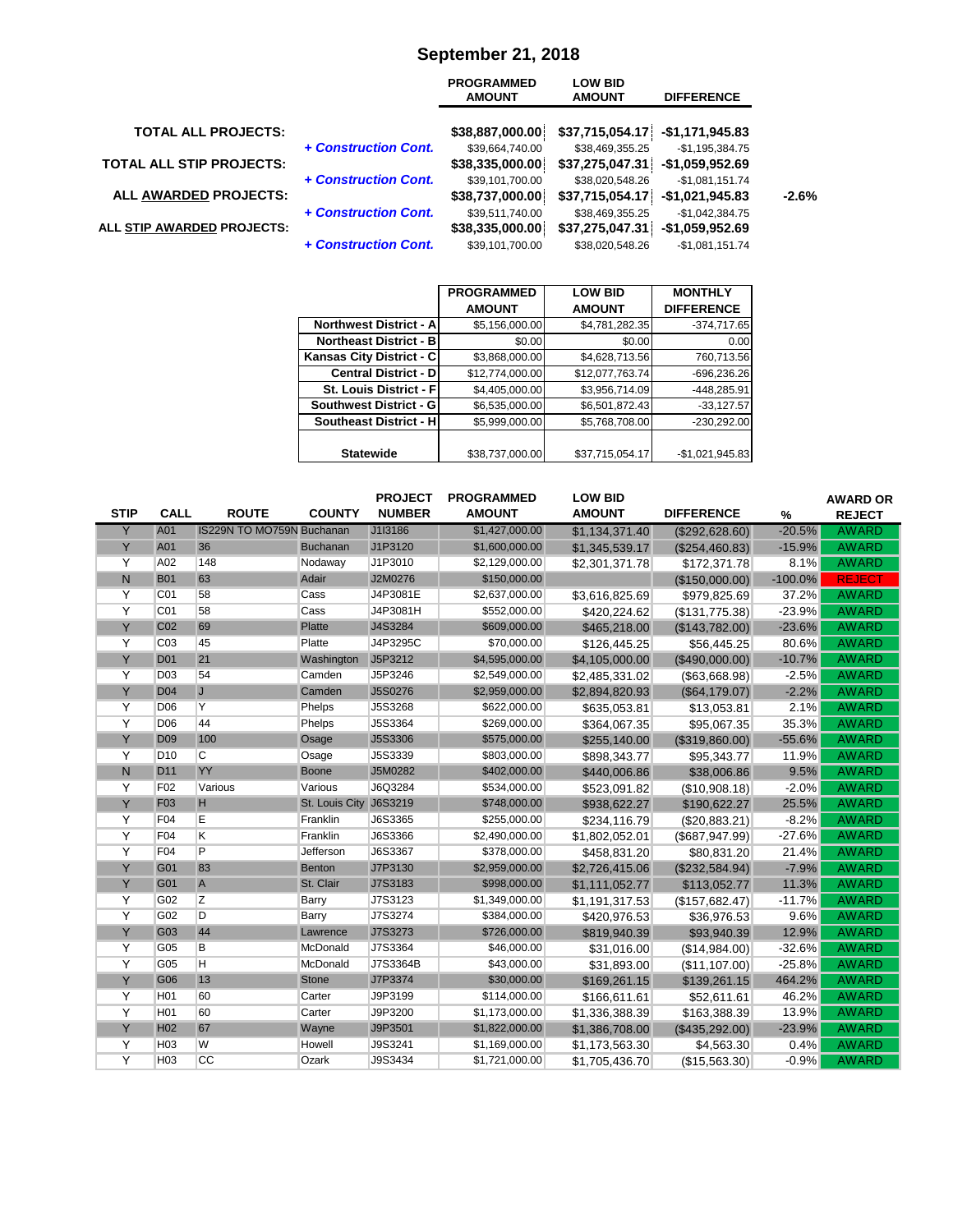### **October 19, 2018**

| <b>AMOUNT</b>   | <b>LOW BID</b><br><b>AMOUNT</b>                                                                                                      | <b>DIFFERENCE</b>  |                                                                                             |
|-----------------|--------------------------------------------------------------------------------------------------------------------------------------|--------------------|---------------------------------------------------------------------------------------------|
|                 |                                                                                                                                      |                    |                                                                                             |
| \$89,460,120.00 | \$85,602,427.77                                                                                                                      | $-$3,857,692.23$   |                                                                                             |
| \$86,941,000.00 |                                                                                                                                      | $-$ \$3,632,235.36 |                                                                                             |
| \$88,679,820.00 | \$84,974,939.93                                                                                                                      | -\$3,704,880.07    |                                                                                             |
| \$87,706,000.00 |                                                                                                                                      | $-$3,782,051.21$   | $-4.3%$                                                                                     |
| \$89,460,120.00 | \$85,602,427.77                                                                                                                      | $-$3,857,692.23$   |                                                                                             |
| \$86,941,000.00 |                                                                                                                                      | $-$ \$3,632,235.36 |                                                                                             |
| \$88,679,820.00 | \$84,974,939.93                                                                                                                      | -\$3,704,880.07    |                                                                                             |
|                 | <b>PROGRAMMED</b><br>\$87,706,000.00<br>+ Construction Cont.<br>+ Construction Cont.<br>+ Construction Cont.<br>+ Construction Cont. |                    | \$83,923,948.79<br>-\$3,782,051.21<br>\$83,308,764.64<br>\$83,923,948.79<br>\$83,308,764.64 |

|                                | <b>PROGRAMMED</b> | <b>LOW BID</b>  | <b>MONTHLY</b>    |
|--------------------------------|-------------------|-----------------|-------------------|
|                                | <b>AMOUNT</b>     | <b>AMOUNT</b>   | <b>DIFFERENCE</b> |
| <b>Northwest District - Al</b> | \$5,395,000.00    | \$5,666,823.16  | 271,823.16        |
| <b>Northeast District - B</b>  | \$15,659,000.00   | \$14,659,980.76 | -999,019.24       |
| Kansas City District - C       | \$12,106,000.00   | \$12,494,616.27 | 388,616.27        |
| <b>Central District - D</b>    | \$16,327,000.00   | \$15,581,458.75 | $-745,541.25$     |
| <b>St. Louis District - Fl</b> | \$12,889,000.00   | \$11,505,016.80 | -1,383,983.20     |
| <b>Southwest District - GI</b> | \$16,935,000.00   | \$16,343,869.48 | $-591, 130.52$    |
| <b>Southeast District - H</b>  | \$8,395,000.00    | \$7,672,183.57  | -722,816.43       |
|                                |                   |                 |                   |
| <b>Statewide</b>               | \$87,706,000.00   | \$83,923,948.79 | $-$3,782,051.21$  |

| <b>STIP</b>    |                 | <b>CALL ROUTE</b>  | <b>COUNTY</b>  | <b>PROJECT</b><br><b>NUMBER</b> | <b>PROGRAMMED</b><br><b>AMOUNT</b> | <b>LOW BID</b><br><b>AMOUNT</b> | <b>DIFFERENCE</b> | $\%$     | <b>AWARD OR</b><br><b>REJECT</b> |
|----------------|-----------------|--------------------|----------------|---------------------------------|------------------------------------|---------------------------------|-------------------|----------|----------------------------------|
| Y              | A01             | 35                 | Harrison       | J1I3017                         | \$4,696,000.00                     | \$4,984,999.46                  | \$288,999.46      | 6.2%     | <b>AWARD</b>                     |
| $\overline{Y}$ | A02             | 139                | Sullivan       | J2S2176                         | \$699,000.00                       | \$681,823.70                    | (\$17,176.30)     | $-2.5%$  | <b>AWARD</b>                     |
| Y              | <b>B01</b>      | 72                 | <b>Marion</b>  | J2I3096                         | \$808,000.00                       | \$833,337.81                    | \$25,337.81       | 3.1%     | <b>AWARD</b>                     |
| Y              | <b>B01</b>      | 36                 | <b>Marion</b>  | J2P3128                         | \$3,642,000.00                     | \$3,435,672.80                  | (\$206,327.20)    | $-5.7%$  | <b>AWARD</b>                     |
| Y              | <b>B01</b>      | 36                 | <b>Marion</b>  | J2P3129                         | \$1,209,000.00                     | \$1,229,026.82                  | \$20,026.82       | 1.7%     | <b>AWARD</b>                     |
| Y              | <b>B02</b>      | 24                 | Marion         | J2P3127                         | \$8,067,000.00                     | \$6,870,635.74                  | (\$1,196,364.26)  | $-14.8%$ | <b>AWARD</b>                     |
| Y              | <b>B04</b>      | 15                 | Shelby         | J2P3185                         | \$439,000.00                       | \$537,106.84                    | \$98,106.84       | 22.3%    | <b>AWARD</b>                     |
| Y              | <b>B04</b>      | 136                | Schuyler       | J2P3190                         | \$293,000.00                       | \$402,751.39                    | \$109,751.39      | 37.5%    | <b>AWARD</b>                     |
| Y              | <b>B04</b>      | $\overline{3}$     | Randolph       | J2P3191                         | \$204,000.00                       | \$265,382.00                    | \$61,382.00       | 30.1%    | <b>AWARD</b>                     |
| Y              | <b>B05</b>      | E                  | Lincoln        | J2S3192                         | \$132,000.00                       | \$192,650.81                    | \$60,650.81       | 45.9%    | <b>AWARD</b>                     |
| Y              | <b>B05</b>      | н                  | Lincoln        | J2S3193                         | \$219,000.00                       | \$290,710.13                    | \$71,710.13       | 32.7%    | <b>AWARD</b>                     |
| Y              | <b>B06</b>      | 94                 | Montgomery     | J5S3049B                        | \$646,000.00                       | \$602,706.42                    | (\$43,293.58)     | $-6.7%$  | <b>AWARD</b>                     |
| Y              | C01             | 70                 | Lafayette      | J3I3047                         | \$7,428,000.00                     | \$8,509,726.46                  | \$1,081,726.46    | 14.6%    | <b>AWARD</b>                     |
| Υ              | C <sub>03</sub> | Various            | Various        | J4P3228                         | \$735,000.00                       | \$749,990.66                    | \$14,990.66       | 2.0%     | <b>AWARD</b>                     |
| Y              | CO <sub>4</sub> | 92                 | Clay           | J4P3235                         | \$617,000.00                       | \$540,850.43                    | (S76, 149.57)     | $-12.3%$ | <b>AWARD</b>                     |
| Y              | C <sub>05</sub> | <b>DD</b>          | Johnson        | J3S3129                         | \$390,000.00                       | \$260,155.22                    | (\$129, 844.78)   | $-33.3%$ | <b>AWARD</b>                     |
| Y              | C <sub>05</sub> | 20                 | Lafayette      | J3S3130                         | \$545,000.00                       | \$236,786.78                    | (\$308, 213.22)   | $-56.6%$ | <b>AWARD</b>                     |
| Y              | C <sub>05</sub> | M                  | Ray            | J3S3131                         | \$267,000.00                       | \$138,240.74                    | (\$128,759.26)    | $-48.2%$ | <b>AWARD</b>                     |
| Y              | C <sub>05</sub> | $\circ$            | Lafayette      | J3S3138                         | \$414,000.00                       | \$250,782.42                    | (\$163, 217.58)   | $-39.4%$ | <b>AWARD</b>                     |
| Y              | C <sub>05</sub> | Y                  | Ray            | J3S3139                         | \$183,000.00                       | \$105,917.90                    | (\$77,082.10)     | $-42.1%$ | <b>AWARD</b>                     |
| Y              | C <sub>05</sub> | <b>BB</b>          | Johnson        | J3S3140                         | \$319,000.00                       | \$197,809.30                    | (\$121,190.70)    | $-38.0%$ | <b>AWARD</b>                     |
| Y              | C <sub>05</sub> | <b>WW</b>          | Johnson        | J3S3141                         | \$270,000.00                       | \$167,276.42                    | (\$102, 723.58)   | $-38.0%$ | <b>AWARD</b>                     |
| Y              | C <sub>05</sub> | E                  | <b>Pettis</b>  | J3S3142                         | \$328,000.00                       | \$244,632.12                    | (\$83,367.88)     | $-25.4%$ | <b>AWARD</b>                     |
| Y              | CO6             | U                  | Lafayette      | J3S3132                         | \$146,000.00                       | \$252,166.84                    | \$106,166.84      | 72.7%    | <b>AWARD</b>                     |
| $\overline{Y}$ | C <sub>06</sub> | Α                  | Ray            | J3S3133                         | \$182,000.00                       | \$339,553.94                    | \$157,553.94      | 86.6%    | <b>AWARD</b>                     |
| Y              | C <sub>06</sub> | M                  | Lafayette      | J3S3134                         | \$282,000.00                       | \$500,727.04                    | \$218,727.04      | 77.6%    | <b>AWARD</b>                     |
| Y              | D <sub>02</sub> | 87                 | Howard         | J5P3258                         | \$3,768,000.00                     | \$4,039,403.13                  | \$271,403.13      | 7.2%     | <b>AWARD</b>                     |
| Y              | D06             | <b>MM</b>          | Laclede        | J5S3256                         | \$1,293,000.00                     | \$1,458,241.58                  | \$165,241.58      | 12.8%    | <b>AWARD</b>                     |
| Y              | <b>D07</b>      | $\overline{C}$     | Morgan         | J5S3259                         | \$5,905,000.00                     | \$4,930,565.46                  | (\$974,434.54)    | $-16.5%$ | <b>AWARD</b>                     |
| Y              | <b>D07</b>      | 50                 | Cole           | J5S3311                         | \$706,000.00                       | \$632,983.65                    | (\$73,016.35)     | $-10.3%$ | <b>AWARD</b>                     |
| Y              | D <sub>08</sub> | Z                  | Pulaski        | J5S3269                         | \$2,020,000.00                     | \$2,211,295.94                  | \$191,295.94      | 9.5%     | <b>AWARD</b>                     |
| Y              | D <sub>09</sub> | 87                 | Cooper         | <b>J5S3286</b>                  | \$2,635,000.00                     | \$2,308,968.99                  | (\$326,031.01)    | $-12.4%$ | <b>AWARD</b>                     |
| N              | F01             | MARITZ I St. Louis |                | J6M0268                         | \$386,000.00                       | \$297,915.50                    | (\$88,084.50)     | $-22.8%$ | <b>AWARD</b>                     |
| N              | F01             | 70                 | St. Louis City | J6M0269                         | \$379,000.00                       | \$317,268.65                    | (\$61,731.35)     | $-16.3%$ | <b>AWARD</b>                     |
| Y              | F <sub>02</sub> | 370                | St. Charles    | J6P2325                         | \$2,141,000.00                     | \$1,857,856.64                  | (\$283, 143.36)   | $-13.2%$ | <b>AWARD</b>                     |
| $\overline{Y}$ | F03             | 141                | St. Louis      | J6P3180                         | \$4,756,000.00                     | \$4,388,039.00                  | (\$367,961.00)    | $-7.7%$  | <b>AWARD</b>                     |
| Y              | F03             | 141                | St. Louis      | J6P3200                         | \$3,227,000.00                     | \$2,661,961.00                  | (\$565,039.00)    | $-17.5%$ | AWARD                            |
| Y              | F04             | <b>Various</b>     | Various        | J6Q3171E                        | \$1,100,000.00                     | \$994,321.69                    | (\$105,678.31)    | $-9.6%$  | <b>AWARD</b>                     |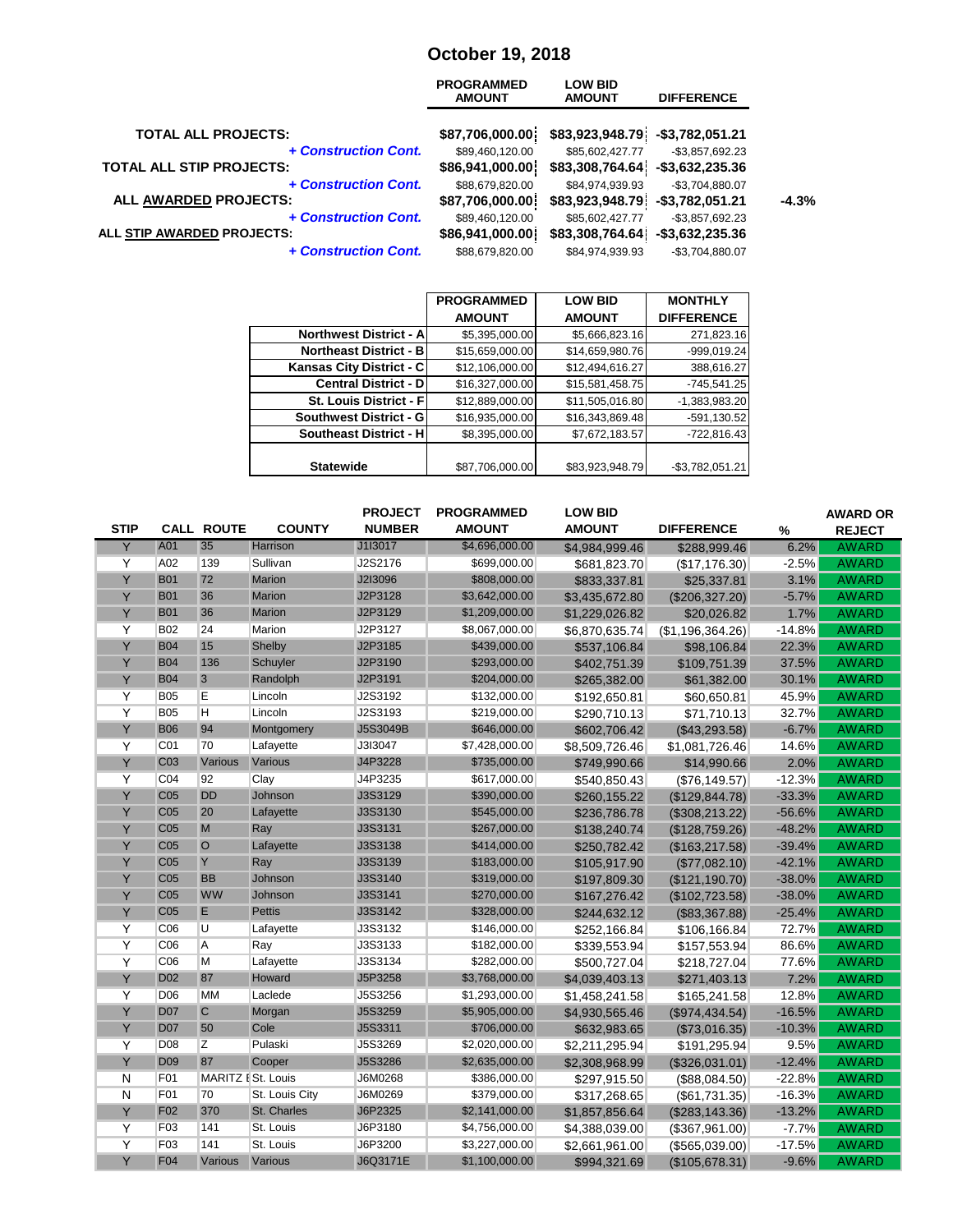### **October 19, 2018**

| <b>AMOUNT</b>   | <b>LOW BID</b><br><b>AMOUNT</b>                                                                                                      | <b>DIFFERENCE</b>  |                                                                                             |
|-----------------|--------------------------------------------------------------------------------------------------------------------------------------|--------------------|---------------------------------------------------------------------------------------------|
|                 |                                                                                                                                      |                    |                                                                                             |
| \$89,460,120.00 | \$85,602,427.77                                                                                                                      | $-$3,857,692.23$   |                                                                                             |
| \$86,941,000.00 |                                                                                                                                      | $-$ \$3,632,235.36 |                                                                                             |
| \$88,679,820.00 | \$84,974,939.93                                                                                                                      | -\$3,704,880.07    |                                                                                             |
| \$87,706,000.00 |                                                                                                                                      | $-$3,782,051.21$   | $-4.3%$                                                                                     |
| \$89,460,120.00 | \$85,602,427.77                                                                                                                      | $-$3,857,692.23$   |                                                                                             |
| \$86,941,000.00 |                                                                                                                                      | $-$ \$3,632,235.36 |                                                                                             |
| \$88,679,820.00 | \$84,974,939.93                                                                                                                      | -\$3,704,880.07    |                                                                                             |
|                 | <b>PROGRAMMED</b><br>\$87,706,000.00<br>+ Construction Cont.<br>+ Construction Cont.<br>+ Construction Cont.<br>+ Construction Cont. |                    | \$83,923,948.79<br>-\$3,782,051.21<br>\$83,308,764.64<br>\$83,923,948.79<br>\$83,308,764.64 |

|                                 | <b>PROGRAMMED</b> | <b>LOW BID</b>  | <b>MONTHLY</b>    |
|---------------------------------|-------------------|-----------------|-------------------|
|                                 | <b>AMOUNT</b>     | <b>AMOUNT</b>   | <b>DIFFERENCE</b> |
| <b>Northwest District - All</b> | \$5,395,000.00    | \$5,666,823.16  | 271,823.16        |
| <b>Northeast District - B</b>   | \$15,659,000.00   | \$14,659,980.76 | -999,019.24       |
| Kansas City District - C        | \$12,106,000.00   | \$12,494,616.27 | 388,616.27        |
| <b>Central District - DI</b>    | \$16,327,000.00   | \$15,581,458.75 | $-745,541.25$     |
| <b>St. Louis District - Fl</b>  | \$12,889,000.00   | \$11,505,016.80 | $-1,383,983.20$   |
| <b>Southwest District - GI</b>  | \$16,935,000.00   | \$16,343,869.48 | $-591, 130.52$    |
| <b>Southeast District - H</b>   | \$8,395,000.00    | \$7,672,183.57  | -722,816.43       |
|                                 |                   |                 |                   |
| <b>Statewide</b>                | \$87,706,000.00   | \$83,923,948.79 | $-$3,782,051.21$  |

|              |                 |                   |                   | <b>PROJECT</b>  | <b>PROGRAMMED</b> | <b>LOW BID</b> |                   |          | <b>AWARD OR</b> |
|--------------|-----------------|-------------------|-------------------|-----------------|-------------------|----------------|-------------------|----------|-----------------|
| <b>STIP</b>  |                 | <b>CALL ROUTE</b> | <b>COUNTY</b>     | <b>NUMBER</b>   | <b>AMOUNT</b>     | <b>AMOUNT</b>  | <b>DIFFERENCE</b> | %        | <b>REJECT</b>   |
| Y            | F <sub>05</sub> | 70                | St. Louis City    | J6I3384         | \$900,000.00      | \$987,654.32   | \$87,654.32       | 9.7%     | <b>AWARD</b>    |
| Y            | G01             | 54                | Vernon            | J7P3132         | \$1,555,000.00    | \$1.643.061.92 | \$88,061.92       | 5.7%     | <b>AWARD</b>    |
| Υ            | G02             | 249               | Jasper            | J7P3139         | \$2,128,000.00    | \$2,679,394.78 | \$551,394.78      | 25.9%    | <b>AWARD</b>    |
| Υ            | G02             | 49                | Jasper            | J7S3116         | \$2,335,000.00    | \$2.433.048.09 | \$98,048.09       | 4.2%     | <b>AWARD</b>    |
| Υ            | G02             | 49                | Newton            | J7S3117         | \$1,177,000.00    | \$1,057,509.92 | (S119, 490.08)    | $-10.2%$ | <b>AWARD</b>    |
| Y            | G03             | Z                 | Greene            | J7S3141         | \$1,037,000.00    | \$931.491.78   | (\$105,508.22)    | $-10.2%$ | <b>AWARD</b>    |
| Y            | G03             | Z                 | Greene            | J8S3083         | \$231,000.00      | \$214,353.34   | (\$16,646.66)     | $-7.2%$  | <b>AWARD</b>    |
| $\checkmark$ | G04             | PP                | Polk              | J7S3169         | \$1,607,000.00    | \$1,422,957.00 | (\$184,043.00)    | $-11.5%$ | <b>AWARD</b>    |
| v            | G05             | 14                | Christian         | <b>J8P3088C</b> | \$2,797,000.00    | \$1,972,259.10 | (\$824,740.90)    | $-29.5%$ | <b>AWARD</b>    |
| Y            | G05             | 65                | Christian         | J8P3101         | \$2,884,000.00    | \$2,815,894.90 | (S68, 105.10)     | $-2.4%$  | <b>AWARD</b>    |
| Υ            | G06             | YY                | Greene            | J8S3082         | \$690,000.00      | \$696,389.88   | \$6,389.88        | 0.9%     | <b>AWARD</b>    |
| $\checkmark$ | G06             | 65                | Greene            | J8S3085         | \$494,000.00      | \$477.508.77   | (S16, 491.23)     | $-3.3%$  | <b>AWARD</b>    |
| Y            | H <sub>01</sub> | 49                | <b>Iron</b>       | J9P3129         | \$2,726,000.00    | \$2,102,126.57 | (S623, 873.43)    | $-22.9%$ | <b>AWARD</b>    |
| Υ            | H <sub>02</sub> | 60                | Howell            | J9P3196         | \$1,980,000.00    | \$2,413,298.76 | \$433,298.76      | 21.9%    | <b>AWARD</b>    |
| Υ            | H <sub>02</sub> | 60                | Howell            | J9P3202         | \$2,160,000.00    | \$1,641,758.24 | (S518, 241.76)    | $-24.0%$ | <b>AWARD</b>    |
| Y            | H <sub>03</sub> | YY                | <b>New Madrid</b> | J9S3259         | \$229,000.00      | \$273,168.53   | \$44,168.53       | 19.3%    | <b>AWARD</b>    |
| Y            | H <sub>03</sub> | B                 | <b>New Madrid</b> | J9S3273         | \$1,300,000.00    | \$1,241,831.47 | (\$58,168.53)     | $-4.5%$  | <b>AWARD</b>    |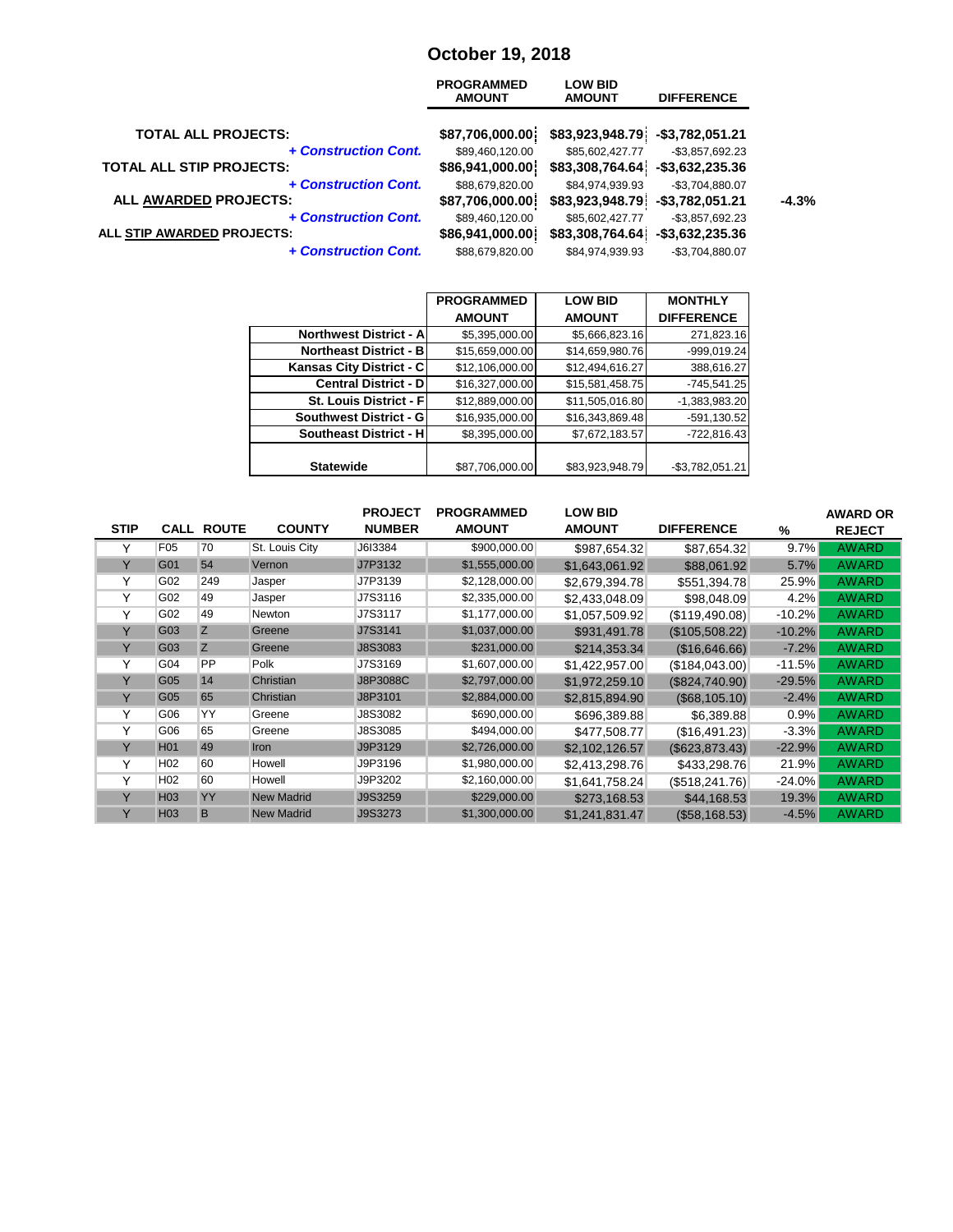#### **November 16, 2018**

|                                 |                      | <b>PROGRAMMED</b><br><b>AMOUNT</b> | <b>LOW BID</b><br><b>AMOUNT</b> | <b>DIFFERENCE</b> |          |
|---------------------------------|----------------------|------------------------------------|---------------------------------|-------------------|----------|
| <b>TOTAL ALL PROJECTS:</b>      |                      | \$114,726,000.00                   | \$93,654,999.64                 | -\$21,071,000.36  |          |
|                                 | + Construction Cont. | \$117,020,520.00                   | \$95,528,099.63                 | $-$21,492,420.37$ |          |
| <b>TOTAL ALL STIP PROJECTS:</b> |                      | \$114,726,000.00                   | \$93,654,999.64                 | -\$21,071,000.36  |          |
|                                 | + Construction Cont. | \$117,020,520.00                   | \$95,528,099.63                 | $-$21,492,420.37$ |          |
| ALL AWARDED PROJECTS:           |                      | \$107,378,000.00                   | \$93,654,999.64                 | -\$13,723,000.36  | $-12.8%$ |
|                                 | + Construction Cont. | \$109,525,560.00                   | \$95,528,099.63                 | -\$13,997,460.37  |          |
| ALL STIP AWARDED PROJECTS:      |                      | \$107,378,000.00                   | \$93,654,999.64                 | -\$13,723,000.36  |          |
|                                 | + Construction Cont. | \$109,525,560.00                   | \$95,528,099.63                 | -\$13,997,460.37  |          |

|                                | <b>PROGRAMMED</b> | <b>LOW BID</b>  | <b>MONTHLY</b>    |
|--------------------------------|-------------------|-----------------|-------------------|
|                                | <b>AMOUNT</b>     | <b>AMOUNT</b>   | <b>DIFFERENCE</b> |
| Northwest District - A         | \$12,362,000.00   | \$12,333,867.59 | $-28,132.41$      |
| <b>Northeast District - BI</b> | \$7,620,000.00    | \$7,214,871.11  | $-405, 128.89$    |
| Kansas City District - C       | \$13,357,000.00   | \$12,838,488.26 | $-518,511.74$     |
| <b>Central District - DI</b>   | \$30.818.000.00   | \$23,823,147.84 | $-6,994,852.16$   |
| <b>St. Louis District - Fl</b> | \$14,117,000.00   | \$9,337,757.99  | $-4,779,242.01$   |
| Southwest District - G         | \$18,794,000.00   | \$17,916,230.90 | $-877,769.10$     |
| Southeast District - H         | \$10,310,000.00   | \$10,190,635.95 | $-119,364.05$     |
|                                |                   |                 |                   |
| <b>Statewide</b>               | \$107,378,000.00  | \$93,654,999.64 | -\$13,723,000.36  |

|       |             |                 |                       |               | <b>PROJECT</b> | <b>PROGRAMMED</b> | <b>LOW BID</b> |                    |           | <b>AWARD OR</b> |
|-------|-------------|-----------------|-----------------------|---------------|----------------|-------------------|----------------|--------------------|-----------|-----------------|
|       | <b>STIP</b> | <b>CALL</b>     | <b>ROUTE</b>          | <b>COUNTY</b> | <b>NUMBER</b>  | <b>AMOUNT</b>     | <b>AMOUNT</b>  | <b>DIFFERENCE</b>  | $\%$      | <b>REJECT</b>   |
|       | Y           | A01             | 5                     | Chariton      | J1P3024        | \$3,073,000.00    | \$2,367,946.50 | (\$705,053.50)     | $-22.9%$  | AWARD           |
|       | Y           | A01             | 129                   | Chariton      | J1S3170B       | \$571,000.00      | \$446,823.88   | (\$124, 176.12)    | $-21.7%$  | AWARD           |
|       | Y           | A02             | 59                    | Buchanan      | J1P3188        | \$2,510,000.00    | \$2,650,694.41 | \$140,694.41       | 5.6%      | <b>AWARD</b>    |
|       | Y           | A03             | 136                   | <b>Mercer</b> | J1P3291        | \$2,564,000.00    | \$2,787,136.68 | \$223,136.68       | 8.7%      | <b>AWARD</b>    |
|       | Y           | A04             | 71                    | Nodaway       | J1P3292        | \$2,402,000.00    | \$2,666,479.61 | \$264,479.61       | 11.0%     | <b>AWARD</b>    |
|       | Y           | A05             | M                     | Sullivan      | J1S3167        | \$312,000.00      | \$352,810.10   | \$40,810.10        | 13.1%     | <b>AWARD</b>    |
|       | Y           | A05             | 129                   | Chariton      | J1S3170        | \$244,000.00      | \$287,285.15   | \$43,285.15        | 17.7%     | <b>AWARD</b>    |
|       | Y           | A08             | E                     | Mercer        | J1S3191        | \$686,000.00      | \$774,691.26   | \$88,691.26        | 12.9%     | <b>AWARD</b>    |
|       | Y           | A10             | 65                    | Livingston    | J2P2217        | \$1,203,000.00    |                | (\$1,203,000.00)   | $-100.0%$ | <b>REJECT</b>   |
|       | Y           | <b>B01</b>      | 6                     | Adair         | J2P3132        | \$2,637,000.00    | \$2,595,497.37 | (\$41,502.63)      | $-1.6%$   | <b>AWARD</b>    |
|       | Y           | <b>B02</b>      | 79                    | Pike          | J2P3134        | \$3,011,000.00    | \$2,892,264.70 | (\$118,735.30)     | $-3.9%$   | <b>AWARD</b>    |
|       | Y           | <b>B03</b>      | 81                    | Clark         | J2S3250        | \$1,972,000.00    | \$1,727,109.04 | (\$244,890.96)     | $-12.4%$  | <b>AWARD</b>    |
|       | Y           | C01             | 23                    | Johnson       | J3S3087        | \$1,338,000.00    | \$1,226,046.59 | (\$111,953.41)     | $-8.4%$   | <b>AWARD</b>    |
|       | Y           | C <sub>02</sub> | 29                    | Clay          | J4I3120        | \$2,744,000.00    | \$2,538,234.22 | (\$205,765.78)     | $-7.5%$   | <b>AWARD</b>    |
|       | Y           | C <sub>03</sub> | 435                   | Platte        | J4I3122        | \$5,087,000.00    | \$5,012,849.28 | (\$74,150.72)      | $-1.5%$   | <b>AWARD</b>    |
|       | Y           | C <sub>03</sub> | D                     | Platte        | J4S3277        | \$945,000.00      | \$898,324.87   | (\$46,675.13)      | $-4.9%$   | <b>AWARD</b>    |
| **JOC | Y           | C04             | Various               | Various       | J4P3118        | \$200,000.00      | \$200,000.00   | \$0.00             | 0.0%      | <b>AWARD</b>    |
| **JOC | Y           | C <sub>05</sub> | Various               | Various       | J4P3245        | \$102,000.00      | \$102,000.00   | \$0.00             | 0.0%      | <b>AWARD</b>    |
|       | Y           | C06             | Various               | Various       | J4Q3234        | \$2,941,000.00    | \$2,861,033.30 | (\$79,966.70)      | $-2.7%$   | <b>AWARD</b>    |
|       | Y           | <b>D01</b>      | 63                    | <b>Maries</b> | J5P3114        | \$2,891,000.00    | \$1,872,829.75 | (\$1,018,170.25)   | $-35.2%$  | <b>AWARD</b>    |
|       | Y           | <b>D01</b>      | 63                    | Osage         | J5P3233        | \$4,336,000.00    | \$2,957,409.02 | (\$1,378,590.98)   | $-31.8%$  | <b>AWARD</b>    |
|       | Y           | D <sub>02</sub> | 49                    | Crawford      | J5P3214        | \$6,145,000.00    |                | (\$6, 145, 000.00) | $-100.0%$ | <b>REJECT</b>   |
|       | Y           | <b>D03</b>      | 63                    | <b>Boone</b>  | J5P3235        | \$5,749,000.00    | \$3,810,945.81 | (\$1,938,054.19)   | $-33.7%$  | <b>AWARD</b>    |
|       | Y           | <b>D03</b>      | 763                   | <b>Boone</b>  | J5S3159B       | \$687,000.00      | \$621,431.43   | (\$65,568.57)      | $-9.5%$   | <b>AWARD</b>    |
|       | Y           | D <sub>04</sub> | O                     | Callaway      | J5S3231        | \$3,875,000.00    | \$3,599,321.41 | (\$275,678.59)     | $-7.1%$   | <b>AWARD</b>    |
|       | Y           | <b>D05</b>      | Y                     | <b>Boone</b>  | J5S3257        | \$4,497,000.00    | \$4,448,174.26 | (\$48,825.74)      | $-1.1%$   | <b>AWARD</b>    |
|       | Y           | D <sub>06</sub> | KK                    | Camden        | J5S3271        | \$1,763,000.00    | \$1,619,312.56 | (\$143,687.44)     | $-8.2%$   | <b>AWARD</b>    |
|       | Y           | <b>D07</b>      | 17                    | <b>Miller</b> | J5P3197        | \$2,622,000.00    | \$2,325,494.38 | (\$296,505.62)     | $-11.3%$  | <b>AWARD</b>    |
|       | Y           | D <sub>09</sub> | 124                   | Boone         | J5S3053        | \$1,012,000.00    | \$1,089,712.85 | \$77,712.85        | 7.7%      | <b>AWARD</b>    |
|       | Y           | D <sub>10</sub> | 63                    | Osage         | J5P3186        | \$722,000.00      | \$603,556.78   | (\$118,443.22)     | $-16.4%$  | <b>AWARD</b>    |
|       | Y           | D <sub>11</sub> | M                     | Callaway      | J5S3177        | \$781,000.00      | \$396,789.39   | (\$384,210.61)     | $-49.2%$  | <b>AWARD</b>    |
|       | Y           | D <sub>12</sub> | E                     | Moniteau      | <b>J5S3168</b> | \$1,883,000.00    | \$478,170.20   | (\$1,404,829.80)   | $-74.6%$  | <b>AWARD</b>    |
|       | Y           | F01             | MCKELVEY RD St. Louis |               | J6I3251        | \$2,030,000.00    | \$870,643.00   | (\$1,159,357.00)   | $-57.1%$  | <b>AWARD</b>    |
| **JOC | Y           | F <sub>02</sub> | Various               | Various       | J6P3310        | \$2,000,000.00    | \$2,000,000.00 | \$0.00             | 0.0%      | <b>AWARD</b>    |
| **JOC | Y           | F03             | 61                    | Jefferson     | J6P3371        | \$1,471,000.00    | \$1,471,000.00 | \$0.00             | 0.0%      | <b>AWARD</b>    |
|       | Y           | F04             | $\mathsf{C}$          | Franklin      | J6S3247        | \$6,543,000.00    | \$3,197,114.99 | (\$3,345,885.01)   | $-51.1%$  | <b>AWARD</b>    |
|       | Y           | F <sub>05</sub> | DD                    | St. Charles   | J6S3330        | \$2,073,000.00    | \$1,799,000.00 | (\$274,000.00)     | $-13.2%$  | <b>AWARD</b>    |
|       | Y           | G01             | 44                    | Newton        | J7I3084        | \$9,369,000.00    | \$8,824,375.00 | (\$544, 625.00)    | $-5.8%$   | <b>AWARD</b>    |
| **JOC | Y           | G02             | 249                   | Jasper        | J7P3355        | \$575,000.00      | \$575,000.00   | \$0.00             | 0.0%      | <b>AWARD</b>    |
|       | Y           | G03             | 160                   | Christian     | J7S3133        | \$5,481,000.00    | \$4,948,286.63 | (\$532,713.37)     | $-9.7%$   | <b>AWARD</b>    |
|       | Y           | G03             | 160                   | Christian     | J8P3051D       | \$955,000.00      | \$863,550.26   | (\$91,449.74)      | $-9.6%$   | <b>AWARD</b>    |
|       | Y           | G04             | $\overline{7}$        | Henry         | J7S3377        | \$2,200,000.00    | \$2,548,034.91 | \$348,034.91       | 15.8%     | <b>AWARD</b>    |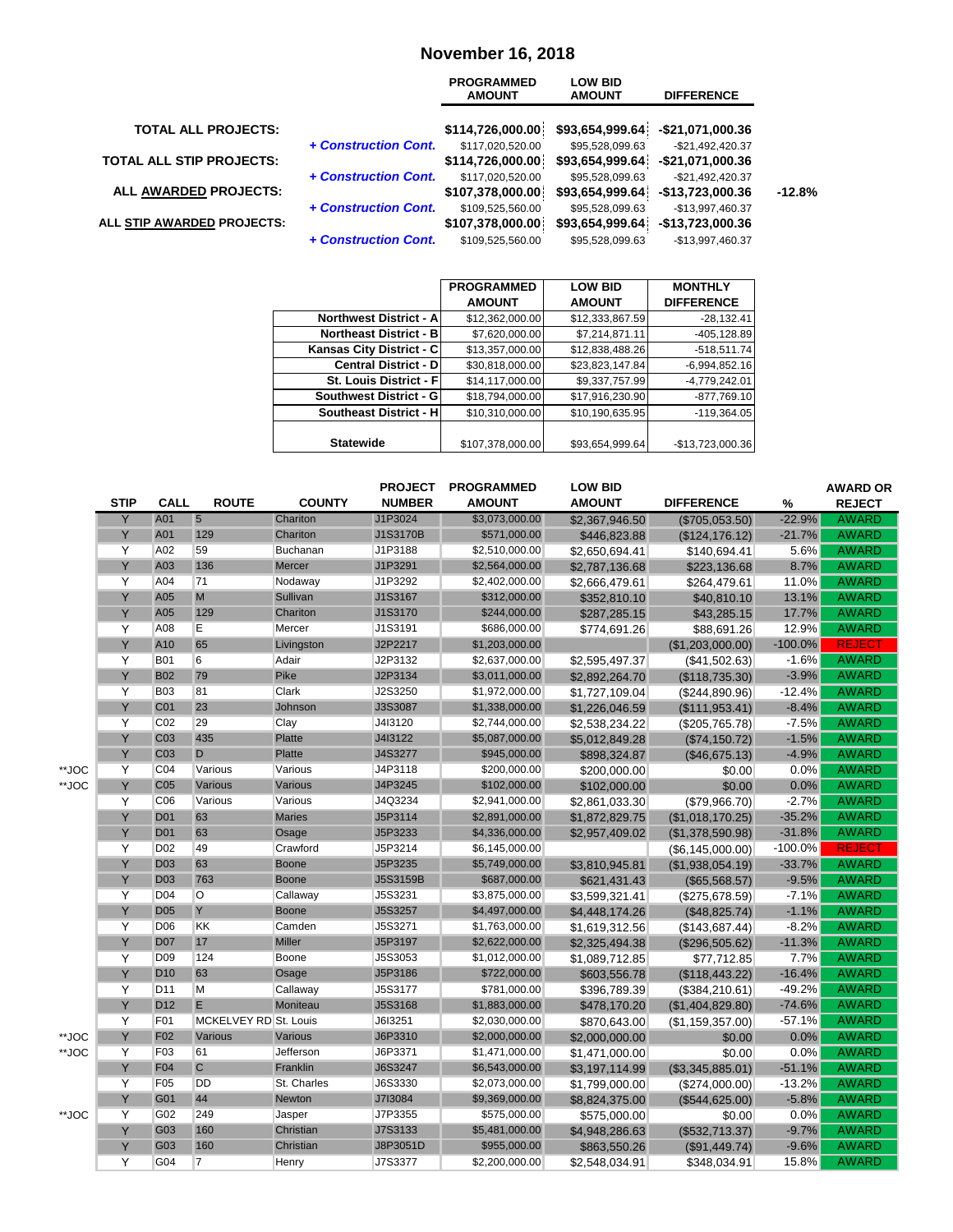#### **November 16, 2018**

|                                 |                      | <b>PROGRAMMED</b><br><b>AMOUNT</b> | <b>LOW BID</b><br><b>AMOUNT</b> | <b>DIFFERENCE</b> |          |
|---------------------------------|----------------------|------------------------------------|---------------------------------|-------------------|----------|
| <b>TOTAL ALL PROJECTS:</b>      |                      | \$114,726,000.00                   | \$93,654,999.64                 | -\$21,071,000.36  |          |
|                                 | + Construction Cont. | \$117,020,520.00                   | \$95,528,099.63                 | $-$21,492,420.37$ |          |
| <b>TOTAL ALL STIP PROJECTS:</b> |                      | \$114,726,000.00                   | \$93,654,999.64                 | -\$21,071,000.36  |          |
|                                 | + Construction Cont. | \$117,020,520.00                   | \$95,528,099.63                 | $-$21,492,420.37$ |          |
| ALL AWARDED PROJECTS:           |                      | \$107,378,000.00                   | \$93,654,999.64                 | -\$13,723,000.36  | $-12.8%$ |
|                                 | + Construction Cont. | \$109,525,560.00                   | \$95,528,099.63                 | -\$13,997,460.37  |          |
| ALL STIP AWARDED PROJECTS:      |                      | \$107,378,000.00                   | \$93,654,999.64                 | -\$13,723,000.36  |          |
|                                 | + Construction Cont. | \$109,525,560.00                   | \$95.528.099.63                 | -\$13,997,460.37  |          |

|                                 | <b>PROGRAMMED</b> | <b>LOW BID</b>  | <b>MONTHLY</b>    |
|---------------------------------|-------------------|-----------------|-------------------|
|                                 | <b>AMOUNT</b>     | <b>AMOUNT</b>   | <b>DIFFERENCE</b> |
| <b>Northwest District - All</b> | \$12,362,000.00   | \$12,333,867.59 | $-28,132.41$      |
| <b>Northeast District - BI</b>  | \$7,620,000.00    | \$7,214,871.11  | $-405, 128.89$    |
| Kansas City District - C        | \$13,357,000.00   | \$12,838,488.26 | $-518,511.74$     |
| <b>Central District - DI</b>    | \$30,818,000.00   | \$23,823,147.84 | $-6,994,852.16$   |
| St. Louis District - Fl         | \$14,117,000.00   | \$9,337,757.99  | $-4,779,242.01$   |
| Southwest District - G          | \$18,794,000.00   | \$17,916,230.90 | $-877,769.10$     |
| <b>Southeast District - HI</b>  | \$10,310,000.00   | \$10,190,635.95 | $-119,364.05$     |
|                                 |                   |                 |                   |
| <b>Statewide</b>                | \$107,378,000.00  | \$93,654,999.64 | -\$13,723,000.36  |

|              |                                     |              |                   | <b>PROJECT</b> | <b>PROGRAMMED</b> | <b>LOW BID</b> |                   |          | <b>AWARD OR</b> |
|--------------|-------------------------------------|--------------|-------------------|----------------|-------------------|----------------|-------------------|----------|-----------------|
| <b>STIP</b>  | <b>CALL</b>                         | <b>ROUTE</b> | <b>COUNTY</b>     | <b>NUMBER</b>  | <b>AMOUNT</b>     | <b>AMOUNT</b>  | <b>DIFFERENCE</b> | %        | <b>REJECT</b>   |
| Υ            | G05                                 | $I-49$       | <b>McDonald</b>   | J7P3376        | \$214,000.00      | \$156,984.10   | (S57.015.90)      | $-26.6%$ | <b>AWARD</b>    |
| Υ            | H <sub>01</sub>                     | н            | Scott             | J9S3240        | \$360,000.00      | \$332,480.83   | (S27, 519.17)     | $-7.6%$  | <b>AWARD</b>    |
| Υ            | H <sub>01</sub>                     | Ε            | Scott             | J9S3406        | \$543,000.00      | \$419,606.22   | (\$123,393.78)    | $-22.7%$ | <b>AWARD</b>    |
| $\checkmark$ | H <sub>01</sub>                     | 61           | Scott             | J9S3438        | \$1,691,000.00    | \$1.653.645.55 | (\$37,354.45)     | $-2.2%$  | <b>AWARD</b>    |
| Y            | H <sub>02</sub>                     | D            | <b>New Madrid</b> | J9S3250        | \$1,476,000.00    | \$1.551.887.57 | \$75,887.57       | 5.1%     | <b>AWARD</b>    |
| Y            | H <sub>02</sub>                     | U            | <b>New Madrid</b> | J9S3255        | \$371,000.00      | \$511.015.78   | \$140,015.78      | 37.7%    | <b>AWARD</b>    |
| $\checkmark$ | H <sub>03</sub>                     |              | Perry             | J9S3260        | \$2,571,000.00    | \$2,507,982.37 | (S63, 017.63)     | $-2.5%$  | <b>AWARD</b>    |
| v            | H <sub>03</sub>                     | N            | Ste. Genevieve    | J9S3432        | \$637,000.00      | \$566.017.63   | (\$70,982.37)     | $-11.1%$ | <b>AWARD</b>    |
| Y            | H <sub>04</sub>                     | 49           | Wayne             | J9S3294        | \$1,323,000.00    | \$1,274,000,00 | (\$49,000.00)     | $-3.7%$  | <b>AWARD</b>    |
| ٧            | H <sub>05</sub>                     | AC           | <b>Dunklin</b>    | J9S3318        | \$146,000.00      | \$170.986.50   | \$24,986.50       | 17.1%    | <b>AWARD</b>    |
| $\checkmark$ | H <sub>05</sub>                     | E            | Dunklin           | J9S3319        | \$339,000.00      | \$388,088.00   | \$49,088.00       | 14.5%    | <b>AWARD</b>    |
| $\checkmark$ | H <sub>05</sub>                     | N            | <b>Dunklin</b>    | J9S3336        | \$503,000.00      | \$488,456.43   | (\$14,543.57)     | $-2.9%$  | <b>AWARD</b>    |
| $\checkmark$ | H <sub>05</sub>                     | ww           | Dunklin           | J9S3338        | \$350,000.00      | \$326,469.07   | (\$23,530.93)     | $-6.7\%$ | <b>AWARD</b>    |
| $\cdots$     | $1 - 1 - 2 - 3 - 5 - 2 - 1 - 5 - 5$ |              |                   |                |                   |                |                   |          |                 |

JOC- Job Order Contract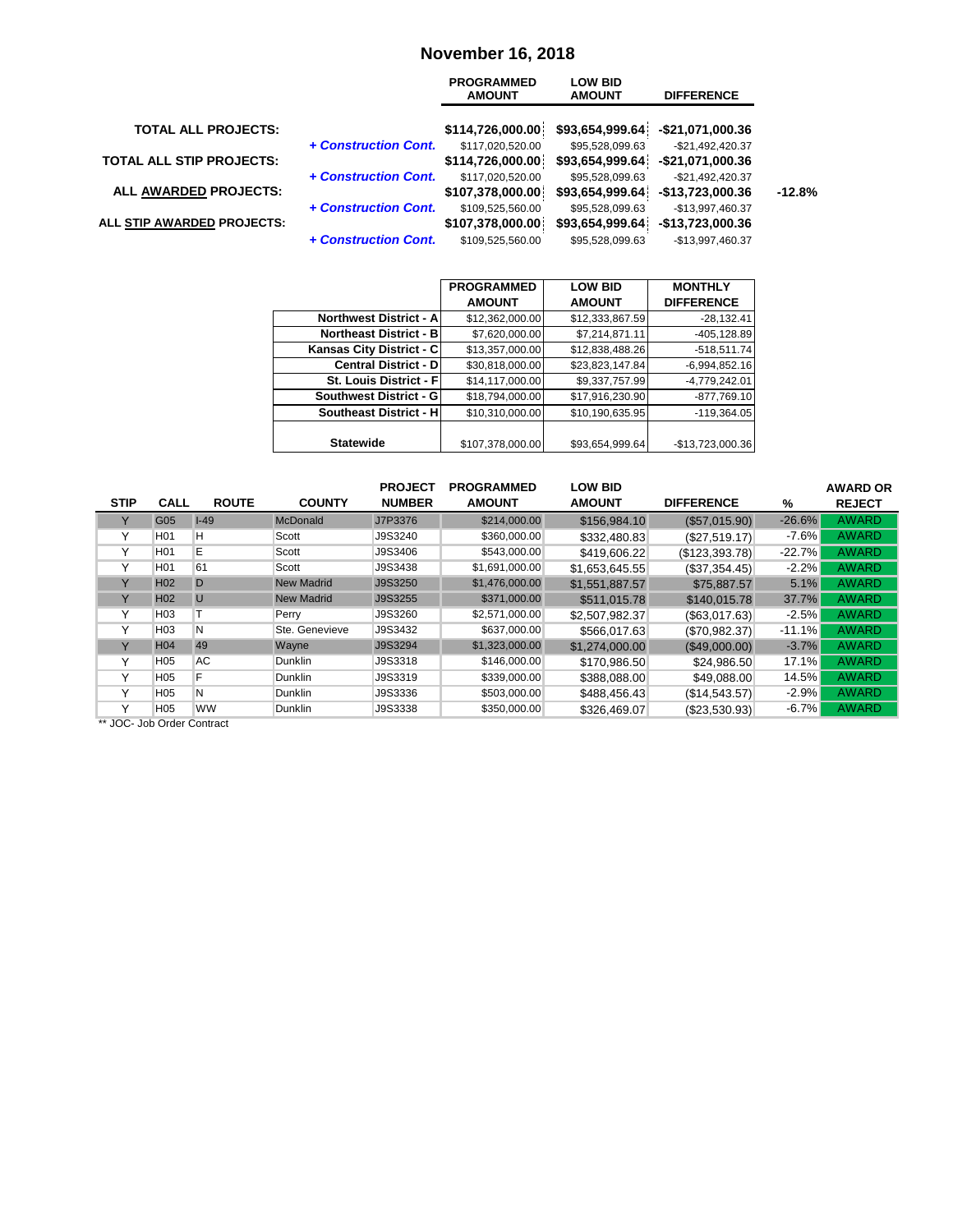### **December 14, 2018**

| <b>PROGRAMMED</b><br><b>AMOUNT</b> | <b>LOW BID</b><br><b>AMOUNT</b> | <b>DIFFERENCE</b>  |                                                                                              |
|------------------------------------|---------------------------------|--------------------|----------------------------------------------------------------------------------------------|
|                                    |                                 |                    |                                                                                              |
| \$56,581,440.00                    | \$53,007,125.79                 | $-$3,574,314.21$   |                                                                                              |
| \$55,472,000.00                    |                                 | $-$ \$3,504,229.62 |                                                                                              |
| \$56,581,440.00                    | \$53,007,125.79                 | $-$3,574,314.21$   |                                                                                              |
| \$55,472,000.00                    |                                 | $-$ \$3,504,229.62 | $-6.3%$                                                                                      |
| \$56,581,440.00                    | \$53,007,125.79                 | $-$3,574,314.21$   |                                                                                              |
| \$55,472,000.00                    |                                 | $-$ \$3,504,229.62 |                                                                                              |
| \$56,581,440.00                    | \$53,007,125.79                 | $-$3,574,314.21$   |                                                                                              |
|                                    | \$55,472,000.00                 |                    | \$51,967,770.38]<br>-\$3,504,229.62<br>\$51,967,770.38<br>\$51,967,770.38<br>\$51,967,770.38 |

|                                 | <b>PROGRAMMED</b> | <b>LOW BID</b>  | <b>MONTHLY</b>    |
|---------------------------------|-------------------|-----------------|-------------------|
|                                 | <b>AMOUNT</b>     | <b>AMOUNT</b>   | <b>DIFFERENCE</b> |
| <b>Northwest District - All</b> | \$3,395,000.00    | \$3,521,187.89  | 126,187.89        |
| <b>Northeast District - B</b>   | \$12,820,000.00   | \$11,768,901.74 | $-1,051,098.26$   |
| Kansas City District - C        | \$11,562,000.00   | \$10,970,060.42 | -591,939.58       |
| <b>Central District - D</b>     | \$3,656,000.00    | \$4,791,115.34  | 1,135,115.34      |
| <b>St. Louis District - Fl</b>  | \$13,457,000.00   | \$10,833,604.27 | $-2,623,395.73$   |
| Southwest District - G          | \$0.00            | \$0.00          | 0.00              |
| <b>Southeast District - H</b>   | \$10,582,000.00   | \$10,082,900.72 | -499,099.28       |
|                                 |                   |                 |                   |
| <b>Statewide</b>                | \$55,472,000.00   | \$51,967,770.38 | $-$3,504,229.62$  |

| <b>STIP</b>    |                 | <b>CALL ROUTE</b> | <b>COUNTY</b> | <b>PROJECT</b><br><b>NUMBER</b> | <b>PROGRAMMED</b><br><b>AMOUNT</b> | <b>LOW BID</b><br><b>AMOUNT</b> | <b>DIFFERENCE</b> | $\%$     | <b>AWARD OR</b><br><b>REJECT</b> |
|----------------|-----------------|-------------------|---------------|---------------------------------|------------------------------------|---------------------------------|-------------------|----------|----------------------------------|
| Y              | A03             | 71                | Andrew        | J1S3189                         | \$1,286,000.00                     | \$1,368,454.65                  | \$82,454.65       | 6.4%     | <b>AWARD</b>                     |
| Y              | A04             | Z                 | Grundy        | J1S3281                         | \$343,000.00                       | \$375,638.14                    | \$32,638.14       | 9.5%     | <b>AWARD</b>                     |
| $\overline{Y}$ | A04             | J                 | Daviess       | J1S3282                         | \$637,000.00                       | \$667,468.76                    | \$30,468.76       | 4.8%     | <b>AWARD</b>                     |
| Y              | A05             | 59                | Andrew        | J1S3190                         | \$1,129,000.00                     | \$1,109,626.34                  | (\$19,373.66)     | $-1.7%$  | <b>AWARD</b>                     |
| $\overline{Y}$ | <b>B02</b>      | 54                | Pike          | J2P3133                         | \$5,005,000.00                     | \$4,587,891.61                  | (\$417,108.39)    | $-8.3%$  | <b>AWARD</b>                     |
| Y              | <b>B02</b>      | 54                | Audrain       | J2P3135                         | \$5,592,000.00                     | \$4,963,359.82                  | (\$628, 640.18)   | $-11.2%$ | <b>AWARD</b>                     |
| Y              | <b>B02</b>      | 54                | Audrain       | J2P3217                         | \$323,000.00                       | \$346,392.41                    | \$23,392.41       | 7.2%     | <b>AWARD</b>                     |
| Y              | <b>B03</b>      | 19                | Montgomery    | J2P3228                         | \$346,000.00                       | \$384,031.00                    | \$38,031.00       | 11.0%    | <b>AWARD</b>                     |
| Y              | <b>B04</b>      | F                 | Randolph      | J2S3230                         | \$456,000.00                       | \$511,603.84                    | \$55,603.84       | 12.2%    | <b>AWARD</b>                     |
| Y              | <b>B05</b>      | W                 | Warren        | J2S3231                         | \$605,000.00                       | \$519,378.14                    | (\$85,621.86)     | $-14.2%$ | <b>AWARD</b>                     |
| $\overline{Y}$ | <b>B06</b>      | Α                 | Ralls         | J2S3242                         | \$493,000.00                       | \$456,244.92                    | (\$36,755.08)     | $-7.5%$  | <b>AWARD</b>                     |
| Y              | CO <sub>1</sub> | $\circ$           | Ray           | J3S3135                         | \$791,000.00                       | \$643,388.87                    | (\$147,611.13)    | $-18.7%$ | <b>AWARD</b>                     |
| Y              | CO <sub>1</sub> | D                 | Ray           | J3S3144                         | \$420,000.00                       | \$305,245.28                    | (\$114,754.72)    | $-27.3%$ | <b>AWARD</b>                     |
| Y              | C <sub>01</sub> | $\overline{N}$    | <b>Platte</b> | J4S3312                         | \$352,000.00                       | \$414,904.63                    | \$62,904.63       | 17.9%    | <b>AWARD</b>                     |
| Y              | C <sub>01</sub> | AA                | <b>Platte</b> | J4S3313                         | \$93,000.00                        | \$121,246.11                    | \$28,246.11       | 30.4%    | <b>AWARD</b>                     |
| Y              | CO <sub>1</sub> | $\mathsf{C}$      | <b>Platte</b> | J4S3315                         | \$329,000.00                       | \$341,162.42                    | \$12,162.42       | 3.7%     | <b>AWARD</b>                     |
| Y              | C <sub>01</sub> | D                 | Clay          | J4S3322                         | \$50,000.00                        | \$175,105.41                    | \$125,105.41      | 250.2%   | <b>AWARD</b>                     |
| $\overline{Y}$ | CO <sub>2</sub> | 70                | Jackson       | J4I3124                         | \$1,316,000.00                     | \$1,546,072.89                  | \$230,072.89      | 17.5%    | <b>AWARD</b>                     |
| Y              | C <sub>03</sub> | E                 | Cass          | J4S3302                         | \$448,000.00                       | \$471,600.04                    | \$23,600.04       | 5.3%     | <b>AWARD</b>                     |
| Y              | C <sub>03</sub> | <b>BB</b>         | Jackson       | J4S3309                         | \$622,000.00                       | \$722,914.82                    | \$100,914.82      | 16.2%    | <b>AWARD</b>                     |
| Y              | C <sub>03</sub> | F                 | Jackson       | J4S3310                         | \$1,021,000.00                     | \$880,802.83                    | (\$140, 197.17)   | $-13.7%$ | <b>AWARD</b>                     |
| Y              | C <sub>03</sub> | H                 | Jackson       | J4S3314                         | \$968,000.00                       | \$918,742.11                    | (\$49,257.89)     | $-5.1%$  | <b>AWARD</b>                     |
| Y              | CO <sub>4</sub> | F                 | Cass          | J4S3303                         | \$254,000.00                       | \$235,742.44                    | (\$18,257.56)     | $-7.2%$  | <b>AWARD</b>                     |
| Y              | CO <sub>4</sub> | D                 | Cass          | J4S3306                         | \$1,191,000.00                     | \$973,212.20                    | (\$217,787.80)    | $-18.3%$ | <b>AWARD</b>                     |
| $\overline{Y}$ | CO <sub>4</sub> | Y                 | Cass          | J4S3307                         | \$878,000.00                       | \$844,518.42                    | (\$33,481.58)     | $-3.8%$  | <b>AWARD</b>                     |
| $\overline{Y}$ | CO <sub>4</sub> | A                 | Cass          | J4S3308                         | \$741,000.00                       | \$695,675.39                    | (\$45,324.61)     | $-6.1%$  | <b>AWARD</b>                     |
| Y              | CO <sub>4</sub> | N                 | Cass          | J4S3311                         | \$291,000.00                       | \$217,262.90                    | (\$73,737.10)     | $-25.3%$ | <b>AWARD</b>                     |
| Y              | CO <sub>4</sub> | O                 | Cass          | J4S3317                         | \$404,000.00                       | \$348,102.18                    | (\$55,897.82)     | $-13.8%$ | <b>AWARD</b>                     |
| Y              | CO <sub>4</sub> | 18                | <b>Bates</b>  | J7S3236                         | \$481,000.00                       | \$554,330.03                    | \$73,330.03       | 15.2%    | <b>AWARD</b>                     |
| Y              | C <sub>05</sub> | E                 | <b>Platte</b> | J4S3305                         | \$396,000.00                       | \$212,333.84                    | (\$183,666.16)    | $-46.4%$ | <b>AWARD</b>                     |
| Y              | C <sub>05</sub> | <b>RA</b>         | Clay          | J4S3318                         | \$47,000.00                        | \$37,433.11                     | (\$9,566.89)      | $-20.4%$ | <b>AWARD</b>                     |
| Y              | C <sub>05</sub> | E                 | Clay          | J4S3319                         | \$132,000.00                       | \$78,352.41                     | (\$53,647.59)     | $-40.6%$ | <b>AWARD</b>                     |
| Y              | C <sub>05</sub> | cc                | Clay          | J4S3320                         | \$145,000.00                       | \$88,375.67                     | (\$56,624.33)     | $-39.1%$ | <b>AWARD</b>                     |
| $\overline{Y}$ | CO6             | JJ                | Clay          | J4S3316                         | \$192,000.00                       | \$143,536.42                    | (\$48,463.58)     | $-25.2%$ | <b>AWARD</b>                     |
| Y              | D <sub>02</sub> | 763               | <b>Boone</b>  | J5S3159                         | \$1,291,000.00                     | \$2,036,799.55                  | \$222,999.42      | 17.3%    | <b>AWARD</b>                     |
| Y              | <b>D02</b>      | 163               | <b>Boone</b>  | J5S3218                         | \$1,321,000.00                     | \$1,513,999.42                  | (\$290,309.63)    | $-22.0%$ | <b>AWARD</b>                     |
| Y              | D <sub>03</sub> | 44                | Crawford      | J5S3247                         | \$789,000.00                       | \$1,030,690.37                  | \$241,690.37      | 30.6%    | AWARD                            |
| Y              | <b>D04</b>      | 133               | Pulaski       | J5S3372                         | \$255,000.00                       | \$209,626.00                    | (\$45,374.00)     | $-17.8%$ | <b>AWARD</b>                     |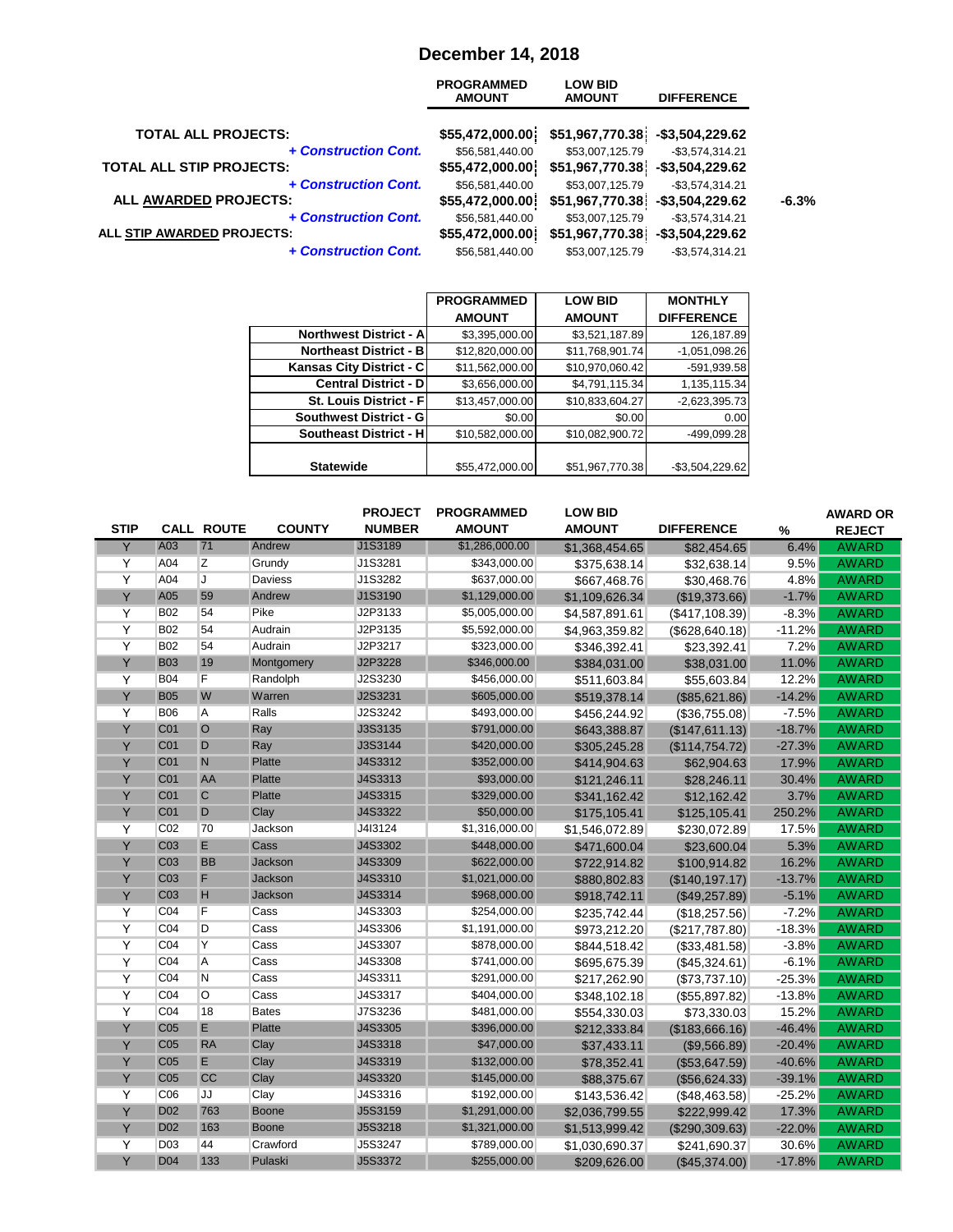# **December 14, 2018**

| <b>PROGRAMMED</b><br><b>AMOUNT</b> | <b>LOW BID</b><br><b>AMOUNT</b> | <b>DIFFERENCE</b>  |                                                                                              |
|------------------------------------|---------------------------------|--------------------|----------------------------------------------------------------------------------------------|
|                                    |                                 |                    |                                                                                              |
| \$56,581,440.00                    | \$53,007,125.79                 | $-$3,574,314.21$   |                                                                                              |
| \$55,472,000.00                    |                                 | $-$ \$3,504,229.62 |                                                                                              |
| \$56,581,440.00                    | \$53,007,125.79                 | $-$3,574,314.21$   |                                                                                              |
| \$55,472,000.00                    |                                 | $-$ \$3,504,229.62 | $-6.3%$                                                                                      |
| \$56,581,440.00                    | \$53,007,125.79                 | $-$3,574,314.21$   |                                                                                              |
| \$55,472,000.00                    |                                 | $-$ \$3,504,229.62 |                                                                                              |
| \$56,581,440.00                    | \$53,007,125.79                 | $-$3,574,314.21$   |                                                                                              |
|                                    | \$55,472,000.00                 |                    | \$51,967,770.38]<br>-\$3,504,229.62<br>\$51,967,770.38<br>\$51,967,770.38<br>\$51,967,770.38 |

|                                 | <b>PROGRAMMED</b> | <b>LOW BID</b>  | <b>MONTHLY</b>    |
|---------------------------------|-------------------|-----------------|-------------------|
|                                 | <b>AMOUNT</b>     | <b>AMOUNT</b>   | <b>DIFFERENCE</b> |
| <b>Northwest District - All</b> | \$3,395,000.00    | \$3,521,187.89  | 126,187.89        |
| <b>Northeast District - B</b>   | \$12,820,000.00   | \$11,768,901.74 | $-1,051,098.26$   |
| Kansas City District - C        | \$11,562,000.00   | \$10,970,060.42 | -591,939.58       |
| <b>Central District - D</b>     | \$3,656,000.00    | \$4,791,115.34  | 1,135,115.34      |
| <b>St. Louis District - Fl</b>  | \$13,457,000.00   | \$10,833,604.27 | $-2,623,395.73$   |
| Southwest District - G          | \$0.00            | \$0.00          | 0.00              |
| <b>Southeast District - H</b>   | \$10,582,000.00   | \$10,082,900.72 | -499,099.28       |
|                                 |                   |                 |                   |
| <b>Statewide</b>                | \$55,472,000.00   | \$51,967,770.38 | $-$3,504,229.62$  |

|             |                 |                   |                    | <b>PROJECT</b> | <b>PROGRAMMED</b> | <b>LOW BID</b> |                   |          | <b>AWARD OR</b> |
|-------------|-----------------|-------------------|--------------------|----------------|-------------------|----------------|-------------------|----------|-----------------|
| <b>STIP</b> |                 | <b>CALL ROUTE</b> | <b>COUNTY</b>      | <b>NUMBER</b>  | <b>AMOUNT</b>     | <b>AMOUNT</b>  | <b>DIFFERENCE</b> | %        | <b>REJECT</b>   |
|             | A03             | 71                | Andrew             | J1S3189        | \$1,286,000.00    | \$1,368,454.65 | \$82,454.65       | 6.4%     | <b>AWARD</b>    |
| v           | F <sub>01</sub> | M                 | Jefferson          | J6S3167        | \$506,000.00      | \$535,400.00   | \$29,400.00       | 5.8%     | <b>AWARD</b>    |
| Y           | <b>F02</b>      |                   | <b>St. Charles</b> | J6S3185        | \$8,271,000.00    | \$6,744,691.80 | (\$1,526,308.20)  | $-18.5%$ | <b>AWARD</b>    |
| Y           | <b>F02</b>      | T                 | <b>St. Charles</b> | J6S3186        | \$973,000.00      | \$730,085.20   | (\$242,914.80)    | $-25.0%$ | <b>AWARD</b>    |
| Υ           | F03             | <b>ZZ</b>         | Franklin           | J6S3226        | \$1,161,000.00    | \$864,330.70   | (\$296,669.30)    | $-25.6%$ | <b>AWARD</b>    |
| Y           | <b>F04</b>      | B                 | St. Charles        | J6S3329        | \$2,546,000.00    | \$1,959,096.57 | (\$586,903.43)    | $-23.1%$ | <b>AWARD</b>    |
| Υ           | H <sub>01</sub> | 63                | Texas              | J9P2243        | \$2,446,000.00    | \$2,709,289.85 | \$263,289.85      | 10.8%    | <b>AWARD</b>    |
| Υ           | H <sub>01</sub> | 63                | Texas              | J9P3117        | \$782,000.00      | \$802,362.74   | \$20,362.74       | $2.6\%$  | <b>AWARD</b>    |
| Υ           | H <sub>01</sub> | 60                | Texas              | J9P3120        | \$2,056,000.00    | \$1,974,347.41 | (\$81,652.59)     | $-4.0%$  | <b>AWARD</b>    |
| Y           | H <sub>02</sub> | 61                | Cape Girardeau     | J9P3126        | \$250,000.00      | \$460.162.20   | \$210,162.20      | 84.1%    | <b>AWARD</b>    |
| Y           | H <sub>02</sub> | W                 | <b>Scott</b>       | J9S3280        | \$378,000.00      | \$321,405.93   | (\$56,594.07)     | $-15.0%$ | <b>AWARD</b>    |
| Y           | H <sub>02</sub> | <b>NN</b>         | Cape Girardeau     | J9S3286        | \$450,000.00      | \$425,752,78   | (S24.247.22)      | $-5.4%$  | <b>AWARD</b>    |
| Y           | H <sub>02</sub> | N                 | <b>Scott</b>       | J9S3500        | \$182,000.00      | \$310,284.81   | \$128,284.81      | 70.5%    | <b>AWARD</b>    |
| Y           | H <sub>02</sub> | W                 | Cape Girardeau     | J9S3506        | \$30,000.00       | \$29,295.00    | (\$705.00)        | $-2.4%$  | <b>AWARD</b>    |
| Υ           | H <sub>03</sub> | 62                | Scott              | J9S3271        | \$806,000.00      | \$790,358.83   | (S15, 641.17)     | $-1.9%$  | <b>AWARD</b>    |
| Υ           | H <sub>03</sub> | 61                | Scott              | J9S3282        | \$1,184,000.00    | \$1,014,249.78 | (\$169,750.22)    | $-14.3%$ | <b>AWARD</b>    |
|             | H <sub>03</sub> | 114               | Stoddard           | J9S3287        | \$2,018,000.00    | \$1,245,391.39 | (\$772,608.61)    | $-38.3%$ | <b>AWARD</b>    |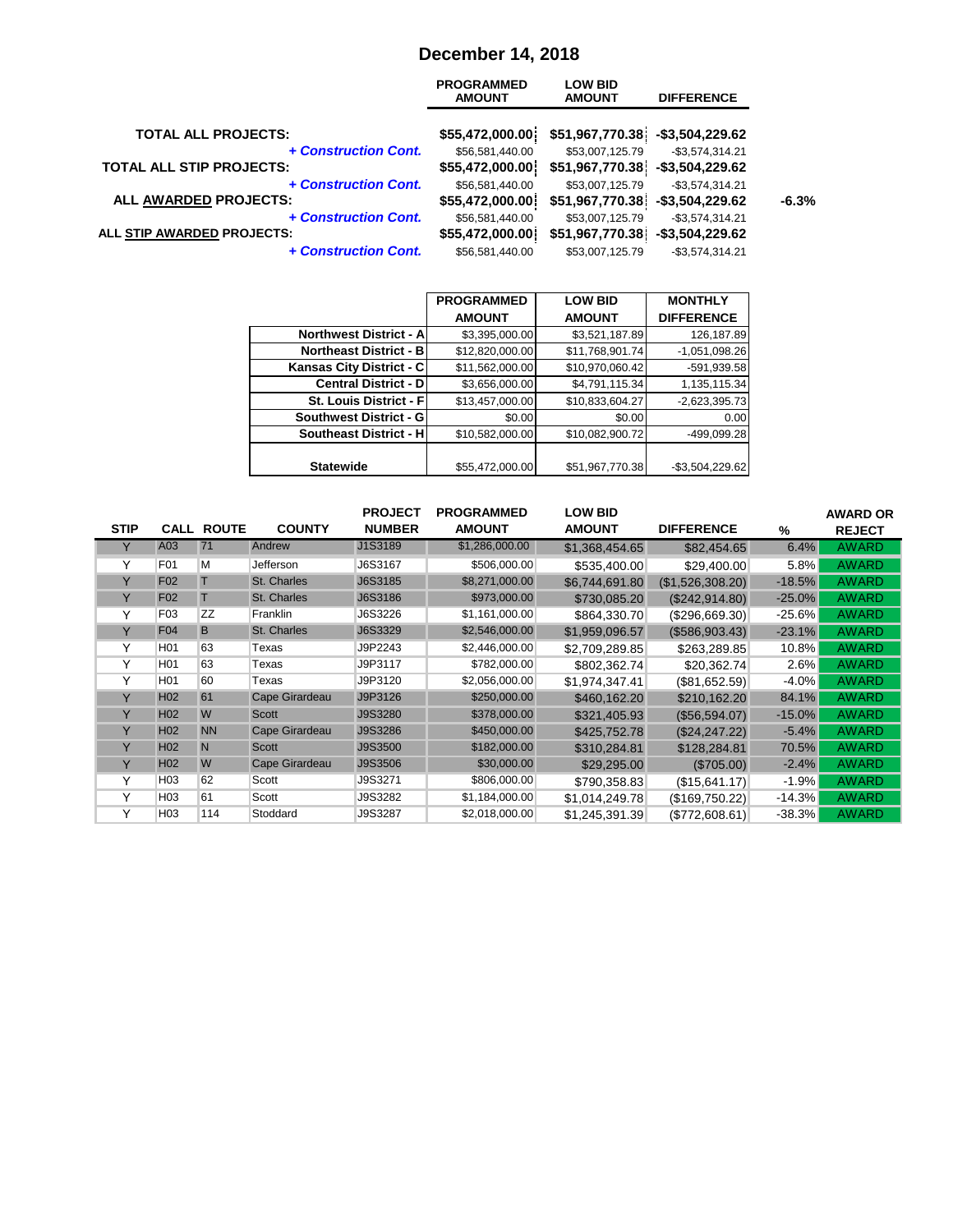#### **January 17, 2019**

|                                 |                      | <b>PROGRAMMED</b><br><b>AMOUNT</b> | <b>LOW BID</b><br><b>AMOUNT</b> | <b>DIFFERENCE</b>                        |          |
|---------------------------------|----------------------|------------------------------------|---------------------------------|------------------------------------------|----------|
| <b>TOTAL ALL PROJECTS:</b>      |                      |                                    |                                 | \$800,000.00 \$698,448.00 -\$101,552.00  |          |
|                                 | + Construction Cont. |                                    | \$816,000.00 \$712,416.96       | -\$103.583.04                            |          |
| <b>TOTAL ALL STIP PROJECTS:</b> |                      |                                    |                                 | \$800,000.00 \$698,448.00 -\$101,552.00  |          |
|                                 | + Construction Cont. | \$816.000.00                       | \$712,416.96                    | -\$103.583.04                            |          |
| ALL AWARDED PROJECTS:           |                      |                                    |                                 | \$800,000.00 \$698,448.00 - \$101,552.00 | $-12.7%$ |
|                                 | + Construction Cont. | \$816,000,00                       | \$712.416.96                    | -\$103.583.04                            |          |
| ALL STIP AWARDED PROJECTS:      |                      |                                    |                                 | \$800,000.00 \$698,448.00 - \$101,552.00 |          |
|                                 | + Construction Cont. | \$816,000.00                       | \$712.416.96                    | $-$103.583.04$                           |          |

|                               | <b>PROGRAMMED</b> | <b>LOW BID</b> | <b>MONTHLY</b>    |
|-------------------------------|-------------------|----------------|-------------------|
|                               | <b>AMOUNT</b>     | <b>AMOUNT</b>  | <b>DIFFERENCE</b> |
| <b>Northwest District - A</b> |                   |                |                   |
| <b>Northeast District - B</b> |                   |                |                   |
| Kansas City District - C      |                   |                |                   |
| <b>Central District - D</b>   |                   |                |                   |
| St. Louis District - F        | \$800,000.00      | \$698,448.00   | $-101,552.00$     |
| <b>Southwest District - G</b> |                   |                |                   |
| Southeast District - H        |                   |                |                   |
|                               |                   |                |                   |
| <b>Statewide</b>              | \$800,000,00      | \$698,448.00   | $-$101,552.00$    |

|      |             |                                   |               | <b>PROJECT</b> | <b>PROGRAMMED</b> | <b>LOW BID</b> |                             |           | <b>AWARD OR</b> |
|------|-------------|-----------------------------------|---------------|----------------|-------------------|----------------|-----------------------------|-----------|-----------------|
| STIP | <b>CALL</b> | <b>ROUTE</b>                      | <b>COUNTY</b> | <b>NUMBER</b>  | <b>AMOUNT</b>     | <b>AMOUNT</b>  | <b>DIFFERENCE</b>           | %         | <b>REJECT</b>   |
|      |             | BRENTWOOD BLVD TO IS64E St. Louis |               | J6I3419        | \$800,000.00      |                | \$698,448.00 (\$101,552.00) | $-12.7\%$ | AWARD           |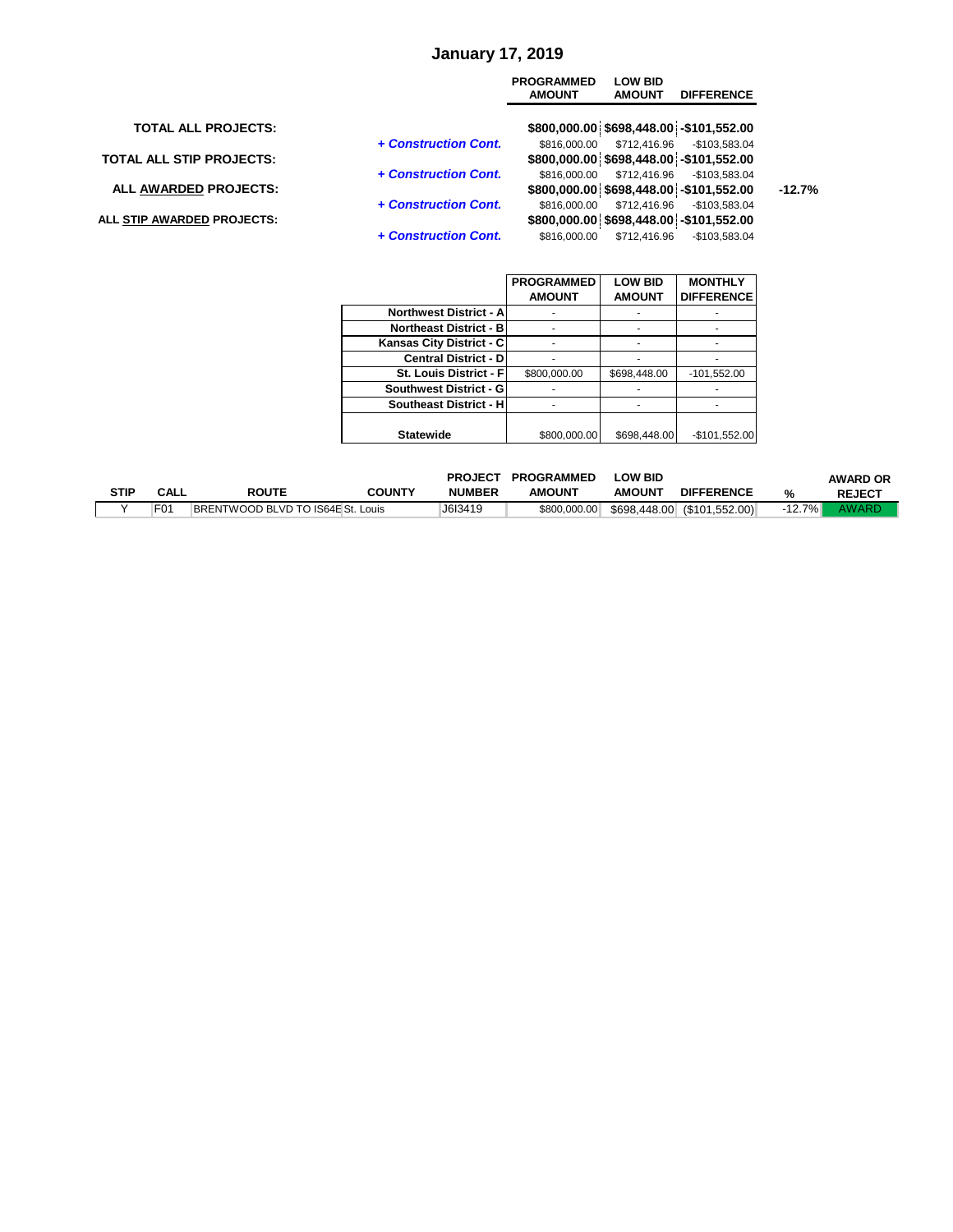#### **January 18, 2019**

|                                 |                      | <b>PROGRAMMED</b><br><b>AMOUNT</b>  | <b>LOW BID</b><br><b>AMOUNT</b>                     | <b>DIFFERENCE</b>  |
|---------------------------------|----------------------|-------------------------------------|-----------------------------------------------------|--------------------|
| <b>TOTAL ALL PROJECTS:</b>      |                      | \$81,251,000.00                     | \$79,275,907.69 -\$1,975,092.31                     |                    |
| <b>TOTAL ALL STIP PROJECTS:</b> | + Construction Cont. | \$82,876,020.00<br>\$81,251,000.00] | \$80,861,425.84<br>\$79,275,907.69 -\$1,975,092.31  | $-$ \$2.014.594.16 |
| <b>ALL AWARDED PROJECTS:</b>    | + Construction Cont. | \$82,876,020.00<br>\$81,251,000.00  | \$80,861,425.84<br>\$79,275,907.69 -\$1,975,092.31  | $-$ \$2.014.594.16 |
| ALL STIP AWARDED PROJECTS:      | + Construction Cont. | \$82,876,020.00<br>\$81,251,000.00  | \$80,861,425.84<br>\$79,275,907.69 - \$1,975,092.31 | $-$2,014,594.16$   |
|                                 | + Construction Cont. | \$82.876.020.00                     | \$80.861.425.84                                     | $-$ \$2.014.594.16 |

|                               | <b>PROGRAMMED</b> | <b>LOW BID</b>  | <b>MONTHLY</b>    |
|-------------------------------|-------------------|-----------------|-------------------|
|                               | <b>AMOUNT</b>     | <b>AMOUNT</b>   | <b>DIFFERENCE</b> |
| <b>Northwest District - A</b> | \$6,760,000.00    | \$5,101,206.05  | -1,658,793.95     |
| <b>Northeast District - B</b> | \$15,164,000.00   | \$16,918,701.90 | 1,754,701.90      |
| Kansas City District - C      | \$33,132,000.00   | \$34,598,529.15 | 1,466,529.15      |
| <b>Central District - D</b>   | \$1,995,000.00    | \$1,415,116.03  | -579.883.97       |
| St. Louis District - Fl       | \$12,832,000.00   | \$11,578,780.73 | $-1,253,219.27$   |
| <b>Southwest District - G</b> | \$2,072,000.00    | \$1,945,028.50  | $-126,971.50$     |
| <b>Southeast District - H</b> | \$9,296,000.00    | \$7,718,545.33  | $-1,577,454.67$   |
|                               |                   |                 |                   |
| <b>Statewide</b>              | \$81,251,000.00   | \$79,275,907.69 | $-$1,975,092.31$  |

|       |                           |                 |                           |                         | <b>PROJECT</b> | <b>PROGRAMMED</b> | <b>LOW BID</b>  |                   |          | <b>AWARD OR</b> |
|-------|---------------------------|-----------------|---------------------------|-------------------------|----------------|-------------------|-----------------|-------------------|----------|-----------------|
|       | <b>STIP</b>               | CALL            | <b>ROUTE</b>              | <b>COUNTY</b>           | <b>NUMBER</b>  | <b>AMOUNT</b>     | <b>AMOUNT</b>   | <b>DIFFERENCE</b> | %        | <b>REJECT</b>   |
|       | Y                         | A01             | 29                        | Holt                    | J1I3293        | \$150,000.00      | \$153,708.00    | \$3.708.00        | 2.5%     | <b>AWARD</b>    |
|       | Y                         | A02             | <b>KK</b>                 | <b>Daviess</b>          | J1S2166        | \$675,000.00      | \$463,514.58    | (\$211,485.42)    | $-31.3%$ | <b>AWARD</b>    |
|       | Y                         | A02             | 69                        | Clinton                 | J1S3059        | \$714,000.00      | \$585,955.31    | (\$128,044.69)    | $-17.9%$ | <b>AWARD</b>    |
|       | Y                         | A02             | <b>DD</b>                 | <b>Daviess</b>          | J1S3130        | \$853,000.00      | \$593,130.62    | (\$259,869.38)    | $-30.5%$ | <b>AWARD</b>    |
|       | Y                         | A02             | $\mathsf{C}$              | <b>Daviess</b>          | J1S3131        | \$971,000.00      | \$622,522.00    | (\$348,478.00)    | $-35.9%$ | <b>AWARD</b>    |
|       | Y                         | A02             | B                         | <b>Daviess</b>          | J1S3141        | \$804,000.00      | \$633,859.51    | (\$170, 140.49)   | $-21.2%$ | <b>AWARD</b>    |
|       | Y                         | A04             | 6                         | Sullivan                | J1P3077        | \$803,000.00      | \$817,431.50    | \$14,431.50       | 1.8%     | <b>AWARD</b>    |
|       | Y                         | A04             | 6                         | Sullivan                | J2P0470        | \$1,790,000.00    | \$1,231,084.53  | (\$558, 915.47)   | $-31.2%$ | <b>AWARD</b>    |
|       | Y                         | <b>B01</b>      | 61                        | Lincoln                 | J2P3236        | \$545,000.00      | \$497,589.51    | (\$47,410.49)     | $-8.7%$  | <b>AWARD</b>    |
|       | Y                         | <b>B01</b>      | 61                        | Lincoln                 | J3P2213        | \$12,135,000.00   | \$14,097,410.49 | \$1,962,410.49    | 16.2%    | <b>AWARD</b>    |
|       | Y                         | <b>B02</b>      | A                         | Marion                  | J2S3045        | \$494,000.00      | \$481,510.00    | (\$12,490.00)     | $-2.5%$  | <b>AWARD</b>    |
|       | Y                         | <b>B03</b>      | M                         | Scotland                | J2S3139        | \$650,000.00      | \$724,972.00    | \$74,972.00       | 11.5%    | <b>AWARD</b>    |
|       | Y                         | <b>B03</b>      | $\overline{A}$            | <b>Clark</b>            | J2S3141        | \$1,340,000.00    | \$1,117,219.90  | (\$222,780.10)    | $-16.6%$ | <b>AWARD</b>    |
|       | Y                         | CO <sub>1</sub> | $\overline{V}$            | Ray                     | J3S3063        | \$542,000.00      | \$671.510.60    | \$129.510.60      | 23.9%    | <b>AWARD</b>    |
|       | Y                         | C <sub>02</sub> | 470                       | Jackson                 | J4I3119        | \$9,156,000.00    | \$7,933,041.79  | (\$1,222,958.21)  | $-13.4%$ | <b>AWARD</b>    |
|       | Y                         | C <sub>03</sub> | 291                       | Clay                    | J4P3203        | \$2,892,000.00    | \$3,441,734.99  | \$549,734.99      | 19.0%    | <b>AWARD</b>    |
| **A+B | Y                         | C <sub>03</sub> | 152                       | Clay                    | J4S3083        | \$12,788,000.00   | \$12,563,158.95 | (\$224, 841.05)   | $-1.8%$  | <b>AWARD</b>    |
|       | Y                         | C <sub>03</sub> | <b>KANSAS ST</b>          | Clay                    | J4S3299        | \$5,895,000.00    | \$7,518,355.18  | \$1,623,355.18    | 27.5%    | <b>AWARD</b>    |
|       | Y                         | <b>C04</b>      | 169                       | Clay                    | J4S3088        | \$741,000.00      | \$1,495,896.71  | \$754,896.71      | 101.9%   | <b>AWARD</b>    |
|       | Y                         | CO <sub>4</sub> | 169                       | Clay                    | J4S3088B       | \$1,118,000.00    | \$974,830.93    | (\$143, 169.07)   | $-12.8%$ | <b>AWARD</b>    |
|       | Y                         | D <sub>01</sub> | 44                        | Crawford                | J513362        | \$190,000.00      | \$98,400.70     | (S91, 599.30)     | $-48.2%$ | <b>AWARD</b>    |
|       | Y                         | <b>D02</b>      | 5                         | Camden                  | J5P3361        | \$1,454,000.00    | \$812,384.75    | (S641, 615.25)    | $-44.1%$ | <b>AWARD</b>    |
|       | Y                         | <b>D03</b>      | 50                        | Osage                   | J5P3375        | \$351,000.00      | \$504.330.58    | \$153,330.58      | 43.7%    | <b>AWARD</b>    |
|       | Y                         | F01             | IS270W TO IS70W St. Louis |                         | J6I3166B       | \$1,991,000.00    | \$1,598,993.18  | (\$392,006.82)    | $-19.7%$ | <b>AWARD</b>    |
|       | Y                         | F03             | <b>DORSETT RD</b>         | St. Louis               | J6S3134        | \$5,240,000.00    | \$4,998,473.40  | (\$241,526.60)    | $-4.6%$  | <b>AWARD</b>    |
|       | Y                         | F04             | H.                        | Franklin                | J6S3162        | \$1,673,000.00    | \$1,718,537.15  | \$45,537.15       | 2.7%     | <b>AWARD</b>    |
|       | Y                         | F <sub>05</sub> | 110                       | Jefferson               | J6S3245        | \$3,928,000.00    | \$3,262,777.00  | (\$665, 223.00)   | $-16.9%$ | <b>AWARD</b>    |
|       | Y                         | G02             | B                         | <b>Bates</b>            | J7S0503        | \$408,000.00      | \$427,479.50    | \$19,479.50       | 4.8%     | <b>AWARD</b>    |
|       | Y                         | G04             | M                         | Greene                  | J8P3088D       | \$1,664,000.00    | \$1,517,549.00  | (\$146,451.00)    | $-8.8%$  | <b>AWARD</b>    |
|       | Y                         | H <sub>01</sub> | 61                        | <b>New Madrid</b>       | J9P3311        | \$1,823,000.00    | \$1,681,868.88  | (\$141, 131.12)   | $-7.7%$  | <b>AWARD</b>    |
|       | Y                         | H <sub>02</sub> | 21                        | Reynolds                | J9P3407        | \$4,773,000.00    | \$3,489,000.00  | (\$1,284,000.00)  | $-26.9%$ | <b>AWARD</b>    |
|       | Y                         | H <sub>03</sub> | 34                        | Cape Girardeau          | J9P3581        | \$1,250,000.00    | \$1,115,283.25  | (\$134,716.75)    | $-10.8%$ | <b>AWARD</b>    |
|       | Υ                         | H <sub>04</sub> | B                         | Ripley                  | J9S3409        | \$338,000.00      | \$320,393.20    | (\$17,606.80)     | $-5.2%$  | <b>AWARD</b>    |
| *JOC  | Y                         | <b>H05</b>      | Various                   | <b>Various</b>          | J9P3577        | \$1,112,000.00    | \$1,112,000.00  | \$0.00            | 0.0%     | <b>AWARD</b>    |
|       | * JOC- Job Order Contract |                 |                           | "**A+B-Cost + Time Bid" |                |                   |                 |                   |          |                 |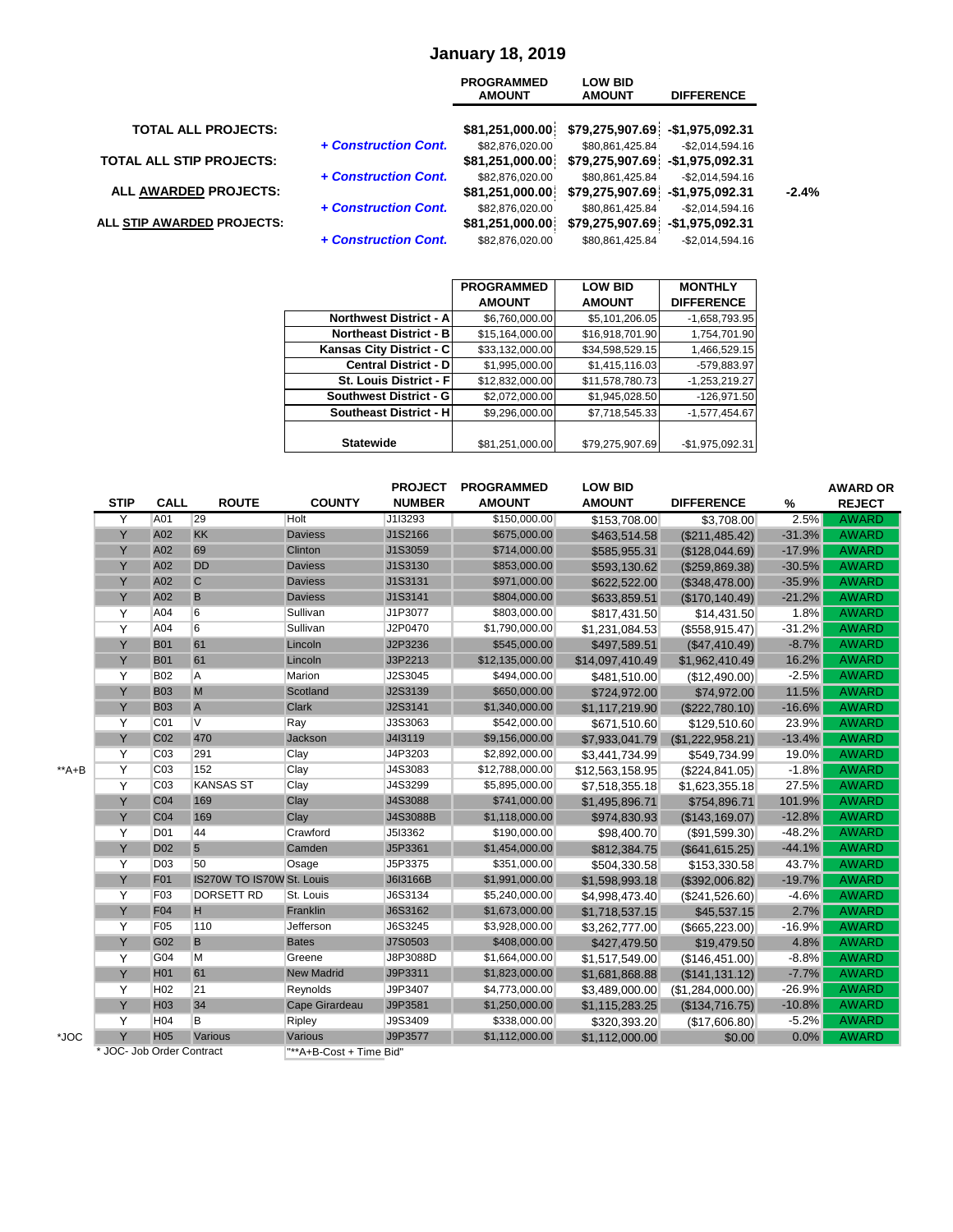# **February 15, 2019**

| <b>PROGRAMMED</b><br><b>AMOUNT</b> | <b>LOW BID</b><br><b>AMOUNT</b> | <b>DIFFERENCE</b> |                                                                                                                  |
|------------------------------------|---------------------------------|-------------------|------------------------------------------------------------------------------------------------------------------|
| \$63,140,000.00                    |                                 |                   |                                                                                                                  |
| \$64,402,800.00                    | \$58,592,471.60                 | $-$5,810,328.40$  |                                                                                                                  |
| \$62,541,000.00                    |                                 |                   |                                                                                                                  |
| \$63,791,820.00                    | \$58,280,118.64                 | $-$5,511,701.36$  |                                                                                                                  |
| \$62,990,000.00                    |                                 | $-$5,546,400.39$  | $-8.8%$                                                                                                          |
| \$64,249,800.00                    | \$58,592,471.60                 | $-$5,657,328.40$  |                                                                                                                  |
| \$62,541,000.00                    |                                 | $-$5,403,628.78$  |                                                                                                                  |
| \$63,791,820.00                    | \$58,280,118.64                 | $-$5,511,701.36$  |                                                                                                                  |
|                                    |                                 |                   | \$57,443,599.61<br>$-$5,696,400.39$<br>\$57,137,371.22<br>$-$5,403,628.78$<br>\$57,443,599.61<br>\$57,137,371.22 |

|                                | <b>PROGRAMMED</b> | <b>LOW BID</b>  | <b>MONTHLY</b>    |
|--------------------------------|-------------------|-----------------|-------------------|
|                                | <b>AMOUNT</b>     | <b>AMOUNT</b>   | <b>DIFFERENCE</b> |
| <b>Northwest District - A</b>  | \$7,345,000.00    | \$8,106,697.30  | 761,697.30        |
| <b>Northeast District - B</b>  | \$2,703,000.00    | \$2,611,026.87  | $-91,973.13$      |
| Kansas City District - C       | \$2,180,000.00    | \$1,556,635.76  | $-623,364.24$     |
| <b>Central District - D</b>    | \$10,498,000.00   | \$9,741,791.87  | $-756,208.13$     |
| <b>St. Louis District - Fl</b> | \$10,926,000.00   | \$7,839,446.48  | $-3,086,553.52$   |
| <b>Southwest District - G</b>  | \$19,342,000.00   | \$17,102,456.90 | $-2,239,543.10$   |
| <b>Southeast District - H</b>  | \$9,996,000.00    | \$10,485,544.43 | 489,544.43        |
|                                |                   |                 |                   |
| <b>Statewide</b>               | \$62,990,000.00   | \$57,443,599.61 | $-$5,546,400.39$  |

|       | <b>STIP</b> |                 | <b>CALL ROUTE</b>      | <b>COUNTY</b> | <b>PROJECT</b><br><b>NUMBER</b> | <b>PROGRAMMED</b><br><b>AMOUNT</b> | <b>LOW BID</b><br><b>AMOUNT</b> | <b>DIFFERENCE</b> | %         | <b>AWARD OR</b><br><b>REJECT</b> |
|-------|-------------|-----------------|------------------------|---------------|---------------------------------|------------------------------------|---------------------------------|-------------------|-----------|----------------------------------|
|       | Y           | A01             | 139                    | Sullivan      | J1L1800                         | \$593,000.00                       | \$634,956.70                    | \$41,956.70       | 7.1%      | <b>AWARD</b>                     |
|       | Y           | A02             | 169                    | Dekalb        | J1P3146                         | \$1,177,000.00                     | \$1,057,003.00                  | (\$119,997.00)    | $-10.2%$  | <b>AWARD</b>                     |
|       | Y           | A03             | 136                    | Putnam        | J1P3152                         | \$294,000.00                       | \$379,860.85                    | \$85,860.85       | 29.2%     | <b>AWARD</b>                     |
|       | Y           | A03             | EE                     | Sullivan      | J1S3148                         | \$395,000.00                       | \$438,553.15                    | \$43,553.15       | 11.0%     | <b>AWARD</b>                     |
|       | Y           | A03             | <b>ZZ</b>              | Sullivan      | J1S3149                         | \$243,000.00                       | \$244,584.20                    | \$1,584.20        | 0.7%      | <b>AWARD</b>                     |
|       | Y           | A03             | <b>BB</b>              | Sullivan      | J1S3151                         | \$172,000.00                       | \$214,738.65                    | \$42,738.65       | 24.8%     | <b>AWARD</b>                     |
|       | Y           | A04             | $\mathsf{J}$           | Atchison      | J1S3054                         | \$1,471,000.00                     | \$1,445,771.80                  | (\$25,228.20)     | $-1.7%$   | <b>AWARD</b>                     |
|       | Y           | A05             | 24                     | Chariton      | J2P2182                         | \$3,000,000.00                     | \$3,691,228.95                  | \$691,228.95      | 23.0%     | <b>AWARD</b>                     |
|       | Y           | <b>B01</b>      | CUI 46G                | Lincoln       | <b>J2L19CUI</b>                 | \$980,000.00                       | \$889,998.02                    | (\$90,001.98)     | $-9.2%$   | <b>AWARD</b>                     |
|       | N           | <b>B02</b>      | 63                     | Adair         | J2M0276                         | \$150,000.00                       |                                 | (\$150,000.00)    | $-100.0%$ | <b>REJECT</b>                    |
|       | Y           | <b>B03</b>      | 63                     | Schuyler      | J2P2194                         | \$910,000.00                       | \$987,830.85                    | \$77,830.85       | 8.6%      | <b>AWARD</b>                     |
|       | Y           | <b>B04</b>      | E                      | Pike          | J2S3140                         | \$813,000.00                       | \$733,198.00                    | (\$79,802.00)     | $-9.8%$   | <b>AWARD</b>                     |
|       | Y           | C01             | 435                    | Jackson       | J4P3266B                        | \$980,000.00                       | \$274,779.15                    | (\$705,220.85)    | $-72.0%$  | <b>AWARD</b>                     |
|       | Y           | C <sub>02</sub> | <b>VARIOUS</b> Various |               | J4P3387                         | \$1,200,000.00                     | \$1,281,856.61                  | \$81,856.61       | 6.8%      | <b>AWARD</b>                     |
|       | Y           | D <sub>01</sub> | M                      | Cooper        | J5S3076                         | \$3,425,000.00                     | \$2,277,859.85                  | (\$1,147,140.15)  | $-33.5%$  | <b>AWARD</b>                     |
|       | Y           | D <sub>02</sub> | 185                    | Washington    | J5S3178                         | \$479,000.00                       | \$385,026.23                    | (\$93,973.77)     | $-19.6%$  | <b>AWARD</b>                     |
|       | N.          | <b>D03</b>      | 44                     | Phelps        | J5M0284                         | \$229,000.00                       | \$123,045.39                    | (\$105,954.61)    | $-46.3%$  | <b>AWARD</b>                     |
|       | N           | D04             | 70                     | Boone         | J5M0285                         | \$220,000.00                       | \$183,183.00                    | (\$36,817.00)     | $-16.7%$  | <b>AWARD</b>                     |
|       | Y           | <b>D05</b>      | 19                     | Crawford      | J5P3214                         | \$1,502,000.00                     | \$1,555,292.20                  | \$53,292.20       | 3.5%      | <b>AWARD</b>                     |
|       | Y           | D <sub>06</sub> | 49                     | Crawford      | J5P3214B                        | \$4,643,000.00                     | \$5,217,385.20                  | \$574,385.20      | 12.4%     | <b>AWARD</b>                     |
|       | Y           | F01             | 270                    | St. Louis     | J6I3266                         | \$3,065,000.00                     | \$1,513,071.48                  | (\$1,551,928.52)  | $-50.6%$  | <b>AWARD</b>                     |
|       | Y           | F <sub>02</sub> | 141                    | Jefferson     | J6P3184                         | \$7,712,000.00                     | \$6,255,000.00                  | (\$1,457,000.00)  | $-18.9%$  | <b>AWARD</b>                     |
|       | Ÿ           | <b>F07</b>      | <b>VARIOUS Various</b> |               | J6P3385                         | \$149,000.00                       | \$71,375.00                     | (\$77,625.00)     | $-52.1%$  | <b>AWARD</b>                     |
|       | Y           | G01             | 32                     | Cedar         | J7P0677                         | \$3,304,000.00                     | \$2,726,444.22                  | (\$577,555.78)    | $-17.5%$  | <b>AWARD</b>                     |
|       | Y           | G02             | 43                     | <b>Newton</b> | J7P3065                         | \$313,000.00                       | \$204,403.35                    | (\$108,596.65)    | $-34.7%$  | <b>AWARD</b>                     |
|       | Y           | G02             | FF                     | Jasper        | J7P3187B                        | \$558,000.00                       | \$473,237.76                    | (\$84,762.24)     | $-15.2%$  | <b>AWARD</b>                     |
|       | Y           | G02             | FF                     | Jasper        | J7P3187C                        | \$456,000.00                       | \$596,156.61                    | \$140,156.61      | 30.7%     | <b>AWARD</b>                     |
|       | Y           | G02             | FF                     | Jasper        | J7S3131                         | \$1,235,000.00                     | \$1,101,202.28                  | (\$133,797.72)    | $-10.8%$  | <b>AWARD</b>                     |
|       | Y           | G03             | $\overline{7}$         | Benton        | J7P3187D                        | \$521,000.00                       | \$548,033.16                    | \$27,033.16       | 5.2%      | <b>AWARD</b>                     |
|       | Y           | G04             | $\mathsf D$            | Jasper        | J7S0518                         | \$3,047,000.00                     | \$2,492,815.00                  | (\$554, 185.00)   | $-18.2%$  | <b>AWARD</b>                     |
|       | Y           | G05             | F                      | Greene        | J7S3137                         | \$225,000.00                       | \$22,890.39                     | (\$202,109.61)    | $-89.8%$  | <b>AWARD</b>                     |
|       | Y           | G <sub>05</sub> | 65                     | Greene        | J8S3078                         | \$783,000.00                       | \$441,787.00                    | (\$341,213.00)    | $-43.6%$  | <b>AWARD</b>                     |
|       | Y           | G06             | 49                     | Jasper        | J7S3164                         | \$1,318,000.00                     | \$1,701,618.30                  | \$383,618.30      | 29.1%     | <b>AWARD</b>                     |
|       | Y           | G07             | 65                     | Greene        | J8P3079B                        | \$618,000.00                       | \$523,881.78                    | (\$94,118.22)     | $-15.2%$  | <b>AWARD</b>                     |
| **A+B | Y           | G07             | 65                     | Greene        | J8P3080                         | \$6,360,000.00                     | \$5,710,168.53                  | (\$649, 831.47)   | $-10.2%$  | <b>AWARD</b>                     |
|       | Y           | G10             | B                      | <b>Benton</b> | J7S3150                         | \$604,000.00                       | \$559,818.52                    | (\$44,181.48)     | $-7.3%$   | <b>AWARD</b>                     |
|       | Y           | H <sub>01</sub> | 25                     | Stoddard      | J9P3262                         | \$6,389,000.00                     | \$6,716,178.32                  | \$327,178.32      | 5.1%      | <b>AWARD</b>                     |
|       | Y           | H <sub>01</sub> | Y                      | Stoddard      | J9S3521                         | \$730,000.00                       | \$624,817.98                    | (\$105, 182.02)   | $-14.4%$  | <b>AWARD</b>                     |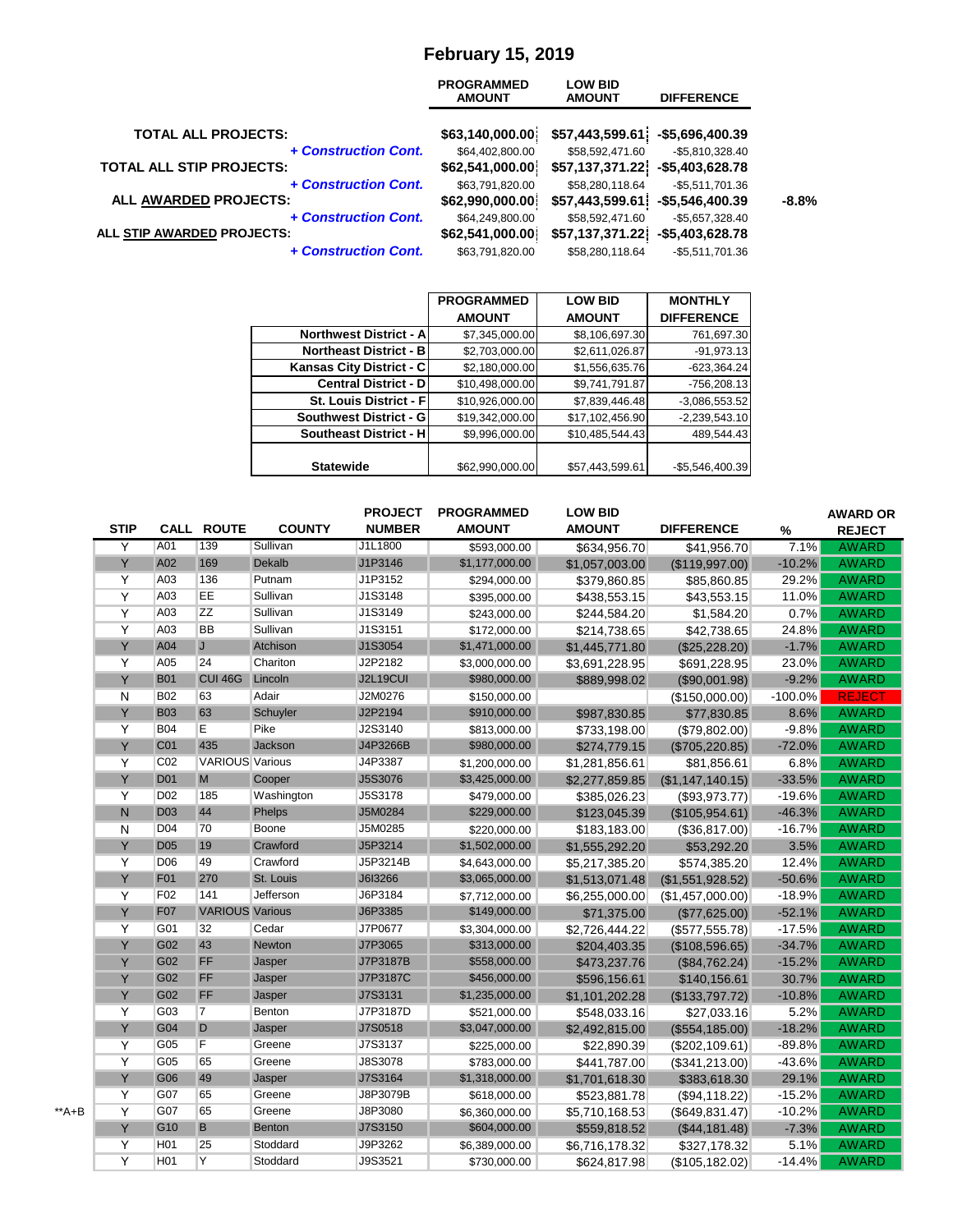# **February 15, 2019**

|                                 | <b>PROGRAMMED</b><br><b>AMOUNT</b> | <b>LOW BID</b><br><b>AMOUNT</b> | <b>DIFFERENCE</b> |         |
|---------------------------------|------------------------------------|---------------------------------|-------------------|---------|
| <b>TOTAL ALL PROJECTS:</b>      | \$63,140,000.00                    | \$57,443,599.61                 | -\$5,696,400.39   |         |
| + Construction Cont.            | \$64,402,800.00                    | \$58,592,471.60                 | $-$5,810,328.40$  |         |
| <b>TOTAL ALL STIP PROJECTS:</b> | \$62,541,000.00                    | \$57,137,371.22                 | $-$5,403,628.78$  |         |
| + Construction Cont.            | \$63,791,820.00                    | \$58,280,118.64                 | $-$5,511,701.36$  |         |
| <b>ALL AWARDED PROJECTS:</b>    | \$62,990,000.00                    | \$57,443,599.61                 | $-$5,546,400.39$  | $-8.8%$ |
| + Construction Cont.            | \$64,249,800.00                    | \$58,592,471.60                 | $-$5,657,328.40$  |         |
| ALL STIP AWARDED PROJECTS:      | \$62,541,000.00                    | \$57,137,371.22                 | $-$5,403,628.78$  |         |
| + Construction Cont.            | \$63,791,820.00                    | \$58,280,118.64                 | $-$5,511,701.36$  |         |

|                                 | <b>PROGRAMMED</b> | <b>LOW BID</b>  | <b>MONTHLY</b>    |
|---------------------------------|-------------------|-----------------|-------------------|
|                                 | <b>AMOUNT</b>     | <b>AMOUNT</b>   | <b>DIFFERENCE</b> |
| <b>Northwest District - All</b> | \$7,345,000.00    | \$8,106,697.30  | 761,697.30        |
| <b>Northeast District - BI</b>  | \$2,703,000.00    | \$2,611,026.87  | $-91,973.13$      |
| Kansas City District - C        | \$2,180,000.00    | \$1,556,635.76  | $-623,364.24$     |
| Central District - D            | \$10,498,000.00   | \$9,741,791.87  | $-756,208.13$     |
| <b>St. Louis District - Fl</b>  | \$10,926,000.00   | \$7,839,446.48  | $-3,086,553.52$   |
| <b>Southwest District - GI</b>  | \$19,342,000.00   | \$17,102,456.90 | $-2,239,543.10$   |
| <b>Southeast District - HI</b>  | \$9,996,000.00    | \$10,485,544.43 | 489,544.43        |
|                                 |                   |                 |                   |
| <b>Statewide</b>                | \$62,990,000.00   | \$57,443,599.61 | $-$5,546,400.39$  |

|             |                 |                   |               | <b>PROJECT</b> | <b>PROGRAMMED</b> | <b>LOW BID</b> |                   |         | <b>AWARD OR</b> |
|-------------|-----------------|-------------------|---------------|----------------|-------------------|----------------|-------------------|---------|-----------------|
| <b>STIP</b> |                 | <b>CALL ROUTE</b> | <b>COUNTY</b> | <b>NUMBER</b>  | <b>AMOUNT</b>     | <b>AMOUNT</b>  | <b>DIFFERENCE</b> | %       | <b>REJECT</b>   |
|             | H <sub>02</sub> | D                 | New Madrid    | J9S3258        | \$1.561.000.00    | \$1,574,824.60 | \$13,824.60       | 0.9%    | <b>AWARD</b>    |
|             | H <sub>02</sub> | AA                | Scott         | J9S3267        | \$821,000.00      | \$783,947.45   | (S37,052.55)      | $-4.5%$ | <b>AWARD</b>    |
|             | H <sub>02</sub> | <b>FF</b>         | New Madrid    | J9S3312        | \$376,000.00      | \$406,358.28   | \$30.358.28       | 8.1%    | <b>AWARD</b>    |
|             | H <sub>03</sub> | ν                 | Carter        | J9S3508        | \$119,000.00      | \$379,417.80   | \$260.417.80      | 218.8%  | <b>AWARD</b>    |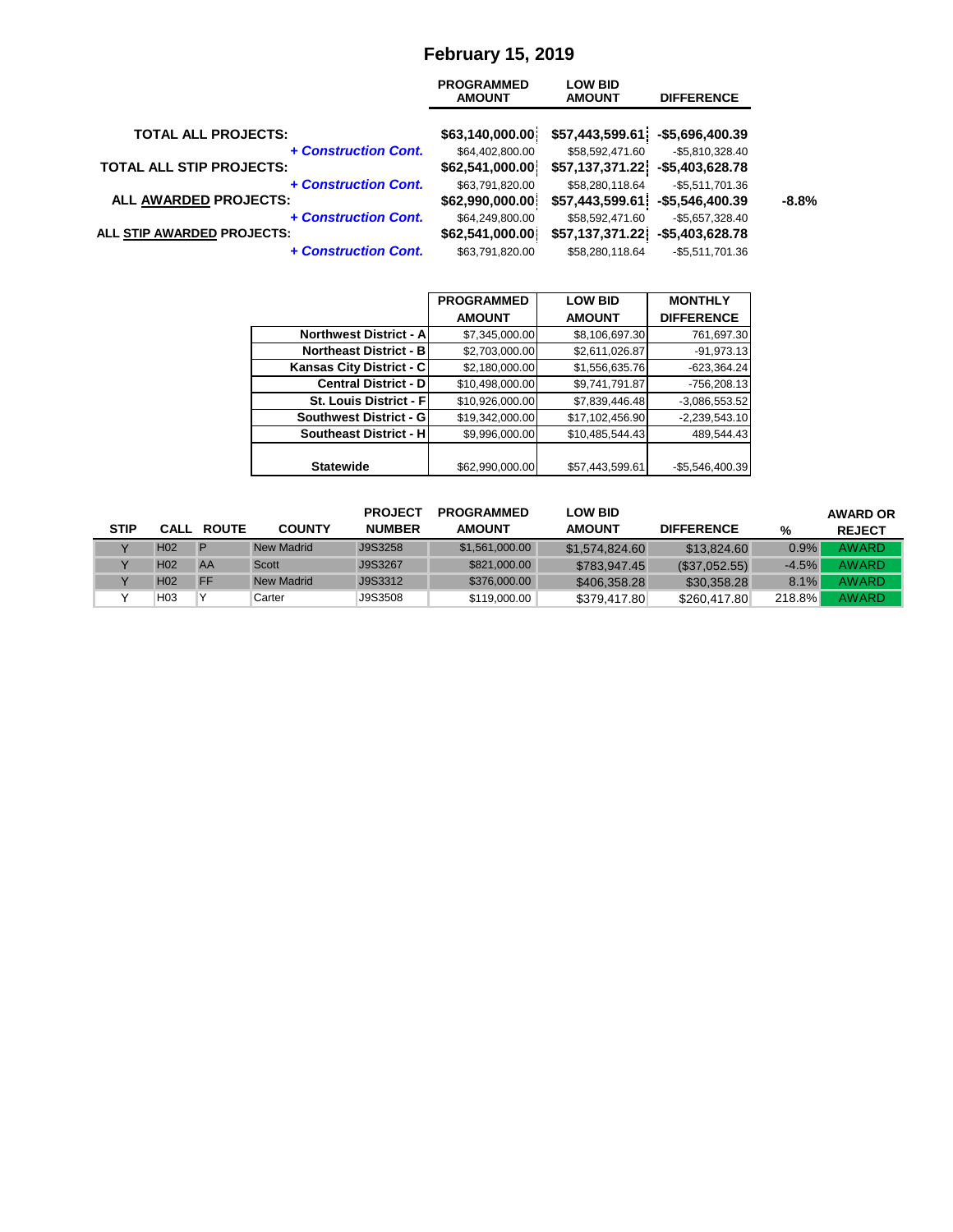# **March 15, 2019**

|                                 |                      | <b>PROGRAMMED</b><br><b>AMOUNT</b> | <b>LOW BID</b><br><b>AMOUNT</b>  | <b>DIFFERENCE</b> |          |
|---------------------------------|----------------------|------------------------------------|----------------------------------|-------------------|----------|
| <b>TOTAL ALL PROJECTS:</b>      |                      | \$53,270,000.00                    | $$47,153,936.12$ -\$6,116,063.88 |                   |          |
|                                 | + Construction Cont. | \$54,335,400.00                    | \$48.097.014.84                  | $-$6.238.385.16$  |          |
| <b>TOTAL ALL STIP PROJECTS:</b> |                      | \$53,087,000.00                    | \$47,006,917.78                  | -\$6,080,082.22   |          |
|                                 | + Construction Cont. | \$54,148,740.00                    | \$47,947,056.14                  | $-$6,201,683.86$  |          |
| <b>ALL AWARDED PROJECTS:</b>    |                      | \$51,822,000.00                    | \$47,153,936.12                  | $-$4,668,063.88$  | $-9.0\%$ |
|                                 | + Construction Cont. | \$52,858,440.00                    | \$48,097,014.84                  | $-$4,761,425.16$  |          |
| ALL STIP AWARDED PROJECTS:      |                      | \$51,639,000.00                    | \$47,006,917.78                  | $-$4,632,082.22$  |          |
|                                 | + Construction Cont. | \$52,671,780.00                    | \$47,947,056.14                  | -\$4.724.723.86   |          |

|                               | <b>PROGRAMMED</b> | <b>LOW BID</b>  | <b>MONTHLY</b>    |
|-------------------------------|-------------------|-----------------|-------------------|
|                               | <b>AMOUNT</b>     | <b>AMOUNT</b>   | <b>DIFFERENCE</b> |
| <b>Northwest District - A</b> | \$0.00            | \$0.00          | 0.00              |
| <b>Northeast District - B</b> | \$3,721,000.00    | \$3,817,369.45  | 96,369.45         |
| Kansas City District - C      | \$678,000.00      | \$596,805.98    | $-81,194.02$      |
| <b>Central District - D</b>   | \$7,432,000.00    | \$5,979,599.11  | $-1,452,400.89$   |
| St. Louis District - Fl       | \$19,741,000.00   | \$17,140,731.96 | $-2,600,268.04$   |
| Southwest District - G        | \$4,600,000.00    | \$4,555,244.54  | $-44,755.46$      |
| <b>Southeast District - H</b> | \$15,650,000.00   | \$15,064,185.08 | $-585,814.92$     |
|                               |                   |                 |                   |
| <b>Statewide</b>              | \$51,822,000.00   | \$47,153,936.12 | $-$4,668,063.88$  |

|       | <b>STIP</b>    | <b>CALL</b>      | <b>ROUTE</b>               | <b>COUNTY</b>          | <b>PROJECT</b><br><b>NUMBER</b> | <b>PROGRAMMED</b><br><b>AMOUNT</b> | <b>LOW BID</b><br><b>AMOUNT</b> | <b>DIFFERENCE</b> | %         | <b>AWARD OR</b><br><b>REJECT</b> |
|-------|----------------|------------------|----------------------------|------------------------|---------------------------------|------------------------------------|---------------------------------|-------------------|-----------|----------------------------------|
|       | Y              | <b>B01</b>       | 54                         | Audrain                | J2P3157                         | \$1,807,000.00                     | \$2,416,716.15                  | \$609,716.15      | 33.7%     | <b>AWARD</b>                     |
|       | Y              | <b>B02</b>       | 79                         | Marion                 | J2P3273                         | \$150,000.00                       | \$24,332.50                     | (\$125,667.50)    | $-83.8%$  | <b>AWARD</b>                     |
|       | Y              | <b>B02</b>       | <b>RESERVOIR ST Marion</b> |                        | J2S3271                         | \$318,000.00                       | \$144,438.50                    | (\$173,561.50)    | $-54.6%$  | <b>AWARD</b>                     |
|       | $\overline{Y}$ | <b>B02</b>       | Α                          | Marion                 | J2S3272                         | \$159,000.00                       | \$72,273.50                     | (\$86,726.50)     | $-54.5%$  | <b>AWARD</b>                     |
|       | Y              | <b>B03</b>       | PP                         | Macon                  | J2S3070                         | \$552,000.00                       | \$503,626.60                    | (\$48,373.40)     | $-8.8%$   | <b>AWARD</b>                     |
|       | Y              | <b>B03</b>       | 151                        | Shelby                 | J2S3142                         | \$552,000.00                       | \$520,535.20                    | (\$31,464.80)     | $-5.7%$   | <b>AWARD</b>                     |
|       | Y              | <b>B04</b>       | 3                          | Randolph               | J2S3194                         | \$183,000.00                       | \$135,447.00                    | (\$47,553.00)     | $-26.0%$  | <b>AWARD</b>                     |
|       | Y              | C <sub>01</sub>  | E                          | Johnson                | J3S3082                         | \$678,000.00                       | \$596,805.98                    | (\$81,194.02)     | $-12.0%$  | <b>AWARD</b>                     |
|       | Y              | D <sub>01</sub>  | <b>DIX RD</b>              | Cole                   | J5P3015                         | \$590,000.00                       |                                 | (\$590,000.00)    | $-100.0%$ | <b>REJECT</b>                    |
|       | Ÿ              | <b>D03</b>       | 63                         | <b>Boone</b>           | J5P3287                         | \$3,939,000.00                     | \$3,653,798.24                  | (\$285,201.76)    | $-7.2%$   | <b>AWARD</b>                     |
|       | Y              | D <sub>04</sub>  | 54                         | Callaway               | J5P3363                         | \$347,000.00                       | \$100,140.25                    | (S246, 859.75)    | $-71.1%$  | <b>AWARD</b>                     |
|       | $\overline{Y}$ | D04              | 94                         | Callaway               | J5S3370                         | \$135,000.00                       | \$113,923.25                    | (\$21,076.75)     | $-15.6%$  | <b>AWARD</b>                     |
|       | Y              | <b>D05</b>       | 50                         | Gasconade              | J5P3373                         | \$363,000.00                       | \$248,522.00                    | (\$114,478.00)    | $-31.5%$  | <b>AWARD</b>                     |
|       | $\overline{Y}$ | D06              | 52                         | Miller                 | J5P3377                         | \$324,000.00                       | \$447,097.25                    | \$123,097.25      | 38.0%     | <b>AWARD</b>                     |
|       | Y              | <b>D07</b>       | 179                        | Cooper                 | J5S3173                         | \$2,324,000.00                     | \$1,416,118.12                  | (\$907,881.88)    | $-39.1%$  | <b>AWARD</b>                     |
| $***$ | Y              | F01              | Various                    | Various                | J0I3005K                        | \$600,000.00                       | \$600,000.00                    | \$0.00            | 0.0%      | <b>AWARD</b>                     |
|       | Y              | F <sub>02</sub>  | 70                         | St. Charles            | J6I3410                         | \$600,000.00                       | \$80,941.21                     | (\$519,058.79)    | $-86.5%$  | <b>AWARD</b>                     |
|       | $\overline{N}$ | F03              | 70                         | St. Charles            | J6M0270                         | \$183,000.00                       | \$147,018.34                    | (\$35,981.66)     | $-19.7%$  | <b>AWARD</b>                     |
|       | Y              | F04              | 141                        | St. Louis              | J6P3253                         | \$2,925,000.00                     | \$2,138,615.00                  | (\$786,385.00)    | $-26.9%$  | <b>AWARD</b>                     |
|       | $\overline{Y}$ | F05              | 79                         | St. Charles            | J6P3316                         | \$879,000.00                       | \$1,138,622.45                  | \$259,622.45      | 29.5%     | <b>AWARD</b>                     |
|       | $\overline{Y}$ | F05              | 79                         | St. Charles            | J6S3299                         | \$1,456,000.00                     | \$1,118,990.82                  | (\$337,009.18)    | $-23.1%$  | <b>AWARD</b>                     |
|       | Ÿ              | <b>F07</b>       | Various                    | Various                | J6P3335                         | \$1,020,000.00                     | \$1,020,000.00                  | \$0.00            | 0.0%      | <b>AWARD</b>                     |
|       | Y              | F08              | 47                         | Franklin               | J6S3207                         | \$1,557,000.00                     | \$1,388,650.00                  | (\$168,350.00)    | $-10.8%$  | <b>AWARD</b>                     |
|       | Y              | F <sub>09</sub>  | 115                        | St. Louis City         | J6S3230                         | \$3,524,000.00                     | \$1,939,279.00                  | (\$1,584,721.00)  | $-45.0%$  | <b>AWARD</b>                     |
|       | Y              | F10              | 30                         | Jefferson              | J6S3375                         | \$789,000.00                       | \$960,200.00                    | \$171,200.00      | 21.7%     | <b>AWARD</b>                     |
|       | Y              | F <sub>11</sub>  | 109                        | St. Louis              | J6S3141                         | \$2,343,000.00                     | \$2,366,821.34                  | \$23,821.34       | 1.0%      | <b>AWARD</b>                     |
|       | Y              | F <sub>11</sub>  | 109                        | St. Louis              | J6S3141B                        | \$1,540,000.00                     | \$1,480,158.60                  | (\$59,841.40)     | $-3.9%$   | <b>AWARD</b>                     |
|       | Y              | F <sub>11</sub>  | 109                        | St. Louis              | J6S3141C                        | \$637,000.00                       | \$769,755.25                    | \$132,755.25      | 20.8%     | <b>AWARD</b>                     |
|       | Y              | F11              | 109                        | St. Louis              | J6S3141D                        | \$1,688,000.00                     | \$1,991,679.95                  | \$303,679.95      | 18.0%     | <b>AWARD</b>                     |
|       | Y              | G01              | 60                         | Barry                  | J7P2173                         | \$925,000.00                       | \$963,325.00                    | \$38,325.00       | 4.1%      | <b>AWARD</b>                     |
|       | Ÿ              | G02              | 76                         | <b>Stone</b>           | J7P2228B                        | \$2,540,000.00                     | \$2,803,153.10                  | \$263,153.10      | 10.4%     | <b>AWARD</b>                     |
|       | Y              | G02              | 248                        | <b>Stone</b>           | J7P3289                         | \$1,135,000.00                     | \$788,766.44                    | (\$346,233.56)    | $-30.5%$  | <b>AWARD</b>                     |
|       | Y              | H <sub>0</sub> 1 | 57                         | Scott                  | J9I3306                         | \$5,267,000.00                     | \$4,412,149.68                  | (\$854, 850.32)   | $-16.2%$  | <b>AWARD</b>                     |
|       | Y              | H <sub>01</sub>  | 60                         | New Madrid             | J9P3201                         | \$1,220,000.00                     | \$944,628.73                    | (\$275,371.27)    | $-22.6%$  | <b>AWARD</b>                     |
|       | Ÿ              | H <sub>02</sub>  | 61                         | Cape Girardeat J9P3357 |                                 | \$858,000.00                       |                                 | (\$858,000.00)    | $-100.0%$ | <b>REJECT</b>                    |
|       | Y              | H <sub>03</sub>  | 67                         | Madison                | J9P3247                         | \$490,000.00                       | \$432,902.00                    | (\$57,098.00)     | $-11.7%$  | <b>AWARD</b>                     |
|       | Ÿ              | <b>H04</b>       | 142                        | Oregon                 | J9P3252                         | \$6,020,000.00                     | \$6,800,000.00                  | \$780,000.00      | 13.0%     | <b>AWARD</b>                     |
|       | Υ              | H <sub>05</sub>  | AA                         | New Madrid             | J9S3231                         | \$586,000.00                       | \$587,832.00                    | \$1,832.00        | 0.3%      | <b>AWARD</b>                     |
|       | Y              | H <sub>05</sub>  | HH                         | Pemiscot               | J9S3225                         | \$678,000.00                       | \$604,219.50                    | (\$73,780.50)     | $-10.9%$  | <b>AWARD</b>                     |
|       | $\overline{Y}$ | H05              | Κ                          | Pemiscot               | J9S3228                         | \$402,000.00                       | \$382,559.35                    | (\$19,440.65)     | $-4.8%$   | <b>AWARD</b>                     |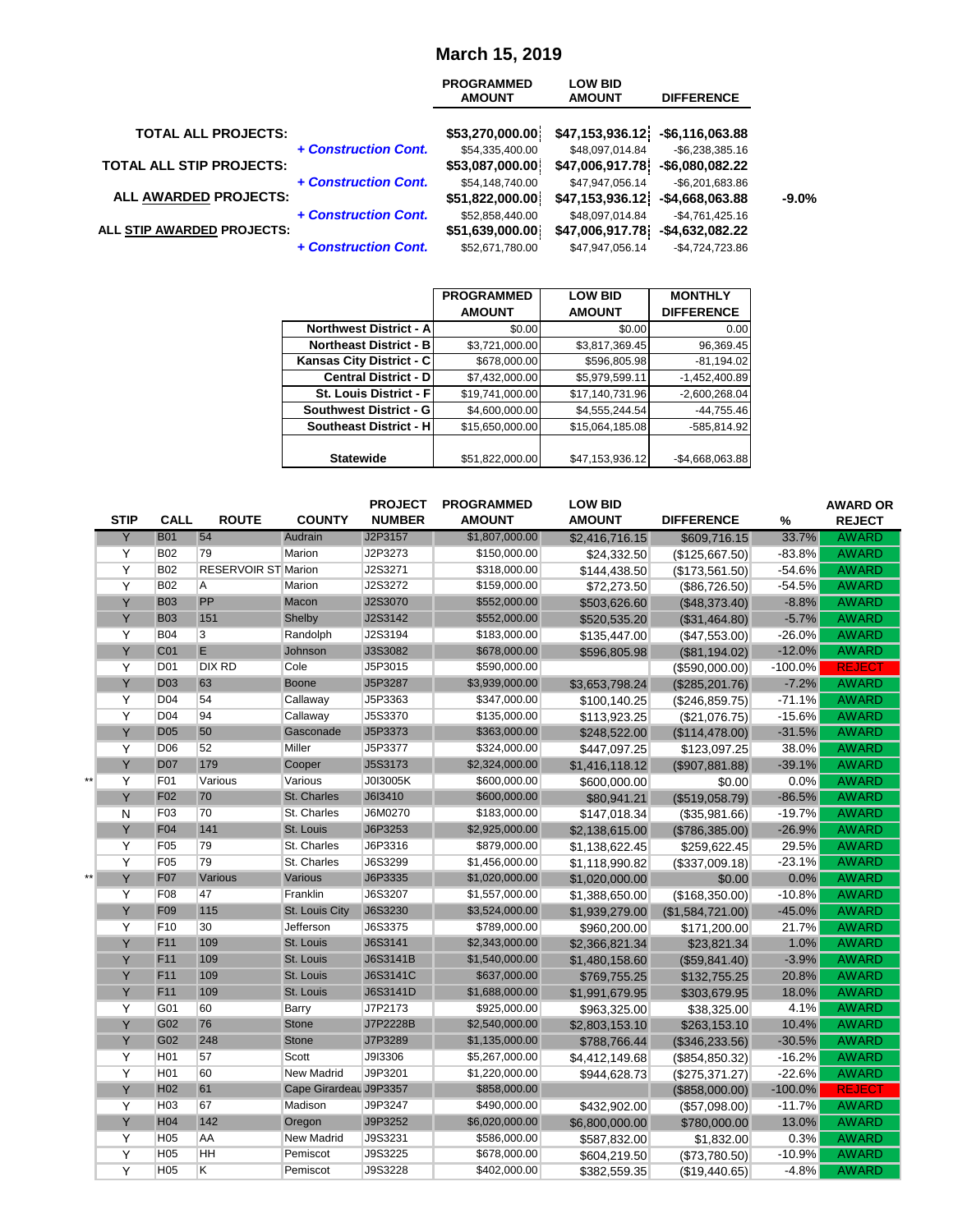### **March 15, 2019**

|                                 |                      | <b>PROGRAMMED</b><br><b>AMOUNT</b> | <b>LOW BID</b><br><b>AMOUNT</b>    | <b>DIFFERENCE</b>                    |          |
|---------------------------------|----------------------|------------------------------------|------------------------------------|--------------------------------------|----------|
| <b>TOTAL ALL PROJECTS:</b>      |                      | \$53,270,000.00                    | \$47,153,936.12                    | $-$ \$6,116,063.88                   |          |
| <b>TOTAL ALL STIP PROJECTS:</b> | + Construction Cont. | \$54,335,400.00<br>\$53,087,000.00 | \$48.097.014.84<br>\$47,006,917.78 | $-$6,238,385.16$<br>$-$6,080,082.22$ |          |
| <b>ALL AWARDED PROJECTS:</b>    | + Construction Cont. | \$54,148,740.00<br>\$51,822,000.00 | \$47,947,056.14<br>\$47,153,936.12 | $-$6,201,683.86$<br>-\$4,668,063.88  | $-9.0\%$ |
|                                 | + Construction Cont. | \$52,858,440.00                    | \$48,097,014.84                    | $-$4,761,425.16$                     |          |
| ALL STIP AWARDED PROJECTS:      | + Construction Cont. | \$51,639,000.00<br>\$52,671,780.00 | \$47,006,917.78<br>\$47,947,056.14 | $-$4,632,082.22$<br>$-$4,724,723.86$ |          |

|                               | <b>PROGRAMMED</b> | <b>LOW BID</b>  | <b>MONTHLY</b>    |
|-------------------------------|-------------------|-----------------|-------------------|
|                               | <b>AMOUNT</b>     | <b>AMOUNT</b>   | <b>DIFFERENCE</b> |
| <b>Northwest District - A</b> | \$0.00            | \$0.00          | 0.00              |
| <b>Northeast District - B</b> | \$3,721,000.00    | \$3,817,369.45  | 96,369.45         |
| Kansas City District - C      | \$678,000.00      | \$596,805.98    | $-81,194.02$      |
| <b>Central District - D</b>   | \$7,432,000.00    | \$5,979,599.11  | $-1,452,400.89$   |
| St. Louis District - F        | \$19,741,000.00   | \$17,140,731.96 | $-2,600,268.04$   |
| <b>Southwest District - G</b> | \$4,600,000.00    | \$4,555,244.54  | $-44,755.46$      |
| <b>Southeast District - H</b> | \$15,650,000.00   | \$15,064,185.08 | -585.814.92       |
|                               |                   |                 |                   |
| <b>Statewide</b>              | \$51,822,000.00   | \$47,153,936.12 | $-$4,668,063.88$  |

|      |                  |              |                         | <b>PROJECT</b> | <b>PROGRAMMED</b> | <b>LOW BID</b> |                   |           | <b>AWARD OR</b> |
|------|------------------|--------------|-------------------------|----------------|-------------------|----------------|-------------------|-----------|-----------------|
| STIP | <b>CALL</b>      | <b>ROUTE</b> | <b>COUNTY</b>           | <b>NUMBER</b>  | <b>AMOUNT</b>     | <b>AMOUNT</b>  | <b>DIFFERENCE</b> | %         | <b>REJECT</b>   |
|      | H <sub>06</sub>  |              | <b>Revnolds</b>         | J9S3579        | \$120,000,00      | \$144,158,00   | \$24,158,00       | $20.1\%$  | AWARD           |
|      | H <sub>0</sub> 7 | TRA2 A       | Cape Girardeal J9L19TRA |                | \$513,000,00      | \$440.051.38   | (S72, 948.62)     | $-14.2\%$ | AWARD           |
|      | H <sub>07</sub>  | 55           | Cape Girardeal J9S3365  |                | \$354,000.00      | \$315.684.44   | (S38, 315.56)     | $-10.8\%$ | <b>AWARD</b>    |
|      |                  | $\cdots$     |                         |                |                   |                |                   |           |                 |

JOC- Job Order Contract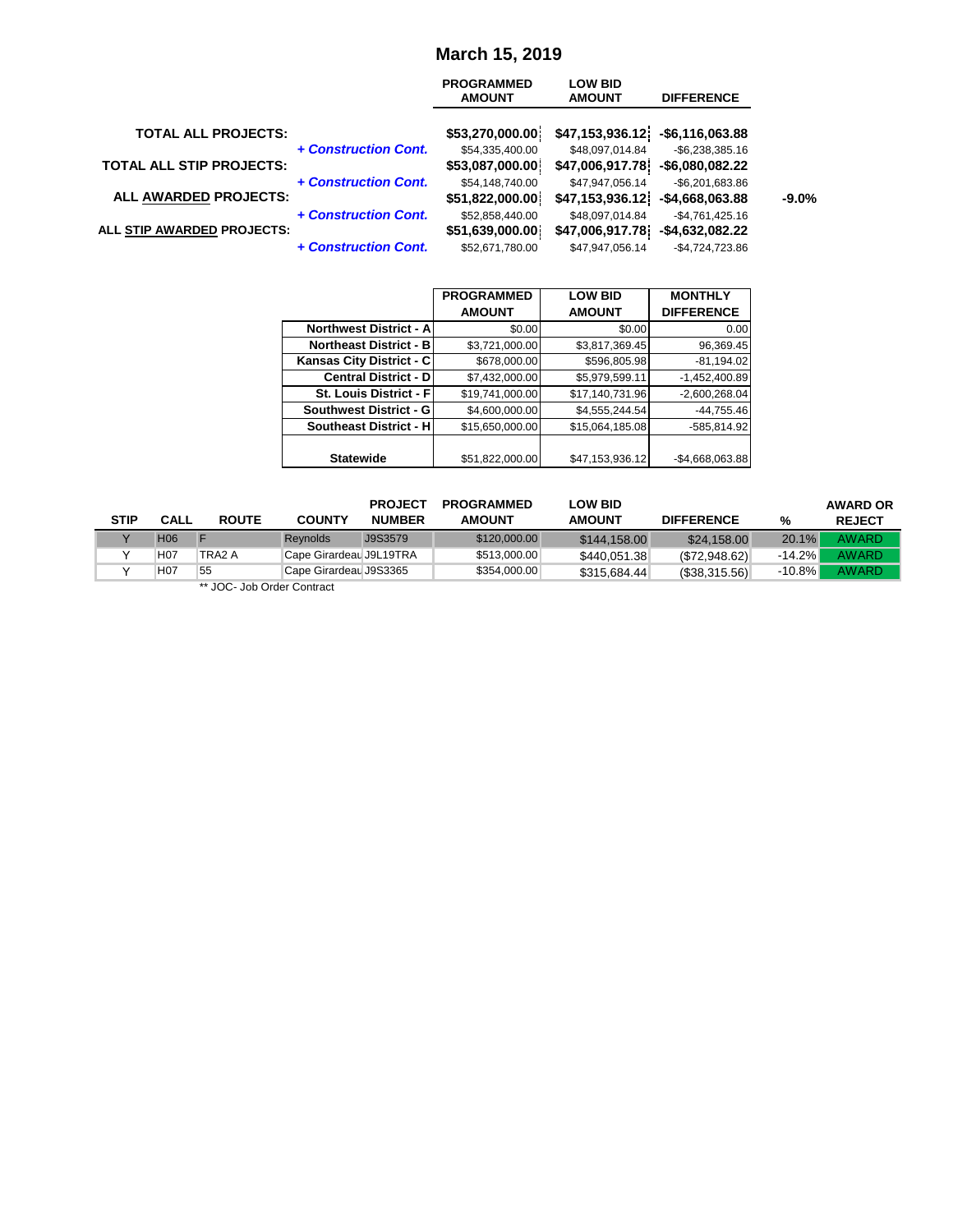# **April 19, 2019**

| <b>PROGRAMMED</b><br><b>AMOUNT</b> | <b>LOW BID</b><br><b>AMOUNT</b> | <b>DIFFERENCE</b> |                                    |
|------------------------------------|---------------------------------|-------------------|------------------------------------|
| \$30,241,000.00                    |                                 | -\$3,267,775.81   |                                    |
| \$30,845,820.00                    | \$27,512,688.67                 | $-$3,333,131.33$  |                                    |
| \$30,241,000.00                    |                                 | $-$3,267,775.81$  |                                    |
| \$30,845,820.00                    | \$27,512,688.67                 | $-$3,333,131.33$  |                                    |
| \$27,941,000.00                    | \$26,973,224.19                 | $-$967,775.81$    | $-3.5%$                            |
| \$28,499,820.00                    | \$27,512,688.67                 | $-$987,131.33$    |                                    |
| \$27,941,000.00                    | \$26,973,224.19                 | -\$967,775.81     |                                    |
| \$28,499,820.00                    | \$27,512,688.67                 | $-$987,131.33$    |                                    |
|                                    |                                 |                   | \$26,973,224.19<br>\$26,973,224.19 |

|                                | <b>PROGRAMMED</b> | <b>LOW BID</b>  | <b>MONTHLY</b>    |
|--------------------------------|-------------------|-----------------|-------------------|
|                                | <b>AMOUNT</b>     | <b>AMOUNT</b>   | <b>DIFFERENCE</b> |
| <b>Northwest District - A</b>  | \$3,653,000.00    | \$3,714,621.93  | 61,621.93         |
| <b>Northeast District - B</b>  | \$4,646,000.00    | \$5,416,751.55  | 770,751.55        |
| Kansas City District - C       | \$3,750,000.00    | \$3,957,709.32  | 207,709.32        |
| <b>Central District - D</b>    | \$1,202,000.00    | \$850,303.27    | $-351,696.73$     |
| <b>St. Louis District - Fl</b> | \$4,600,000.00    | \$3,404,717.76  | $-1,195,282.24$   |
| Southwest District - G         | \$6,644,000.00    | \$6,342,766.04  | $-301,233.96$     |
| <b>Southeast District - H</b>  | \$3,446,000.00    | \$3,286,354.32  | $-159,645.68$     |
|                                |                   |                 |                   |
| <b>Statewide</b>               | \$27,941,000.00   | \$26,973,224.19 | -\$967,775.81     |

|         | <b>STIP</b>               |                 | <b>CALL ROUTE</b> | <b>COUNTY</b>   | <b>PROJECT</b><br><b>NUMBER</b> | <b>PROGRAMMED</b><br><b>AMOUNT</b> | <b>LOW BID</b><br><b>AMOUNT</b> | <b>DIFFERENCE</b> | $\%$       | <b>AWARD OR</b><br><b>REJECT</b> |
|---------|---------------------------|-----------------|-------------------|-----------------|---------------------------------|------------------------------------|---------------------------------|-------------------|------------|----------------------------------|
|         | Y                         | A01             | 169               | <b>Clinton</b>  | J1P3103                         | \$1,513,000.00                     | \$1,570,736.58                  | \$57,736.58       | 3.8%       | <b>AWARD</b>                     |
|         | Y                         | A02             | $I-29$            | Various         | J1I3238                         | \$342,000.00                       | \$163,668.00                    | (\$178,332.00)    | $-52.1%$   | <b>AWARD</b>                     |
|         | Y                         | A04             | 65                | Livingston      | J2P2217                         | \$1,203,000.00                     | \$1,145,938.93                  | (\$57,061.07)     | $-4.7%$    | <b>AWARD</b>                     |
| *JOC    | Y                         | A05             | Various           | Various         | J1P3198                         | \$350,000.00                       | \$350,000.00                    | \$0.00            | $0.0\%$    | <b>AWARD</b>                     |
|         | Y                         | A06             | YY                | <b>Buchanan</b> | J1S3222                         | \$245,000.00                       | \$484,278.42                    | \$239,278.42      | 97.7%      | <b>AWARD</b>                     |
|         | Y                         | <b>B01</b>      | C                 | Macon           | J2S3172                         | \$699,000.00                       |                                 | (\$699,000.00)    | $-100.0\%$ | <b>REJECT</b>                    |
|         | Y                         | <b>B01</b>      | 149               | Macon           | J2S3223                         | \$289,000.00                       |                                 | (\$289,000.00)    | $-100.0\%$ | <b>REJECT</b>                    |
|         | Y                         | <b>B02</b>      | 70                | Montgomery      | J3I2195                         | \$4,646,000.00                     | \$5,416,751.55                  | \$770,751.55      | 16.6%      | <b>AWARD</b>                     |
| *JOC    | Y                         | <b>B03</b>      | 70                | Montgomery      | J0I3005J                        | \$250,000.00                       | \$0.00                          | (\$250,000.00)    |            | -100.0% NO BIDDERS               |
|         | Y                         | <b>B05</b>      | $\circ$           | Macon           | J2S3155                         | \$312,000.00                       |                                 | (\$312,000.00)    | $-100.0%$  | <b>REJECT</b>                    |
|         | Y                         | C <sub>01</sub> | 50                | Johnson         | J3P3113                         | \$3,750,000.00                     | \$3,957,709.32                  | \$207.709.32      | 5.5%       | <b>AWARD</b>                     |
|         | Y                         | <b>D01</b>      | Various           | <b>Various</b>  | J2I3225                         | \$135,000.00                       | \$79,561.58                     | (\$55,438.42)     | $-41.1%$   | <b>AWARD</b>                     |
|         | Y                         | <b>D01</b>      | Various           | Various         | J5I3303                         | \$424,000.00                       | \$177,741.69                    | (\$246, 258.31)   | $-58.1%$   | <b>AWARD</b>                     |
|         | Y                         | D <sub>02</sub> | 54                | Camden          | J5P3376                         | \$143,000.00                       | \$93,000.00                     | (\$50,000.00)     | $-35.0%$   | <b>AWARD</b>                     |
| *JOC    | Y                         | <b>D03</b>      | 70                | Cooper          | J0I3005Z                        | \$250,000.00                       |                                 | (\$250,000.00)    | $-100.0\%$ | <b>REJECT</b>                    |
| $*$ JOC | Y                         | D <sub>04</sub> | 70                | Cooper          | J0I3005I                        | \$250,000.00                       |                                 | (\$250,000.00)    | $-100.0\%$ | <b>REJECT</b>                    |
| *JOC    | Y                         | <b>D05</b>      | 44                | Laclede         | J0I3005Q                        | \$350,000.00                       | \$350,000.00                    | \$0.00            | 0.0%       | <b>AWARD</b>                     |
| *JOC    | Y                         | <b>D06</b>      | 44                | Laclede         | J0I3005R                        | \$150,000.00                       | \$150,000.00                    | \$0.00            | 0.0%       | <b>AWARD</b>                     |
|         | Y                         | F01             | 94                | St. Charles     | J6S3379                         | \$1,360,000.00                     | \$713,681.70                    | (\$646,318.30)    | $-47.5%$   | <b>AWARD</b>                     |
|         | Y                         | F <sub>02</sub> | Κ                 | Franklin        | J6S3393                         | \$87,000.00                        | \$140,251.69                    | \$53,251.69       | 61.2%      | <b>AWARD</b>                     |
|         | Y                         | F <sub>02</sub> | H                 | Jefferson       | J6S3394                         | \$146,000.00                       | \$242,251.05                    | \$96,251.05       | 65.9%      | <b>AWARD</b>                     |
|         | Y                         | F <sub>03</sub> | 115               | St. Louis       | J6S3265                         | \$1,635,000.00                     | \$1,175,547.61                  | (\$459, 452.39)   | $-28.1%$   | <b>AWARD</b>                     |
|         | Y                         | F04             | Various           | Various         | J6Q3285                         | \$534,000.00                       | \$534,273.21                    | \$273.21          | 0.1%       | <b>AWARD</b>                     |
|         | Y                         | F04             | Various           | Various         | J6Q3286                         | \$39,000.00                        | \$52,270.00                     | \$13,270.00       | 34.0%      | <b>AWARD</b>                     |
|         | Y                         | F <sub>06</sub> | D                 | St. Louis       | J6S3411                         | \$799,000.00                       | \$546,442.50                    | (\$252,557.50)    | $-31.6%$   | <b>AWARD</b>                     |
|         | Y                         | G01             | 160               | Barton          | J7P2228D                        | \$3,190,000.00                     | \$3,555,990.00                  | \$365,990.00      | 11.5%      | <b>AWARD</b>                     |
|         | Y                         | G03             | 44                | Greene          | J8S3110                         | \$1,011,000.00                     | \$1,267,148.89                  | \$256,148.89      | 25.3%      | <b>AWARD</b>                     |
|         | Y                         | G04             | Various           | Various         | J8P3137                         | \$1,500,000.00                     | \$877,889.25                    | (\$622, 110.75)   | $-41.5%$   | <b>AWARD</b>                     |
|         | Y                         | G06             | <b>TT</b>         | Greene          | J7S3168                         | \$943,000.00                       | \$641,737.90                    | (\$301,262.10)    | $-31.9%$   | <b>AWARD</b>                     |
|         | Y                         | H <sub>01</sub> | <b>DD</b>         | Stoddard        | J9S3275                         | \$765,000.00                       | \$695,590.78                    | (\$69,409.22)     | $-9.1%$    | <b>AWARD</b>                     |
|         | Y                         | H <sub>01</sub> | 77                | Scott           | J9S3281                         | \$1,054,000.00                     | \$594,281.74                    | (\$459,718.26)    | $-43.6%$   | <b>AWARD</b>                     |
| *JOC    | Y                         | H <sub>02</sub> | 55                | Ste. Genevieve  | J0I3005T                        | \$250,000.00                       |                                 | (\$250,000.00)    | $-100.0\%$ | <b>REJECT</b>                    |
|         | Y                         | H <sub>03</sub> | 32                | Ste. Genevieve  | J0S3019J                        | \$1,627,000.00                     | \$1,996,481.80                  | \$369,481.80      | 22.7%      | <b>AWARD</b>                     |
|         | * JOC- Job Order Contract |                 |                   |                 |                                 |                                    |                                 |                   |            |                                  |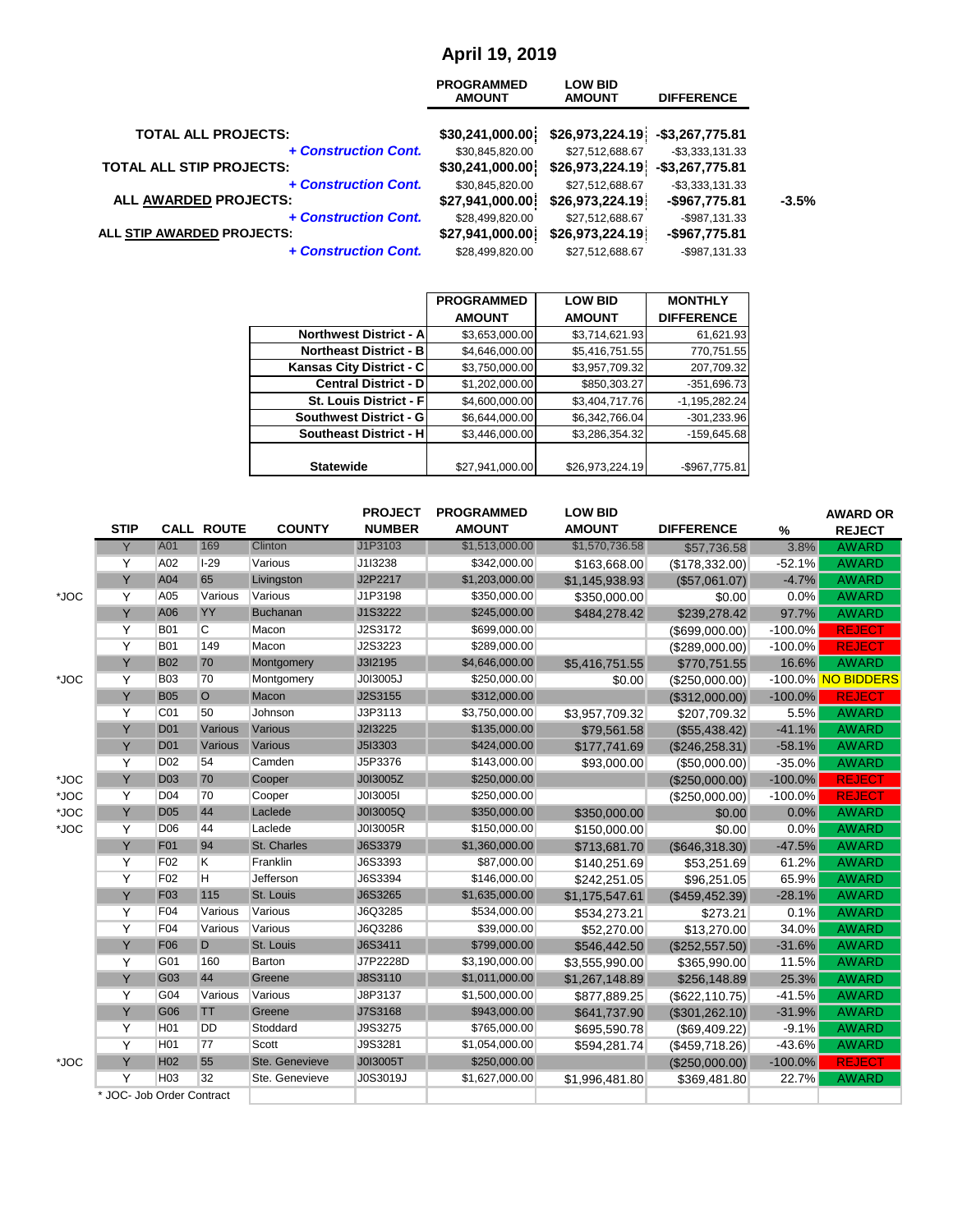# **April 24, 2019**

|                                 | <b>PROGRAMMED</b><br><b>AMOUNT</b> | <b>LOW BID</b><br><b>AMOUNT</b> | <b>DIFFERENCE</b> |       |
|---------------------------------|------------------------------------|---------------------------------|-------------------|-------|
| <b>TOTAL ALL PROJECTS:</b>      | \$6,200,000.00]                    | \$8,904,980.78                  | \$2,704,980.78    |       |
| + Construction Cont.            | \$6,324,000.00                     | \$9,083,080.40                  | \$2,759,080.40    |       |
| <b>TOTAL ALL STIP PROJECTS:</b> | \$6,200,000.00                     | \$8,904,980.78                  | \$2,704,980.78    |       |
| + Construction Cont.            | \$6,324,000.00                     | \$9,083,080.40                  | \$2,759,080.40    |       |
| <b>ALL AWARDED PROJECTS:</b>    | \$5,380,000.00                     | \$7,080,054.83                  | \$1,700,054.83    | 31.6% |
| + Construction Cont.            | \$5,487,600.00                     | \$7,221,655.93                  | \$1,734,055.93    |       |
| ALL STIP AWARDED PROJECTS:      | \$5,380,000.00                     | \$7,080,054.83                  | \$1,700,054.83    |       |
| <b>+ Construction Cont.</b>     | \$5,487,600.00                     | \$7,221,655.93                  | \$1,734,055.93    |       |
|                                 |                                    |                                 |                   |       |

|                                 | <b>PROGRAMMED</b> | <b>LOW BID</b> | <b>MONTHLY</b>    |
|---------------------------------|-------------------|----------------|-------------------|
|                                 | <b>AMOUNT</b>     | <b>AMOUNT</b>  | <b>DIFFERENCE</b> |
| <b>Northwest District - All</b> | \$5,380,000.00    | \$7,080,054.83 | 1,700,054.83      |
| <b>Northeast District - BI</b>  | \$0.00            | \$0.00         | 0.00              |
| Kansas City District - C        | \$0.00            | \$0.00         | 0.00              |
| <b>Central District - DI</b>    | \$0.00            | \$0.00         | 0.00              |
| <b>St. Louis District - Fl</b>  | \$0.00            | \$0.00         | 0.00              |
| Southwest District - G          | \$0.00            | \$0.00         | 0.00              |
| <b>Southeast District - H</b>   | \$0.00            | \$0.00         | 0.00              |
|                                 |                   |                |                   |
| <b>Statewide</b>                | \$5,380,000.00    | \$7,080,054.83 | \$1,700,054.83    |

|             |     |                   |               | <b>PROJECT</b> | <b>PROGRAMMED</b> | <b>LOW BID</b> |                   |         | <b>AWARD OR</b> |
|-------------|-----|-------------------|---------------|----------------|-------------------|----------------|-------------------|---------|-----------------|
| <b>STIP</b> |     | <b>CALL ROUTE</b> | <b>COUNTY</b> | <b>NUMBER</b>  | <b>AMOUNT</b>     | <b>AMOUNT</b>  | <b>DIFFERENCE</b> | %       | <b>REJECT</b>   |
|             | A01 | 136               | Atchison      | J1P3335        | \$462,000.00      | \$426,240,00   | (\$35,760.00)     | $-7.7%$ | <b>AWARD</b>    |
|             | A01 | 136               | Atchison      | J1P3337        | \$1,627,000.00    | \$3,064,560.96 | \$1,437,560.96    | 88.4%   | <b>AWARD</b>    |
|             | A02 | 159               | Holt          | J1P3336        | \$173,000.00      | \$189,321,00   | \$16,321,00       | $9.4\%$ | <b>AWARD</b>    |
|             | A02 | 159               | Holt          | J1P3338        | \$3,118,000.00    | \$3.399.932.87 | \$281.932.87      | $9.0\%$ | AWARD           |
|             | A03 | 118               | <b>Holt</b>   | J1S3339        | \$300,000.00      | \$1.052.602.50 | \$752,602.50      | 250.9%  | <b>REJECT</b>   |
|             | A03 | 118               | Holt          | J1S3340        | \$520,000.00      | \$772,323.45   | \$252,323.45      | 48.5%   | <b>REJECT</b>   |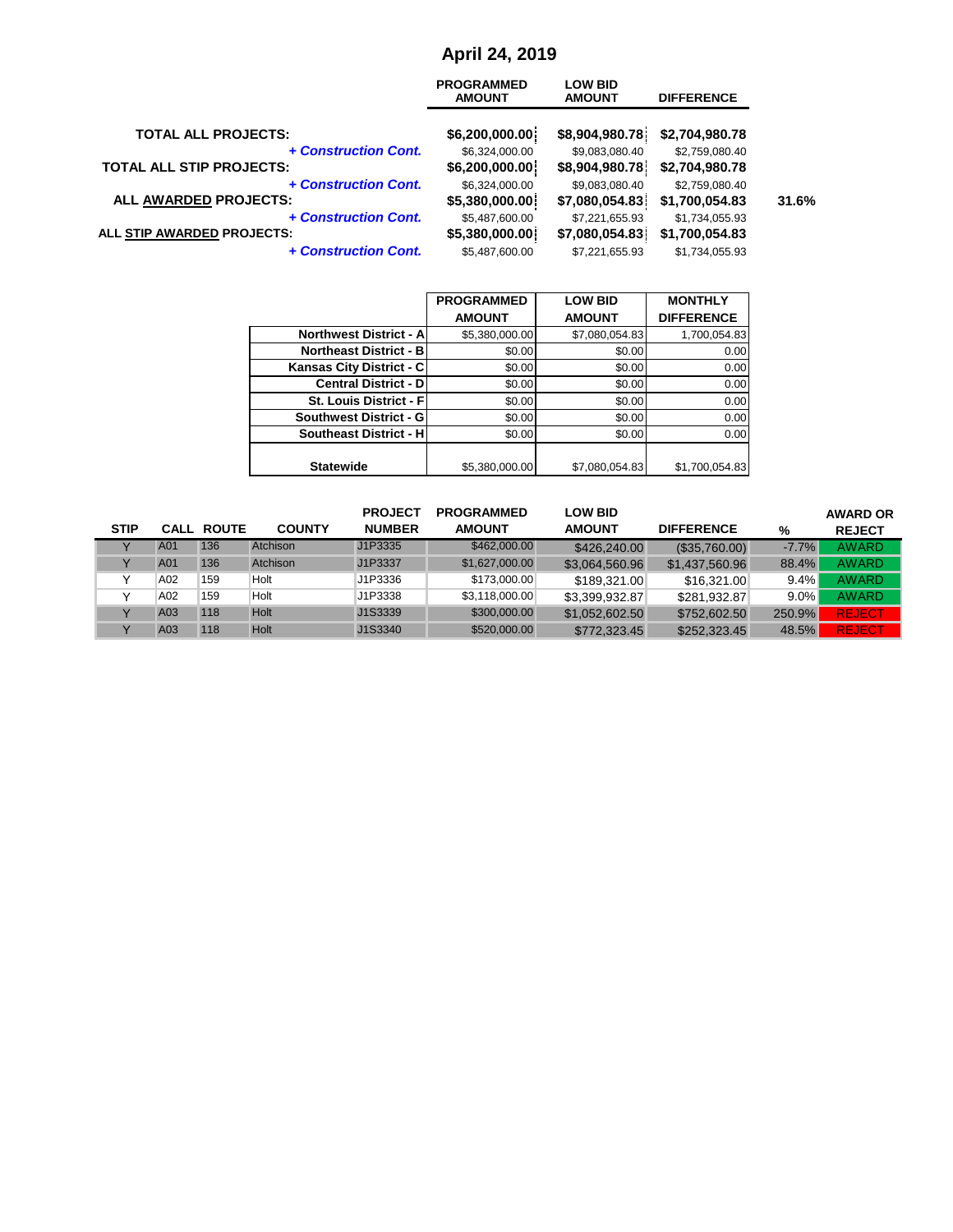# **April 30, 2019**

| <b>PROGRAMMED</b><br><b>AMOUNT</b> | <b>LOW BID</b><br><b>AMOUNT</b> | <b>DIFFERENCE</b> |       |
|------------------------------------|---------------------------------|-------------------|-------|
|                                    |                                 | \$373,014.06      |       |
| \$836,400.00                       | \$1,216,874.34                  | \$380,474.34      |       |
| \$820,000.00                       | \$1,193,014.06                  | \$373,014.06      |       |
| \$836,400.00                       | \$1,216,874.34                  | \$380,474.34      |       |
| \$820,000.00                       | \$1,193,014.06                  | \$373,014.06      | 45.5% |
| \$836,400.00                       | \$1,216,874.34                  | \$380,474.34      |       |
| \$820,000.00                       | \$1,193,014.06                  | \$373,014.06      |       |
| \$836,400.00                       | \$1,216,874.34                  | \$380,474.34      |       |
|                                    | \$820,000.00                    | \$1,193,014.06    |       |

|                                | <b>PROGRAMMED</b> | <b>LOW BID</b> | <b>MONTHLY</b>    |
|--------------------------------|-------------------|----------------|-------------------|
|                                | <b>AMOUNT</b>     | <b>AMOUNT</b>  | <b>DIFFERENCE</b> |
| <b>Northwest District - Al</b> | \$820,000.00      | \$1,193,014.06 | 373,014.06        |
| <b>Northeast District - BI</b> | \$0.00            | \$0.00         | 0.00              |
| Kansas City District - C       | \$0.00            | \$0.00         | 0.00              |
| <b>Central District - DI</b>   | \$0.00            | \$0.00         | 0.00              |
| St. Louis District - F         | \$0.00            | \$0.00         | 0.00              |
| <b>Southwest District - GI</b> | \$0.00            | \$0.00         | 0.00              |
| <b>Southeast District - HI</b> | \$0.00            | \$0.00         | 0.00              |
|                                |                   |                |                   |
| <b>Statewide</b>               | \$820,000.00      | \$1,193,014.06 | \$373,014.06      |

|             |     |                   |               | <b>PROJECT</b> | <b>PROGRAMMED</b> | <b>LOW BID</b> |                   |          | <b>AWARD OR</b> |
|-------------|-----|-------------------|---------------|----------------|-------------------|----------------|-------------------|----------|-----------------|
| <b>STIP</b> |     | <b>CALL ROUTE</b> | <b>COUNTY</b> | <b>NUMBER</b>  | <b>AMOUNT</b>     | <b>AMOUNT</b>  | <b>DIFFERENCE</b> | %        | <b>REJECT</b>   |
|             | A03 | 118               | Holt          | J1S3339        | \$300,000,00      | \$498,846,00   | \$198,846,00      | 66.3%    | <b>AWARD</b>    |
|             | A03 | 118               | Holt          | J1S3340        | \$520,000.00      | \$694.168.06   | \$174.168.06      | $33.5\%$ | AWARD           |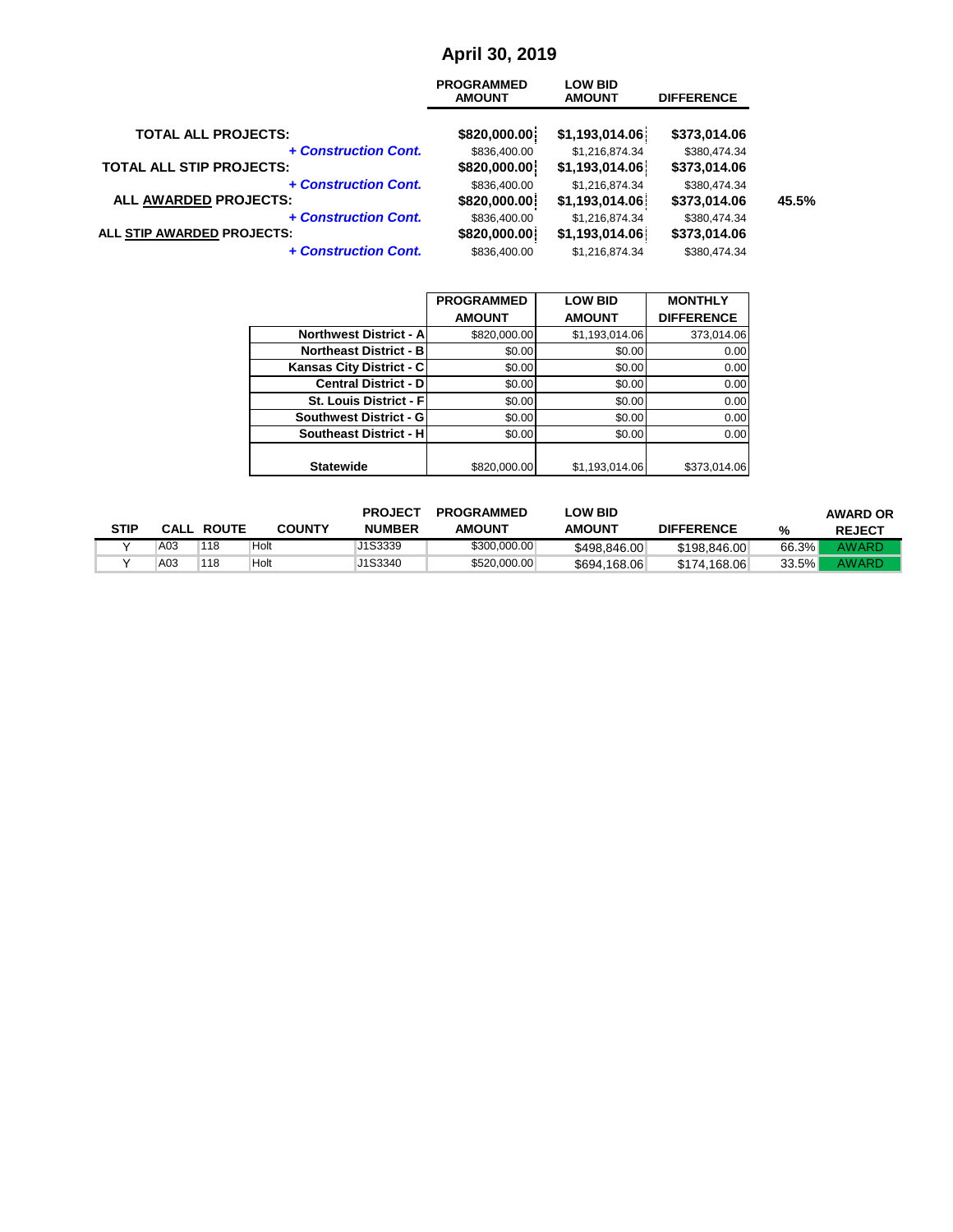### **May 17, 2019**

|                                 | <b>PROGRAMMED</b><br><b>AMOUNT</b> | <b>LOW BID</b><br><b>AMOUNT</b>                   | <b>DIFFERENCE</b> |
|---------------------------------|------------------------------------|---------------------------------------------------|-------------------|
| <b>TOTAL ALL PROJECTS:</b>      |                                    | \$107,989,000.00 \$102,901,461.43 -\$5,087,538.57 |                   |
| + Construction Cont.            | \$110,148,780.00                   | \$104,959,490.66                                  | $-$5,189,289.34$  |
| <b>TOTAL ALL STIP PROJECTS:</b> |                                    | \$107,220,000.00 \$102,171,066.09                 | $-$5,048,933.91$  |
| + Construction Cont.            | \$109,364,400.00                   | \$104,214,487.41                                  | $-$5,149,912.59$  |
| <b>ALL AWARDED PROJECTS:</b>    |                                    | \$94,471,000.00 \$102,901,461.43                  | \$8,430,461.43    |
| + Construction Cont.            | \$96,360,420.00                    | \$104,959,490.66                                  | \$8,599,070.66    |
| ALL STIP AWARDED PROJECTS:      |                                    | \$93,852,000.00 \$102,171,066.09                  | \$8,319,066.09    |
| + Construction Cont.            | \$95,729,040.00                    | \$104.214.487.41                                  | \$8,485,447.41    |
|                                 |                                    |                                                   |                   |

|                                | <b>PROGRAMMED</b> | <b>LOW BID</b>   | <b>MONTHLY</b>    |
|--------------------------------|-------------------|------------------|-------------------|
|                                | <b>AMOUNT</b>     | <b>AMOUNT</b>    | <b>DIFFERENCE</b> |
| <b>Northwest District - A</b>  | \$2,837,000.00    | \$3,696,606.77   | 859,606.77        |
| <b>Northeast District - B</b>  | \$884,000.00      | \$897,328.63     | 13,328.63         |
| Kansas City District - C       | \$35,357,000.00   | \$41,533,824.74  | 6,176,824.74      |
| <b>Central District - DI</b>   | \$4,310,000.00    | \$4,067,990.59   | $-242,009.41$     |
| <b>St. Louis District - Fl</b> | \$7,686,000.00    | \$8,514,107.14   | 828,107.14        |
| Southwest District - G         | \$39,863,000.00   | \$39,854,630.55  | $-8,369.45$       |
| <b>Southeast District - H</b>  | \$3,534,000.00    | \$4,336,973.01   | 802,973.01        |
|                                |                   |                  |                   |
| <b>Statewide</b>               | \$94,471,000.00   | \$102,901,461.43 | \$8,430,461.43    |

|      | <b>STIP</b> |                 | <b>CALL ROUTE</b>       | <b>COUNTY</b>  | <b>PROJECT</b><br><b>NUMBER</b> | <b>PROGRAMMED</b><br><b>AMOUNT</b> | <b>LOW BID</b><br><b>AMOUNT</b> | <b>DIFFERENCE</b> | %          | <b>AWARD OR</b><br><b>REJECT</b> |
|------|-------------|-----------------|-------------------------|----------------|---------------------------------|------------------------------------|---------------------------------|-------------------|------------|----------------------------------|
|      | Y           | A01             | 111                     | Atchison       | J1S3055                         | \$1,283,000.00                     | \$1,483,090.35                  | \$200,090.35      | 15.6%      | <b>AWARD</b>                     |
|      | Y           | A02             | 159                     | Holt           | J1P3128                         | \$978,000.00                       | \$830,185.70                    | (\$147, 814.30)   | $-15.1%$   | <b>AWARD</b>                     |
|      | Y           | A02             | 159                     | Holt           | J1S3127                         | \$576,000.00                       | \$1,383,330.72                  | \$807,330.72      | 140.2%     | <b>AWARD</b>                     |
|      | Y           | <b>B01</b>      | 70                      | Montgomery     | J2I3286                         | \$115,000.00                       | \$106,730.40                    | (\$8,269.60)      | $-7.2%$    | <b>AWARD</b>                     |
| *JOC | Y           | <b>B02</b>      | 70                      | Montgomery     | J2I3179                         | \$250,000.00                       | \$250,000.00                    | \$0.00            | 0.0%       | <b>AWARD</b>                     |
| *JOC | Y           | <b>B03</b>      | Various                 | Various        | J2P3180                         | \$400,000.00                       | \$400,000.00                    | \$0.00            | 0.0%       | <b>AWARD</b>                     |
|      | N           | <b>B04</b>      | 15                      | Audrain        | J2M0277                         | \$119,000.00                       | \$140,598.23                    | \$21,598.23       | 18.1%      | <b>AWARD</b>                     |
|      | Y           | C01             | 435                     | Clay           | J4I3189                         | \$27,000,000.00                    | \$31,862,575.04                 | \$4,862,575.04    | 18.0%      | <b>AWARD</b>                     |
|      | Y           | CO <sub>2</sub> | 58                      | Johnson        | J3S3117                         | \$2,079,000.00                     | \$3,167,512.35                  | \$1,088,512.35    | 52.4%      | <b>AWARD</b>                     |
|      | Y           | CO <sub>2</sub> | 131                     | Johnson        | J3S3117B                        | \$1,171,000.00                     | \$1,743,638.40                  | \$572,638.40      | 48.9%      | <b>AWARD</b>                     |
| *JOC | Y           | C <sub>03</sub> | Various                 | Various        | J3I3065                         | \$368,000.00                       | \$368,000.00                    | \$0.00            | 0.0%       | <b>AWARD</b>                     |
| *JOC | Y           | CO <sub>4</sub> | Various                 | Various        | J4I3154                         | \$3,518,000.00                     | \$3,518,000.00                  | \$0.00            | 0.0%       | <b>AWARD</b>                     |
| *JOC | Y           | C <sub>05</sub> | Various                 | Various        | J4P3183                         | \$510,000.00                       | \$510,000.00                    | \$0.00            | 0.0%       | <b>AWARD</b>                     |
|      | Y           | C06             | 70                      | Lafayette      | J3I3145                         | \$261,000.00                       | \$109,448.85                    | (\$151,551.15)    | $-58.1%$   | <b>AWARD</b>                     |
|      | Y           | C07             | 70                      | Jackson        | J4I3324                         | \$450,000.00                       | \$254,650.10                    | (\$195,349.90)    | $-43.4%$   | <b>AWARD</b>                     |
|      | Y           | D <sub>02</sub> | 70                      | Callaway       | J5I3136                         | \$97,000.00                        | \$136,114.93                    | \$39,114.93       | 40.3%      | <b>AWARD</b>                     |
|      | Y           | <b>D03</b>      | T                       | Gasconade      | J5S3174                         | \$1,773,000.00                     | \$1,516,564.90                  | (\$256,435.10)    | $-14.5%$   | <b>AWARD</b>                     |
| *JOC | Y           | D04             | Various                 | Various        | J5P3223                         | \$750,000.00                       | \$750,000.00                    | \$0.00            | 0.0%       | <b>AWARD</b>                     |
| *JOC | Y           | <b>D05</b>      | Various                 | Various        | J5P3274                         | \$600,000.00                       | \$600,000.00                    | \$0.00            | 0.0%       | <b>AWARD</b>                     |
|      | N           | D <sub>08</sub> | $\overline{\mathsf{v}}$ | Phelps         | J5M0286                         | \$500,000.00                       | \$589,797.11                    | \$89,797.11       | 18.0%      | <b>AWARD</b>                     |
|      | Y           | <b>D09</b>      | M                       | <b>Boone</b>   | J5S3232                         | \$1,587,000.00                     |                                 | (\$1,587,000.00)  | $-100.0%$  | <b>REJECT</b>                    |
|      | Y           | D <sub>10</sub> | <b>DIX RD</b>           | Cole           | J5P3015                         | \$590,000.00                       | \$475,513.65                    | (\$114,486.35)    | $-19.4%$   | <b>AWARD</b>                     |
|      | Y           | F01             | 21                      | Jefferson      | J6P3242                         | \$1,129,000.00                     | \$1,113,427.88                  | (\$15,572.12)     | $-1.4%$    | <b>AWARD</b>                     |
|      | Y           | F <sub>02</sub> | 67                      | Jefferson      | J6P3142                         | \$1,408,000.00                     | \$1,762,884.86                  | \$354,884.86      | 25.2%      | <b>AWARD</b>                     |
|      | Y           | F <sub>03</sub> | Various                 | Jefferson      | J6S3395                         | \$277,000.00                       |                                 | (\$277,000.00)    | $-100.0%$  | <b>REJECT</b>                    |
| *JOC | Y           | F04             | Various                 | St. Charles    | J6P3309                         | \$315,000.00                       | \$315,000.00                    | \$0.00            | 0.0%       | <b>AWARD</b>                     |
|      | Y           | F <sub>05</sub> | 180                     | St. Louis      | J6S3267                         | \$101,000.00                       |                                 | (\$101,000.00)    | $-100.0%$  | <b>REJECT</b>                    |
|      | Y           | F06             | H.                      | St. Louis City | J6S3196                         | \$4,344,000.00                     | \$4,832,794.40                  | \$488,794.40      | 11.3%      | <b>AWARD</b>                     |
| *JOC | Y           | <b>F07</b>      | Various                 | Various        | J6P3336                         | \$490,000.00                       | \$490,000.00                    | \$0.00            | 0.0%       | <b>AWARD</b>                     |
|      | N           | F08             | HI COLLE St. Louis      |                | J6M0271                         | \$150,000.00                       | \$0.00                          | (\$150,000.00)    | $-100.0\%$ | No bidders                       |
|      | Y           | G01             | 37                      | <b>Barry</b>   | J7P3375                         | \$455,000.00                       | \$449,806.31                    | (S5, 193.69)      | $-1.1%$    | <b>AWARD</b>                     |
|      | Y           | G02             | 160                     | Barton         | J7P3356                         | \$425,000.00                       | \$258,698.45                    | (\$166,301.55)    | $-39.1%$   | <b>AWARD</b>                     |
|      | Y           | G02             | 43                      | Barton         | J7S3353                         | \$188,000.00                       | \$189,658.95                    | \$1,658.95        | 0.9%       | <b>AWARD</b>                     |
|      | Y           | G03             | 14                      | Christian      | J8P3093                         | \$4,238,000.00                     | \$4,420,749.35                  | \$182,749.35      | 4.3%       | <b>AWARD</b>                     |
|      | Y           | G03             | 14                      | Christian      | J8P3104                         | \$375,000.00                       | \$263,503.85                    | (\$111,496.15)    | $-29.7%$   | <b>AWARD</b>                     |
|      | Y           | G04             | <b>NORTHV</b> Christian |                | J8O3141                         | \$308,000.00                       | \$462,652.90                    | \$154,652.90      | 50.2%      | <b>AWARD</b>                     |
|      | Y           | G04             | 160                     | Greene         | J8P3051C                        | \$3,779,000.00                     | \$2,674,168.21                  | (\$1,104,831.79)  | $-29.2%$   | <b>AWARD</b>                     |
|      | Y           | G04             | 160                     | Christian      | J8P3088B                        | \$1,652,000.00                     | \$1,717,630.31                  | \$65,630.31       | 4.0%       | <b>AWARD</b>                     |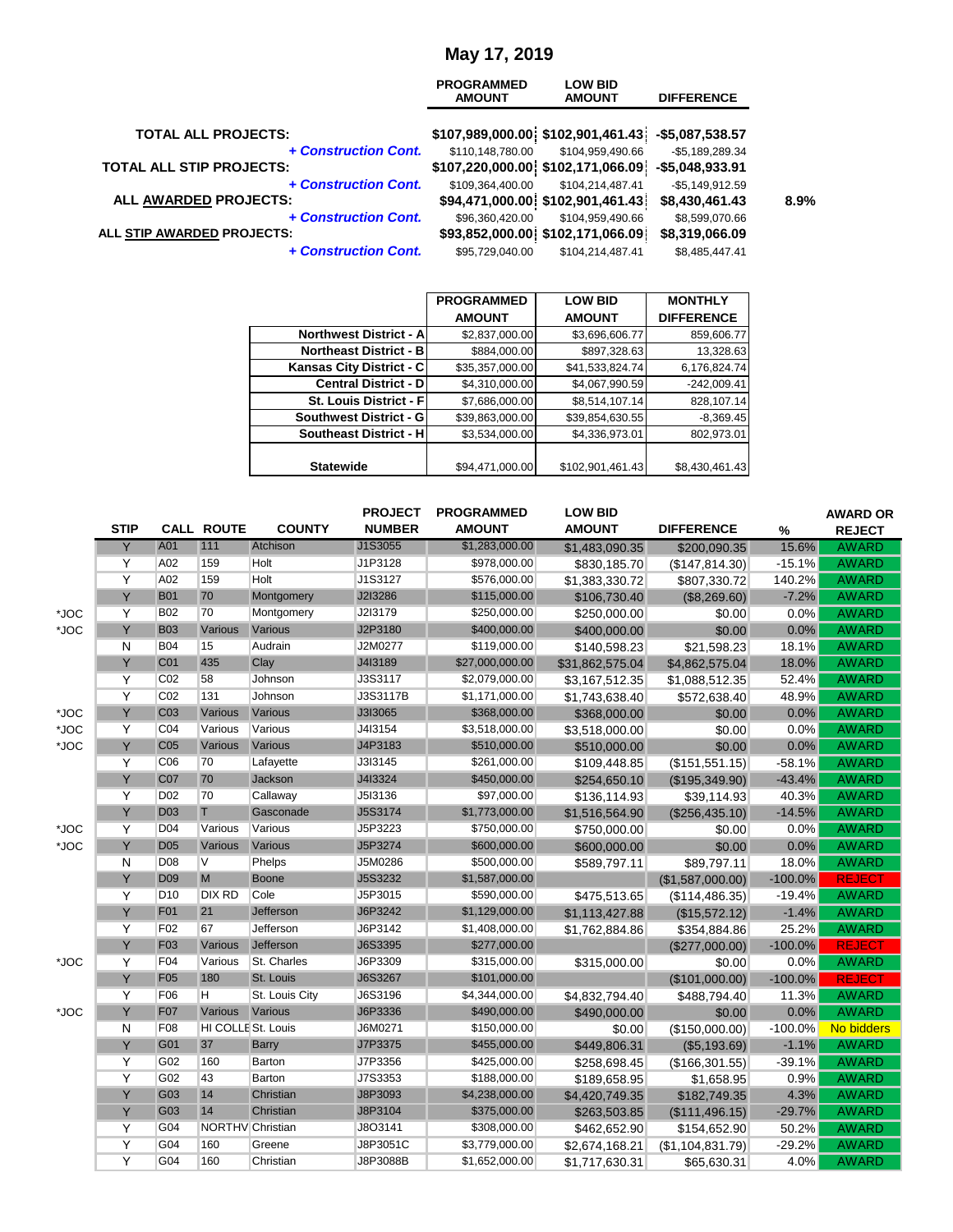#### **May 17, 2019**

|                                 | <b>PROGRAMMED</b><br><b>AMOUNT</b> | <b>LOW BID</b><br><b>AMOUNT</b>                   | <b>DIFFERENCE</b> |
|---------------------------------|------------------------------------|---------------------------------------------------|-------------------|
| <b>TOTAL ALL PROJECTS:</b>      |                                    | \$107,989,000.00 \$102,901,461.43 -\$5,087,538.57 |                   |
| + Construction Cont.            | \$110,148,780.00                   | \$104,959,490.66                                  | $-$5,189,289.34$  |
| <b>TOTAL ALL STIP PROJECTS:</b> |                                    | \$107,220,000.00 \$102,171,066.09                 | $-$5,048,933.91$  |
| + Construction Cont.            | \$109.364.400.00                   | \$104.214.487.41                                  | $-$5,149,912.59$  |
| <b>ALL AWARDED PROJECTS:</b>    |                                    | \$94,471,000.00 \$102,901,461.43                  | \$8,430,461.43    |
| + Construction Cont.            | \$96,360,420.00                    | \$104,959,490.66                                  | \$8,599,070.66    |
| ALL STIP AWARDED PROJECTS:      |                                    | \$93,852,000.00 \$102,171,066.09                  | \$8,319,066.09    |
| <b>+ Construction Cont.</b>     | \$95,729,040.00                    | \$104,214,487.41                                  | \$8,485,447.41    |
|                                 |                                    |                                                   |                   |

|                                | <b>PROGRAMMED</b> | <b>LOW BID</b>   | <b>MONTHLY</b>    |
|--------------------------------|-------------------|------------------|-------------------|
|                                | <b>AMOUNT</b>     | <b>AMOUNT</b>    | <b>DIFFERENCE</b> |
| <b>Northwest District - Al</b> | \$2,837,000.00    | \$3,696,606.77   | 859,606.77        |
| <b>Northeast District - B</b>  | \$884,000.00      | \$897,328.63     | 13,328.63         |
| Kansas City District - C       | \$35,357,000.00   | \$41,533,824.74  | 6,176,824.74      |
| <b>Central District - D</b>    | \$4,310,000.00    | \$4,067,990.59   | $-242,009.41$     |
| <b>St. Louis District - Fl</b> | \$7,686,000.00    | \$8,514,107.14   | 828,107.14        |
| <b>Southwest District - GI</b> | \$39,863,000.00   | \$39,854,630.55  | $-8,369.45$       |
| <b>Southeast District - H</b>  | \$3,534,000.00    | \$4,336,973.01   | 802,973.01        |
|                                |                   |                  |                   |
| <b>Statewide</b>               | \$94,471,000.00   | \$102,901,461.43 | \$8,430,461.43    |

|             |                 |              |                            | <b>PROJECT</b>                      | <b>PROGRAMMED</b> | <b>LOW BID</b> |                      |            | <b>AWARD OR</b> |
|-------------|-----------------|--------------|----------------------------|-------------------------------------|-------------------|----------------|----------------------|------------|-----------------|
| <b>STIP</b> |                 |              | <b>COUNTY</b>              | <b>NUMBER</b>                       | <b>AMOUNT</b>     | <b>AMOUNT</b>  | <b>DIFFERENCE</b>    | %          | <b>REJECT</b>   |
| Υ           | G04             | 160          | Greene                     | J8P3091B                            | \$1,837,000.00    | \$1,768,109.58 | $($ \$68,890.42) $ $ | $-3.8%$    | <b>AWARD</b>    |
| Y           | G05             | $\mathsf{C}$ | Webster                    | J7S3146B                            | \$1,009,000.00    | \$863,000.00   | (\$146,000.00)       | $-14.5%$   | <b>AWARD</b>    |
| Υ           | G06             | 37           | Jasper                     | J7P3157                             | \$1,662,000.00    | \$1,769,950.00 | \$107,950.00         | 6.5%       | <b>AWARD</b>    |
| Y           | G07             | <b>KK</b>    | <b>McDonald</b>            | J7S3158                             | \$641,000.00      | \$623,439.60   | (\$17,560.40)        | $-2.7%$    | <b>AWARD</b>    |
| Y           | G07             | U            | <b>McDonald</b>            | J7S3159                             | \$376,000.00      | \$356,529.75   | (\$19,470.25)        | $-5.2%$    | <b>AWARD</b>    |
| Y           | G08             | 44           | Newton                     | J713392                             | \$400,000.00      | \$400,000.00   | \$0.00               | $0.0\%$    | <b>AWARD</b>    |
| Y           | G <sub>10</sub> | Various      | Various                    | J8I3163                             | \$190,000.00      | \$190,000.00   | \$0.00               | 0.0%       | <b>AWARD</b>    |
| Υ           | G <sub>12</sub> | 54           | Vernon                     | J7P3165                             | \$2,389,000.00    | \$2,162,062.00 | (\$226,938.00)       | $-9.5%$    | <b>AWARD</b>    |
| Y           | G <sub>13</sub> | 44           | Webster                    | J7P3108C                            | \$793,000.00      | \$549,549.00   | (\$243,451.00)       | $-30.7%$   | <b>AWARD</b>    |
| Υ           | G <sub>16</sub> | Various      | Various                    | J7P3108B                            | \$790,000.00      | \$927,303.45   | \$137,303.45         | 17.4%      | <b>AWARD</b>    |
| Y           | G <sub>17</sub> |              |                            | J7S3345                             | \$2,592,000.00    | \$2,600,743.97 | \$8,743.97           | 0.3%       | <b>AWARD</b>    |
| Υ           | G <sub>18</sub> | 160          | Greene                     | J8P0601B                            | \$8,424,000.00    | \$9,884,469.80 | \$1,460,469.80       | 17.3%      | <b>AWARD</b>    |
| Υ           | G18             | 160          | Greene                     | J8P0601C                            | \$6,979,000.00    | \$7,139,065.17 | \$160,065.17         | 2.3%       | <b>AWARD</b>    |
| Υ           | G <sub>18</sub> | 160          | Greene                     | J8P3150                             | \$361,000.00      | \$183,539.90   | (\$177,460.10)       | $-49.2%$   | <b>AWARD</b>    |
| Y           | H <sub>01</sub> | FF           | Wayne                      | J9S3210                             | \$741,000.00      | \$841,807.04   | \$100,807.04         | 13.6%      | <b>AWARD</b>    |
| Y           | H <sub>01</sub> |              | Stoddard                   | J9S3270                             | \$563,000.00      | \$569,366.56   | \$6,366.56           | 1.1%       | <b>AWARD</b>    |
| Y           | H <sub>01</sub> | FF           | <b>Bollinger</b>           | J9S3285                             | \$622,000.00      | \$727,352.00   | \$105,352.00         | 16.9%      | <b>AWARD</b>    |
| Y           | H <sub>02</sub> | 55           | Cape Girardeau             | J9I3125                             | \$5,249,000.00    |                | (\$5,249,000.00)     | $-100.0\%$ | <b>REJECT</b>   |
| Υ           | H <sub>02</sub> | 61           | Cape Girardeau             | J9P3460                             | \$6,154,000.00    |                | (\$6, 154, 000.00)   | $-100.0\%$ | <b>REJECT</b>   |
| Y           | H <sub>03</sub> | Various      | Various                    | J9P3289                             | \$650,000.00      | \$650,000.00   | \$0.00               | 0.0%       | <b>AWARD</b>    |
| Y           | H <sub>04</sub> | Various      | Various                    | J9P3289B                            | \$100,000.00      | \$100,000.00   | \$0.00               | $0.0\%$    | <b>AWARD</b>    |
| Y           | <b>H05</b>      | 61           | Cape Girardeau             | J9P3357                             | \$858,000.00      | \$1,448,447.41 | \$590,447.41         | 68.8%      | <b>AWARD</b>    |
|             |                 |              | $*$ IOO Lah Order Contract | <b>CALL ROUTE</b><br>Gaines D Henry |                   |                |                      |            |                 |

\* JOC- Job Order Contract